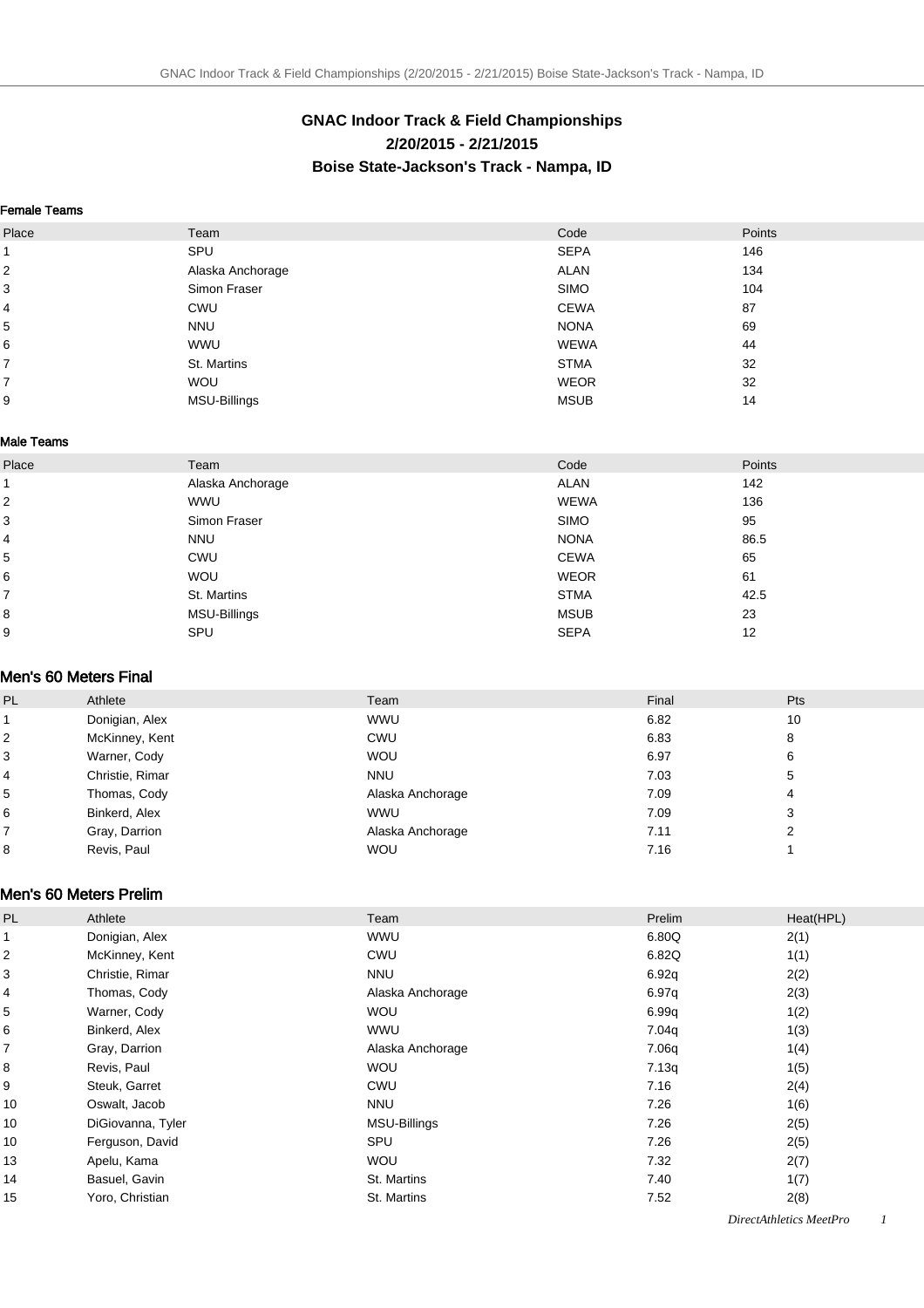| Kelly, Devin | <b>CWU</b> | <b>DNS</b> |  |
|--------------|------------|------------|--|
|              |            |            |  |

### Men's 60 Meters Prelim Heat 1 of 2

| PL             | Athlete        | Team             | Prelim     |
|----------------|----------------|------------------|------------|
|                | McKinney, Kent | CWU              | 6.82Q      |
| $\mathbf 2$    | Warner, Cody   | <b>WOU</b>       | 6.99q      |
| 3              | Binkerd, Alex  | <b>WWU</b>       | 7.04g      |
| $\overline{4}$ | Gray, Darrion  | Alaska Anchorage | 7.06g      |
| 5              | Revis, Paul    | <b>WOU</b>       | 7.13q      |
| 6              | Oswalt, Jacob  | <b>NNU</b>       | 7.26       |
| $\overline{7}$ | Basuel, Gavin  | St. Martins      | 7.40       |
|                | Kelly, Devin   | <b>CWU</b>       | <b>DNS</b> |

#### Men's 60 Meters Prelim Heat 2 of 2

| PL | Athlete           | Team             | Prelim |
|----|-------------------|------------------|--------|
|    | Donigian, Alex    | <b>WWU</b>       | 6.80Q  |
| 2  | Christie, Rimar   | <b>NNU</b>       | 6.92q  |
| 3  | Thomas, Cody      | Alaska Anchorage | 6.97q  |
| 4  | Steuk, Garret     | CWU              | 7.16   |
| 5  | DiGiovanna, Tyler | MSU-Billings     | 7.26   |
| 5  | Ferguson, David   | SPU              | 7.26   |
|    | Apelu, Kama       | <b>WOU</b>       | 7.32   |
| 8  | Yoro, Christian   | St. Martins      | 7.52   |

#### Men's 200 Meters Final

| PL | Athlete         | Team             | Final | Pts    | Section(SPL) |
|----|-----------------|------------------|-------|--------|--------------|
|    | Warner, Cody    | <b>WOU</b>       | 21.60 | 10     | 1(1)         |
|    | Donigian, Alex  | <b>WWU</b>       | 21.66 | 8      | 1(2)         |
| 3  | Webster, Joel   | Simon Fraser     | 22.10 | 6      | 1(3)         |
|    | Binkerd, Alex   | <b>WWU</b>       | 22.11 | 5      | 2(1)         |
| 5  | Thomas, Cody    | Alaska Anchorage | 22.22 | 4      | 1(4)         |
| 6  | Christie, Rimar | <b>NNU</b>       | 22.33 | 3      | 2(2)         |
|    | Gray, Darrion   | Alaska Anchorage | 22.34 | າ<br>∠ | 2(3)         |
| 8  | Bauer, Elliott  | Alaska Anchorage | 22.51 |        | 2(4)         |

### Men's 200 Meters Final Heat 1 of 2

| PL | Athlete        | Team             | Final | Pts |
|----|----------------|------------------|-------|-----|
|    | Warner, Cody   | <b>WOU</b>       | 21.60 |     |
|    | Donigian, Alex | <b>WWU</b>       | 21.66 |     |
|    | Webster, Joel  | Simon Fraser     | 22.10 |     |
|    | Thomas, Cody   | Alaska Anchorage | 22.22 |     |

#### Men's 200 Meters Final Heat 2 of 2

| PL | Athlete         | Team             | Final | Pts |
|----|-----------------|------------------|-------|-----|
|    | Binkerd, Alex   | <b>WWU</b>       | 22.11 | 5   |
|    | Christie, Rimar | NNU              | 22.33 | رب  |
| 3  | Gray, Darrion   | Alaska Anchorage | 22.34 |     |
|    | Bauer, Elliott  | Alaska Anchorage | 22.51 |     |

### Men's 200 Meters Prelim

| PL | Athlete        | Team             | Prelim | Heat(HPL) |
|----|----------------|------------------|--------|-----------|
|    | Donigian, Alex | <b>WWU</b>       | 21.76Q | 1(1)      |
|    | Warner, Cody   | <b>WOU</b>       | 21.96Q | 2(1)      |
|    | Webster, Joel  | Simon Fraser     | 22.17Q | 3(1)      |
|    | Thomas, Cody   | Alaska Anchorage | 22.20  | 1(2)      |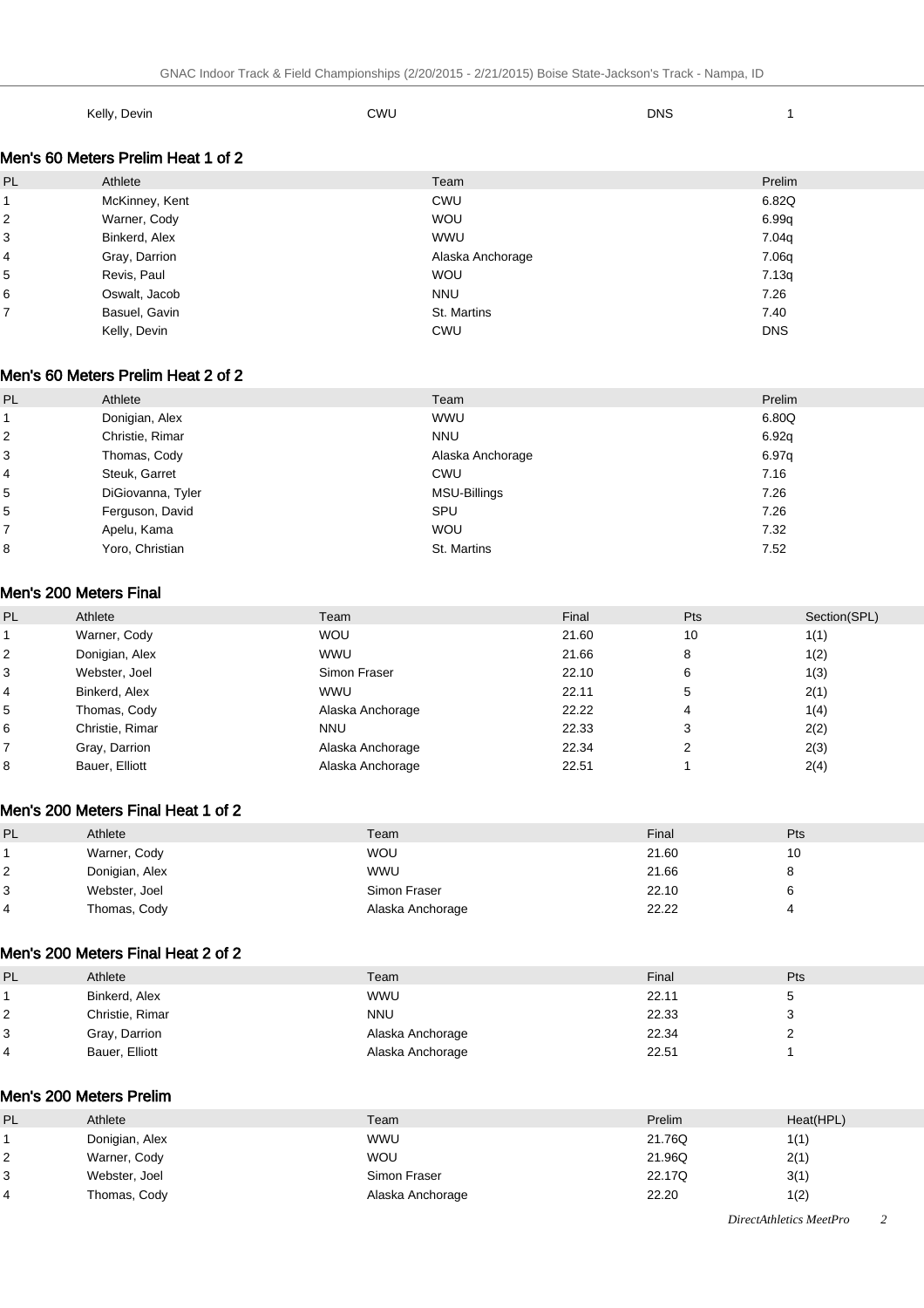| 5  | Binkerd, Alex      | <b>WWU</b>       | 22.32Q | 5(1) |
|----|--------------------|------------------|--------|------|
| 6  | Gray, Darrion      | Alaska Anchorage | 22.33Q | 4(1) |
| 7  | Christie, Rimar    | <b>NNU</b>       | 22.40  | 1(3) |
| 8  | Bauer, Elliott     | Alaska Anchorage | 22.47Q | 6(1) |
| 9  | Ferguson, David    | SPU              | 22.50  | 2(2) |
| 10 | Commandeur, Adam   | Alaska Anchorage | 22.53  | 3(2) |
| 11 | Oswalt, Jacob      | <b>NNU</b>       | 22.54  | 5(2) |
| 12 | Steuk, Garret      | CWU              | 22.66  | 3(3) |
| 13 | Smith, Mikel       | St. Martins      | 22.84  | 4(2) |
| 14 | McKinney, Kent     | CWU              | 22.93  | 5(3) |
| 14 | Schmidt, Nathaniel | <b>WWU</b>       | 22.93  | 6(2) |
| 16 | Lopez, Mario       | SPU              | 22.94  | 2(3) |
| 17 | Dhillon, Hameet    | Simon Fraser     | 23.00  | 4(3) |
| 18 | Stanek, Cameron    | MSU-Billings     | 23.04  | 1(4) |
| 19 | DiGiovanna, Tyler  | MSU-Billings     | 23.08  | 6(3) |
| 20 | Mason, Zach        | <b>NNU</b>       | 23.09  | 3(4) |
| 21 | House, Cody        | St. Martins      | 23.53  | 2(4) |

### Men's 200 Meters Prelim Heat 1 of 6

| PL | Athlete         | Team             | Prelim |
|----|-----------------|------------------|--------|
|    | Donigian, Alex  | <b>WWU</b>       | 21.76Q |
|    | Thomas, Cody    | Alaska Anchorage | 22.20  |
| 3  | Christie, Rimar | <b>NNU</b>       | 22.40  |
|    | Stanek, Cameron | MSU-Billings     | 23.04  |

#### Men's 200 Meters Prelim Heat 2 of 6

| PL | Athlete         | Team        | Prelim |
|----|-----------------|-------------|--------|
|    | Warner, Cody    | <b>WOU</b>  | 21.96Q |
| 2  | Ferguson, David | SPU         | 22.50  |
| 3  | Lopez, Mario    | SPU         | 22.94  |
| 4  | House, Cody     | St. Martins | 23.53  |

#### Men's 200 Meters Prelim Heat 3 of 6

| PL | Athlete          | Team             | Prelim |
|----|------------------|------------------|--------|
|    | Webster, Joel    | Simon Fraser     | 22.17Q |
| 2  | Commandeur, Adam | Alaska Anchorage | 22.53  |
| 3  | Steuk, Garret    | CWU              | 22.66  |
|    | Mason, Zach      | <b>NNU</b>       | 23.09  |

### Men's 200 Meters Prelim Heat 4 of 6

| PL | Athlete         | Team             | Prelim |
|----|-----------------|------------------|--------|
|    | Gray, Darrion   | Alaska Anchorage | 22.33Q |
|    | Smith, Mikel    | St. Martins      | 22.84  |
|    | Dhillon, Hameet | Simon Fraser     | 23.00  |

#### Men's 200 Meters Prelim Heat 5 of 6

| $\mathbf{p}$<br>- | Athlete        | Team       | Prelim |
|-------------------|----------------|------------|--------|
|                   | Binkerd, Alex  | <b>WWU</b> | 22.32Q |
|                   | Oswalt, Jacob  | <b>NNU</b> | 22.54  |
|                   | McKinney, Kent | CWU        | 22.93  |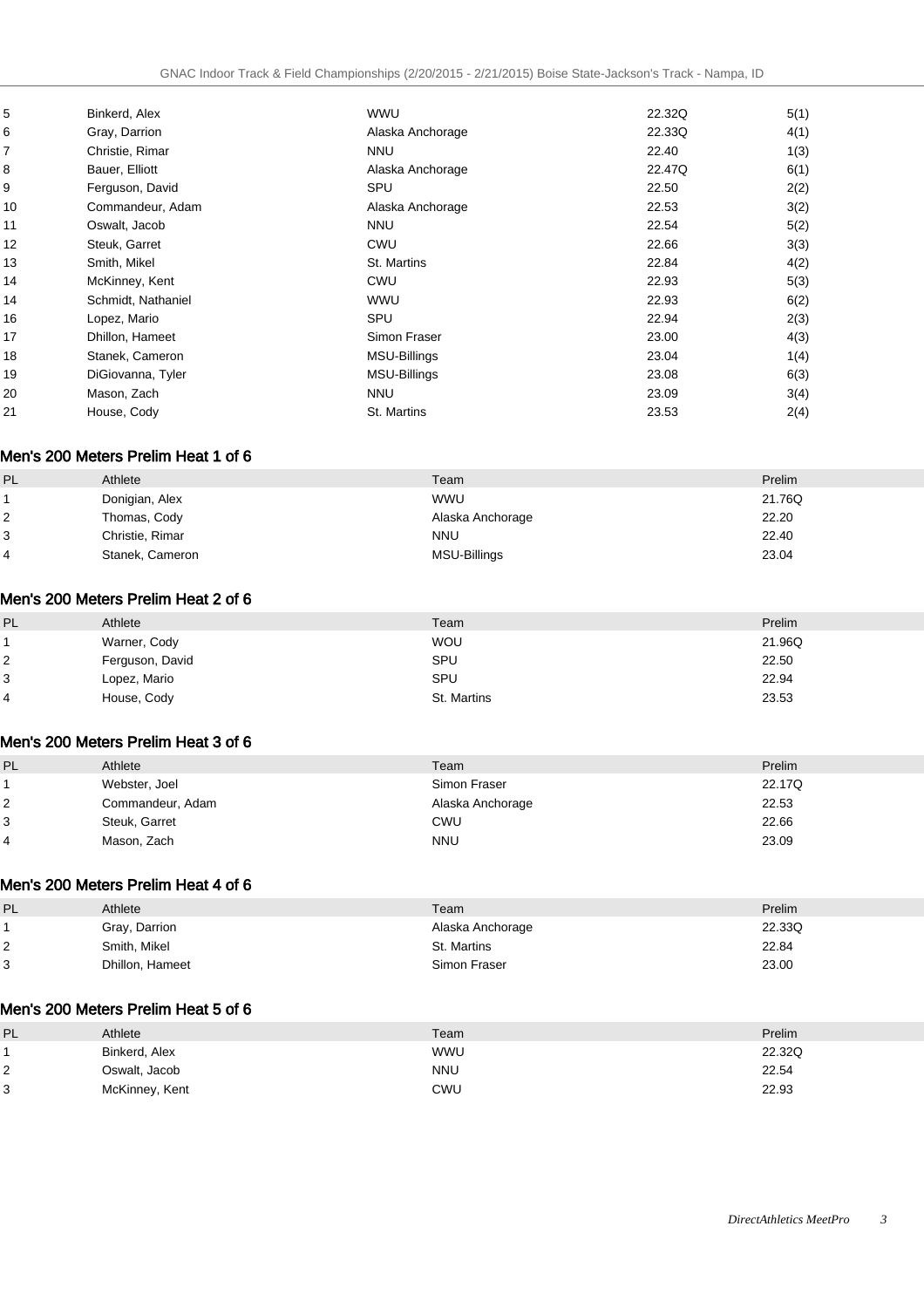### Men's 200 Meters Prelim Heat 6 of 6

| PL      | Athlete            | Team             | Prelim |
|---------|--------------------|------------------|--------|
|         | Bauer, Elliott     | Alaska Anchorage | 22.47Q |
| ົ<br>ے  | Schmidt, Nathaniel | <b>WWU</b>       | 22.93  |
| っ<br>C. | DiGiovanna, Tyler  | MSU-Billings     | 23.08  |

### Men's 400 Meters Final

| PL | Athlete           | Team             | Final | Pts | Section(SPL) |
|----|-------------------|------------------|-------|-----|--------------|
|    | Webster, Joel     | Simon Fraser     | 48.34 | 10  | 1(1)         |
|    | Commandeur, Adam  | Alaska Anchorage | 48.48 | 8   | 1(2)         |
|    | Kelloway, Daniel  | Simon Fraser     | 49.12 | 6   | 1(3)         |
|    | Bauer, Elliott    | Alaska Anchorage | 49.13 | 5   | 1(4)         |
| 5  | Lopez, Mario      | SPU              | 49.27 | 4   | 2(1)         |
| 6  | Ellenwood, Stuart | Simon Fraser     | 49.73 | 3   | 2(2)         |
|    | MCArthur, Ryan    | <b>WWU</b>       | 49.82 | ◠   | 2(3)         |
|    | Holmberg, AJ      | <b>WOU</b>       | 49.90 |     | 2(4)         |

### Men's 400 Meters Final Heat 1 of 2

| PL | Athlete          | Team             | Final | Pts |
|----|------------------|------------------|-------|-----|
|    | Webster, Joel    | Simon Fraser     | 48.34 |     |
|    | Commandeur, Adam | Alaska Anchorage | 48.48 |     |
| 3  | Kelloway, Daniel | Simon Fraser     | 49.12 |     |
|    | Bauer, Elliott   | Alaska Anchorage | 49.13 |     |

#### Men's 400 Meters Final Heat 2 of 2

| PL | Athlete           | Team         | Final | Pts |
|----|-------------------|--------------|-------|-----|
|    | Lopez, Mario      | SPU          | 49.27 |     |
| 2  | Ellenwood, Stuart | Simon Fraser | 49.73 | ຈ   |
| 3  | MCArthur, Ryan    | <b>WWU</b>   | 49.82 |     |
| 4  | Holmberg, AJ      | <b>WOU</b>   | 49.90 |     |
|    |                   |              |       |     |

#### Men's 400 Meters Prelim

| PL | Athlete            | Team             | Prelim     | Heat(HPL) |
|----|--------------------|------------------|------------|-----------|
| 1  | Webster, Joel      | Simon Fraser     | 48.60q     | 1(1)      |
| 2  | Commandeur, Adam   | Alaska Anchorage | 48.98g     | 2(1)      |
| 3  | Kelloway, Daniel   | Simon Fraser     | 49.58q     | 3(1)      |
| 4  | Bauer, Elliott     | Alaska Anchorage | 49.59q     | 5(1)      |
| 5  | MCArthur, Ryan     | <b>WWU</b>       | 49.84q     | 6(1)      |
| 6  | Ellenwood, Stuart  | Simon Fraser     | 49.93q     | 6(2)      |
| 7  | Holmberg, AJ       | <b>WOU</b>       | 50.22      | 1(2)      |
| 8  | Lopez, Mario       | SPU              | 50.26      | 4(1)      |
| 9  | Lindsay, Liam      | Alaska Anchorage | 50.36      | 4(2)      |
| 10 | Whitaker, Aaron    | <b>WOU</b>       | 50.40      | 3(2)      |
| 11 | Arndt, Darren      | CWU              | 50.61      | 2(2)      |
| 12 | Cole, Josh         | <b>WOU</b>       | 50.89      | 3(3)      |
| 13 | Moreton, Chris     | SPU              | 51.07      | 5(2)      |
| 14 | Polkow, Landon     | MSU-Billings     | 51.31      | 3(4)      |
| 15 | Dhillon, Hameet    | Simon Fraser     | 51.32      | 2(3)      |
| 16 | Straker, RJ        | SPU              | 51.53      | 2(4)      |
| 17 | House, Cody        | St. Martins      | 51.79      | 4(3)      |
| 18 | Ramsey, Justin     | SPU              | 51.88      | 5(3)      |
| 19 | Harris, David      | <b>NNU</b>       | 52.30      | 1(3)      |
| 20 | Schmidt, Nathaniel | <b>WWU</b>       | 52.53      | 6(3)      |
| 21 | Sissel, Ty         | St. Martins      | 55.14      | 5(4)      |
|    | Brenner, Austin    | St. Martins      | <b>DNF</b> | 1         |
|    | Jobson, Zane       | Simon Fraser     | <b>DNF</b> | 4         |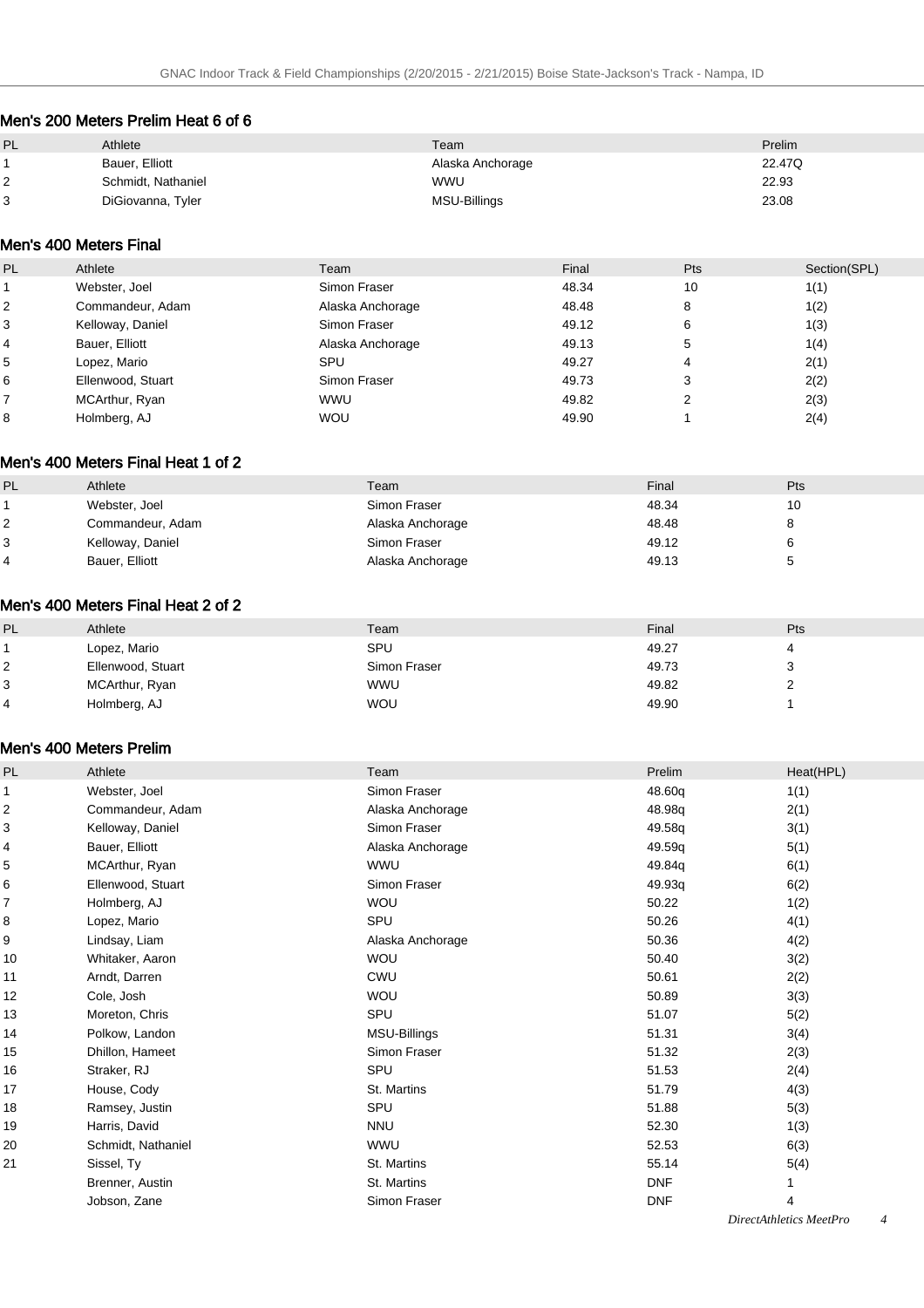#### Men's 400 Meters Prelim Heat 1 of 6

| PL | Athlete         | Team         | Prelim     |
|----|-----------------|--------------|------------|
|    | Webster, Joel   | Simon Fraser | 48.60q     |
|    | Holmberg, AJ    | <b>WOU</b>   | 50.22      |
| 3  | Harris, David   | <b>NNU</b>   | 52.30      |
|    | Brenner, Austin | St. Martins  | <b>DNF</b> |

### Men's 400 Meters Prelim Heat 2 of 6

| PL | Athlete          | Team             | Prelim |
|----|------------------|------------------|--------|
|    | Commandeur, Adam | Alaska Anchorage | 48.98q |
|    | Arndt, Darren    | CWU              | 50.61  |
| 3  | Dhillon, Hameet  | Simon Fraser     | 51.32  |
| 4  | Straker, RJ      | SPU              | 51.53  |

#### Men's 400 Meters Prelim Heat 3 of 6

| PL             | Athlete          | Team         | Prelim |
|----------------|------------------|--------------|--------|
|                | Kelloway, Daniel | Simon Fraser | 49.58q |
| 2              | Whitaker, Aaron  | <b>WOU</b>   | 50.40  |
| 3              | Cole, Josh       | <b>WOU</b>   | 50.89  |
| $\overline{4}$ | Polkow, Landon   | MSU-Billings | 51.31  |

#### Men's 400 Meters Prelim Heat 4 of 6

| PL | Athlete       | Team             | Prelim     |
|----|---------------|------------------|------------|
|    | Lopez, Mario  | <b>SPU</b>       | 50.26      |
| 2  | Lindsay, Liam | Alaska Anchorage | 50.36      |
| 3  | House, Cody   | St. Martins      | 51.79      |
|    | Jobson, Zane  | Simon Fraser     | <b>DNF</b> |

#### Men's 400 Meters Prelim Heat 5 of 6

| <b>PL</b> | Athlete        | Team             | Prelim |
|-----------|----------------|------------------|--------|
|           | Bauer, Elliott | Alaska Anchorage | 49.59q |
|           | Moreton, Chris | SPU              | 51.07  |
| 3         | Ramsey, Justin | SPU              | 51.88  |
| 4         | Sissel, Ty     | St. Martins      | 55.14  |

#### Men's 400 Meters Prelim Heat 6 of 6

| PL | Athlete            | Team         | Prelim |
|----|--------------------|--------------|--------|
|    | MCArthur, Ryan     | <b>WWU</b>   | 49.84q |
|    | Ellenwood, Stuart  | Simon Fraser | 49.93q |
| 3  | Schmidt, Nathaniel | <b>WWU</b>   | 52.53  |

#### Men's 800 Meters Final

| <b>PL</b>      | Athlete            | Team             | Final   | Pts |
|----------------|--------------------|------------------|---------|-----|
|                | Proceviat, Cameron | Simon Fraser     | 1:52.41 | 10  |
| 2              | Kipchumba, Nathan  | Alaska Anchorage | 1:53.17 | 8   |
| 3              | Naffziger, Sam     | <b>WOU</b>       | 1:53.21 | 6   |
| $\overline{4}$ | Krause, Frank      | St. Martins      | 1:53.66 | 5   |
| 5              | Hanna, Josh        | <b>WOU</b>       | 1:54.30 | 4   |
| 6              | Commandeur, Scott  | Alaska Anchorage | 1:55.33 | 3   |
|                | Sultessa, Badane   | <b>WOU</b>       | 1:56.18 |     |
| 8              | Miller, Jesse      | Alaska Anchorage | 1:56.49 |     |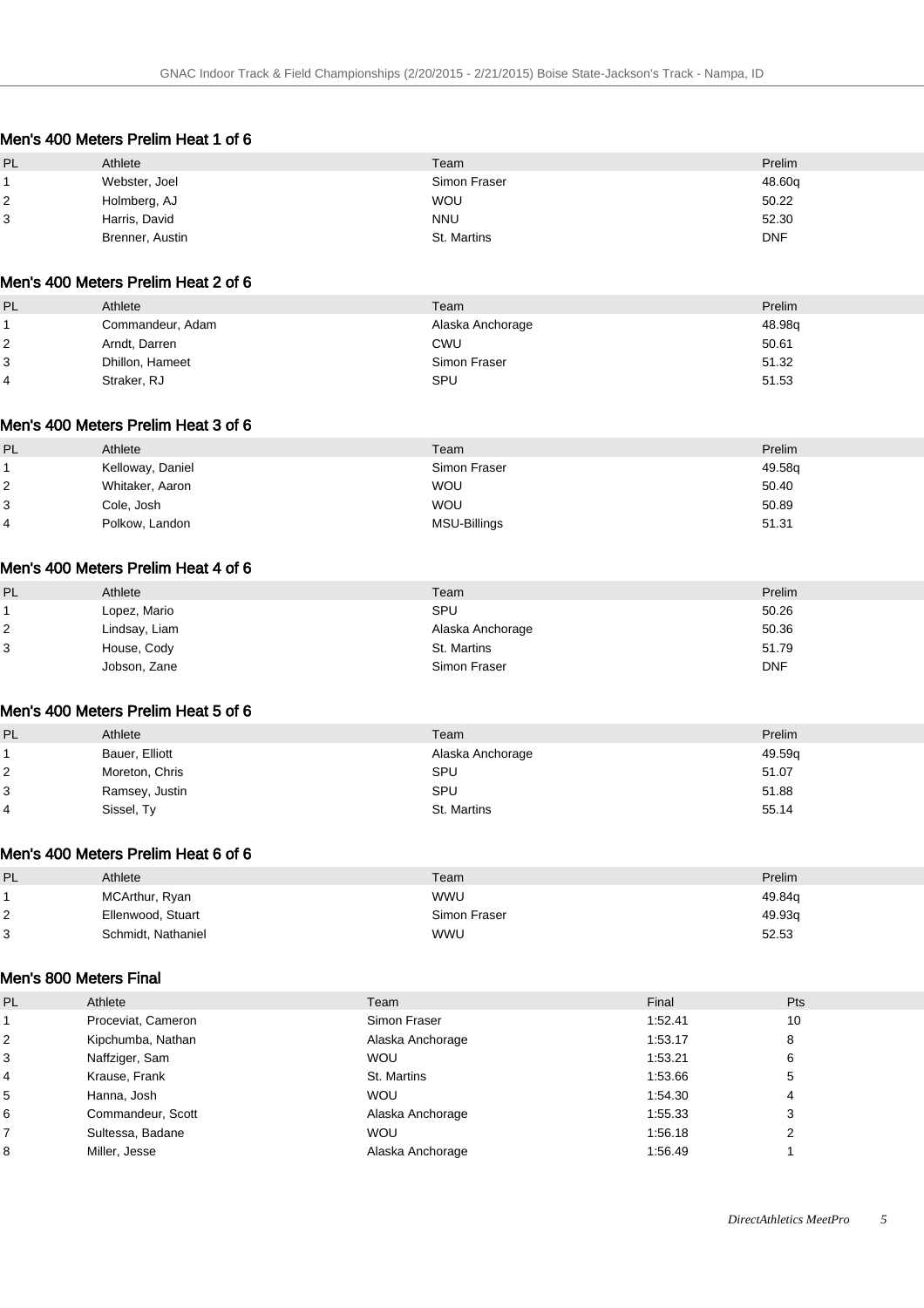### Men's 800 Meters Prelim

| PL                      | Athlete            | Team             | Prelim   | Heat(HPL) |
|-------------------------|--------------------|------------------|----------|-----------|
|                         | Kipchumba, Nathan  | Alaska Anchorage | 1:51.70Q | 2(1)      |
| $\overline{\mathbf{c}}$ | Sultessa, Badane   | <b>WOU</b>       | 1:51.91Q | 2(2)      |
| 3                       | Hanna, Josh        | <b>WOU</b>       | 1:51.96q | 2(3)      |
| 4                       | Commandeur, Scott  | Alaska Anchorage | 1:52.92q | 2(4)      |
| 5                       | Proceviat, Cameron | Simon Fraser     | 1:53.06Q | 3(1)      |
| 6                       | McCranie, Cody     | <b>WWU</b>       | 1:53.65q | 2(5)      |
| $\overline{7}$          | Krause, Frank      | St. Martins      | 1:53.70Q | 3(2)      |
| 8                       | Naffziger, Sam     | <b>WOU</b>       | 1:54.36Q | 1(1)      |
| 9                       | Miller, Jesse      | Alaska Anchorage | 1:54.60Q | 1(2)      |
| 10                      | Day, Joe           | Alaska Anchorage | 1:54.61  | 1(3)      |
| 11                      | Wojtech, John      | <b>CWU</b>       | 1:55.44  | 2(6)      |
| 12                      | Freinhofer, Dylan  | Simon Fraser     | 1:55.86  | 3(3)      |
| 13                      | Brown, Dylan       | <b>WWU</b>       | 1:55.94  | 1(4)      |
| 14                      | Trummer, Max       | Simon Fraser     | 1:55.95  | 1(5)      |
| 15                      | Dempsey, Josh      | <b>WOU</b>       | 1:56.56  | 3(4)      |
| 16                      | Marson, Parker     | <b>WOU</b>       | 1:57.44  | 1(6)      |
| 17                      | Hughey, Mitchell   | St. Martins      | 1:58.21  | 3(5)      |
| 18                      | Wiedmer, Colin     | St. Martins      | 1:58.64  | 2(7)      |
| 19                      | Tadesse, Ephraim   | Simon Fraser     | 1:59.87  | 3(6)      |
| 20                      | Anheluk, Riley     | <b>WOU</b>       | 2:00.47  | 1(7)      |
| 21                      | Schafer, Brandon   | <b>NNU</b>       | 2:01.20  | 3(7)      |
| 22                      | Stash, Chris       | WOU              | 2:03.98  | 2(8)      |
|                         |                    |                  |          |           |

#### Men's 800 Meters Prelim Heat 1 of 3

| PL             | Athlete        | Team             | Prelim   |
|----------------|----------------|------------------|----------|
|                | Naffziger, Sam | <b>WOU</b>       | 1:54.36Q |
| $\overline{2}$ | Miller, Jesse  | Alaska Anchorage | 1:54.60Q |
| 3              | Day, Joe       | Alaska Anchorage | 1:54.61  |
| 4              | Brown, Dylan   | <b>WWU</b>       | 1:55.94  |
| 5              | Trummer, Max   | Simon Fraser     | 1:55.95  |
| 6              | Marson, Parker | <b>WOU</b>       | 1:57.44  |
|                | Anheluk, Riley | <b>WOU</b>       | 2:00.47  |

### Men's 800 Meters Prelim Heat 2 of 3

| PL             | Athlete           | Team             | Prelim   |
|----------------|-------------------|------------------|----------|
|                | Kipchumba, Nathan | Alaska Anchorage | 1.51.70Q |
| $\overline{c}$ | Sultessa, Badane  | <b>WOU</b>       | 1.51.91Q |
| 3              | Hanna, Josh       | <b>WOU</b>       | 1:51.96g |
| 4              | Commandeur, Scott | Alaska Anchorage | 1:52.92q |
| 5              | McCranie, Cody    | <b>WWU</b>       | 1:53.65g |
| 6              | Wojtech, John     | CWU              | 1:55.44  |
| 7              | Wiedmer, Colin    | St. Martins      | 1:58.64  |
| 8              | Stash, Chris      | <b>WOU</b>       | 2:03.98  |

### Men's 800 Meters Prelim Heat 3 of 3

| PL             | Athlete            | Team         | Prelim   |
|----------------|--------------------|--------------|----------|
|                | Proceviat, Cameron | Simon Fraser | 1:53.06Q |
| 2              | Krause, Frank      | St. Martins  | 1:53.70Q |
| 3              | Freinhofer, Dylan  | Simon Fraser | 1:55.86  |
| $\overline{4}$ | Dempsey, Josh      | <b>WOU</b>   | 1:56.56  |
| 5              | Hughey, Mitchell   | St. Martins  | 1:58.21  |
| 6              | Tadesse, Ephraim   | Simon Fraser | 1:59.87  |
|                | Schafer, Brandon   | <b>NNU</b>   | 2:01.20  |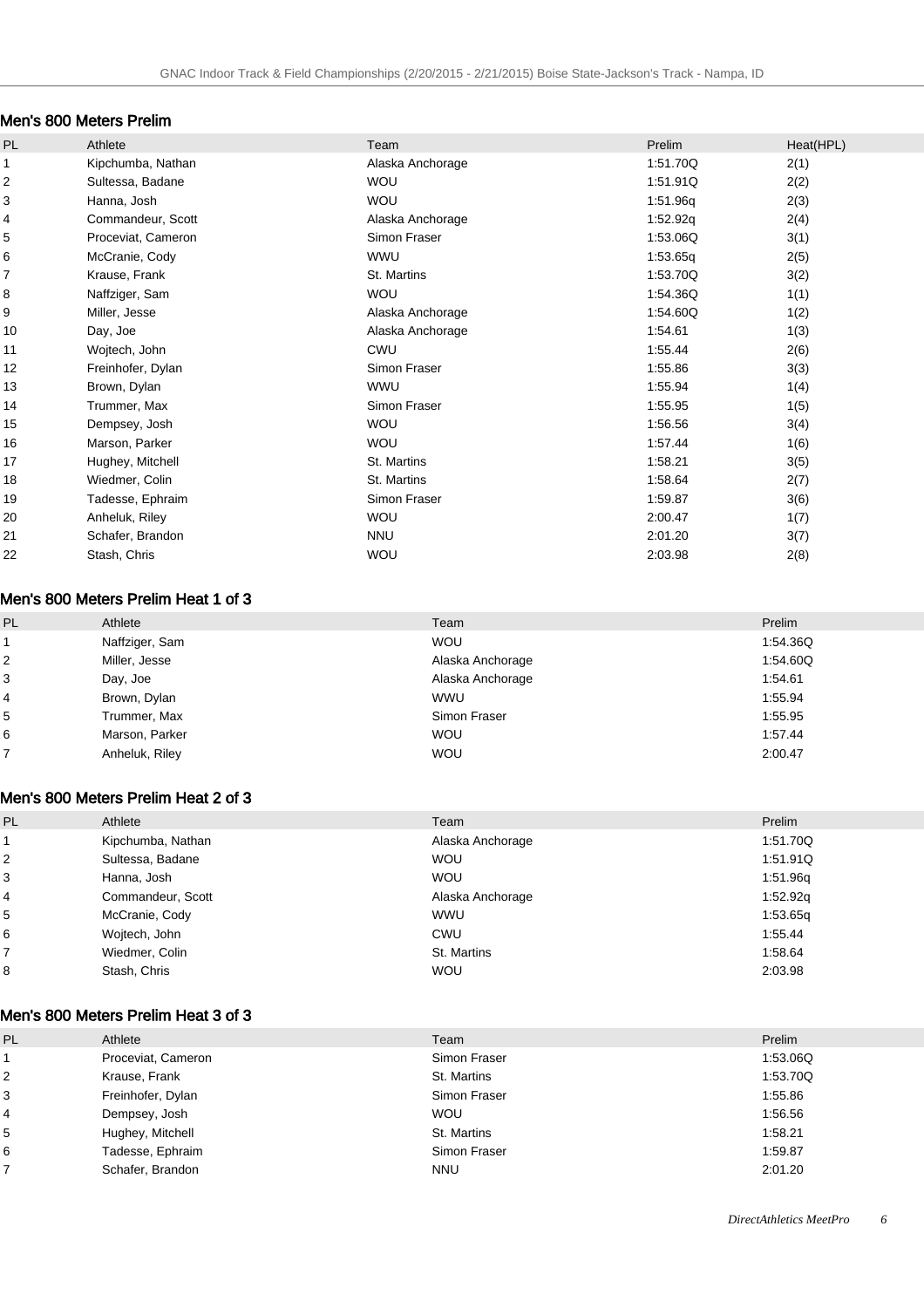#### Men's 1 Mile Run

| PL | Athlete             | Team                | Final   | <b>Pts</b> | Section(SPL) |
|----|---------------------|---------------------|---------|------------|--------------|
|    | Beagley, Brady      | <b>WOU</b>          | 4:10.31 | 10         | 2(1)         |
| 2  | Peterson, Robert    | MSU-Billings        | 4:11.02 | 8          | 2(2)         |
| 3  | Vugteveen, Travis   | Simon Fraser        | 4:12.06 | 6          | 2(3)         |
| 4  | Mendenhall, Michael | Alaska Anchorage    | 4:13.63 | 5          | 2(4)         |
| 5  | McCranie, Cody      | WWU                 | 4:14.58 | 4          | 2(5)         |
| 6  | Gravel, Phillipe    | Simon Fraser        | 4:14.84 | 3          | 2(6)         |
| 7  | Jorgensen, Oliver   | Simon Fraser        | 4:18.78 | 2          | 2(7)         |
| 8  | Mitchell, Isaac     | <b>NNU</b>          | 4:20.16 |            | 2(8)         |
| 9  | Messina, Philip     | Alaska Anchorage    | 4:25.30 |            | 1(1)         |
| 10 | McKay, Liam         | <b>MSU-Billings</b> | 4:28.04 |            | 1(2)         |
| 11 | Gordon, Michael     | <b>NNU</b>          | 4:29.15 |            | 1(3)         |
| 12 | Tadesse, Ephraim    | Simon Fraser        | 4:31.55 |            | 2(9)         |
| 13 | Avischious, Adam    | SPU                 | 4:32.06 |            | 1(4)         |
| 14 | Trummer, Max        | Simon Fraser        | 4:35.24 |            | 2(10)        |
| 15 | Javier, Kaleb       | <b>CWU</b>          | 4:37.28 |            | 1(5)         |
| 16 | Hovland, Mark       | <b>MSU-Billings</b> | 4:37.57 |            | 1(6)         |
| 17 | Halladay, Ben       | SPU                 | 4:41.09 |            | 1(7)         |
|    |                     |                     |         |            |              |

### Men's 1 Mile Run Heat 1 of 2

| PL | Athlete          | Team             | Final   | Pts |
|----|------------------|------------------|---------|-----|
|    | Messina, Philip  | Alaska Anchorage | 4:25.30 |     |
| 2  | McKay, Liam      | MSU-Billings     | 4:28.04 |     |
| 3  | Gordon, Michael  | <b>NNU</b>       | 4:29.15 |     |
| 4  | Avischious, Adam | SPU              | 4:32.06 |     |
| 5  | Javier, Kaleb    | <b>CWU</b>       | 4:37.28 |     |
| 6  | Hovland, Mark    | MSU-Billings     | 4:37.57 |     |
|    | Halladay, Ben    | SPU              | 4:41.09 |     |

### Men's 1 Mile Run Heat 2 of 2

| PL | Athlete             | Team             | Final   | <b>Pts</b> |
|----|---------------------|------------------|---------|------------|
|    | Beagley, Brady      | <b>WOU</b>       | 4:10.31 | 10         |
| 2  | Peterson, Robert    | MSU-Billings     | 4:11.02 | 8          |
| 3  | Vugteveen, Travis   | Simon Fraser     | 4:12.06 | 6          |
| 4  | Mendenhall, Michael | Alaska Anchorage | 4:13.63 | 5          |
| 5  | McCranie, Cody      | <b>WWU</b>       | 4:14.58 | 4          |
| 6  | Gravel, Phillipe    | Simon Fraser     | 4:14.84 | 3          |
|    | Jorgensen, Oliver   | Simon Fraser     | 4:18.78 | 2          |
| 8  | Mitchell, Isaac     | <b>NNU</b>       | 4:20.16 |            |
| 9  | Tadesse, Ephraim    | Simon Fraser     | 4:31.55 |            |
| 10 | Trummer, Max        | Simon Fraser     | 4:35.24 |            |

#### Men's 3000 Meters

| <b>PL</b> | Athlete               | Team                | Final   | <b>Pts</b> | Section(SPL) |
|-----------|-----------------------|---------------------|---------|------------|--------------|
|           | Cheseto, Henry        | Alaska Anchorage    | 8:27.83 | 10         | 2(1)         |
| 2         | Notz, Dominik         | Alaska Anchorage    | 8:29.54 | 8          | 2(2)         |
| 3         | Rouleau, Marc-Antoine | Simon Fraser        | 8:33.56 | 6          | 2(3)         |
| 4         | Peterson, Robert      | <b>MSU-Billings</b> | 8:34.89 | 5          | 2(4)         |
| 5         | Anthony, Dylan        | Alaska Anchorage    | 8:35.39 | 4          | 2(5)         |
| 6         | Beagley, Brady        | <b>WOU</b>          | 8:38.47 | 3          | 2(6)         |
|           | Ribich, David         | <b>WOU</b>          | 8:38.61 | 2          | 2(7)         |
| 8         | Samoei, Victor        | Alaska Anchorage    | 8:42.53 |            | 2(8)         |
| 9         | Griffith, Isaac       | <b>WWU</b>          | 8:43.45 |            | 2(9)         |
| 10        | Spencer, Rudy         | CWU                 | 8:49.47 |            | 1(1)         |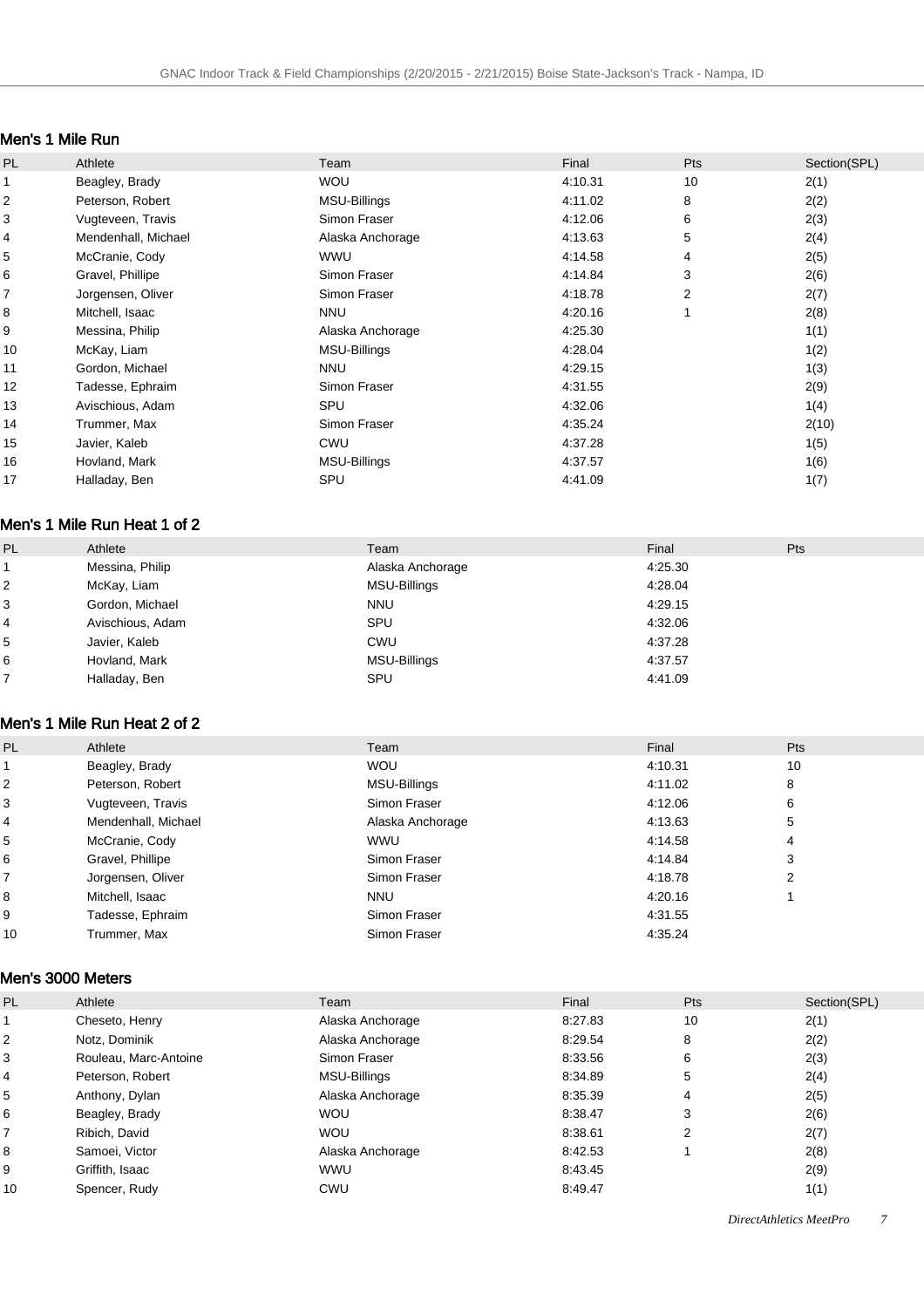| 11 | Holloway, Zach      | <b>WOU</b>       | 8:50.75    | 2(10) |
|----|---------------------|------------------|------------|-------|
| 12 | Rooke, Kevin        | Alaska Anchorage | 8:50.78    | 2(11) |
| 13 | Mitchell, Isaac     | <b>NNU</b>       | 8:52.03    | 1(2)  |
| 14 | Wise, Andrew        | <b>WWU</b>       | 8:54.94    | 2(12) |
| 15 | Fleenor, Kaleb      | <b>NNU</b>       | 8:55.29    | 1(3)  |
| 16 | Wiley, Turner       | SPU              | 8:58.60    | 1(4)  |
| 17 | de Dalmases, Mateo  | Simon Fraser     | 8:59.24    | 2(13) |
| 18 | Egeland, Jorey      | MSU-Billings     | 8:59.80    | 1(5)  |
| 19 | Reedy, Tabor        | WWU              | 9:01.14    | 2(14) |
| 20 | Wong, Brendan       | Simon Fraser     | 9:03.23    | 2(15) |
| 21 | Kangogo, Edwin      | Alaska Anchorage | 9:04.22    | 2(16) |
| 22 | Messina, Philip     | Alaska Anchorage | 9:04.55    | 1(6)  |
| 23 | Morgan, Nathan      | St. Martins      | 9:05.25    | 1(7)  |
| 24 | Love, Garrett       | MSU-Billings     | 9:07.80    | 1(8)  |
| 25 | Heckman, Jasper     | St. Martins      | 9:10.40    | 1(9)  |
| 26 | Mendenhall, Michael | Alaska Anchorage | 9:13.19    | 1(10) |
| 27 | Shelman, Josiah     | St. Martins      | 9:14.62    | 1(11) |
| 28 | Soik, Joe           | <b>WOU</b>       | 9:21.27    | 1(12) |
| 29 | Nelson, Alex        | St. Martins      | 9:23.62    | 1(13) |
| 30 | Sterling, Clark     | SPU              | 9:33.38    | 1(14) |
|    | Cunningham, Chase   | <b>NNU</b>       | <b>DNS</b> |       |
|    |                     |                  |            |       |

### Men's 3000 Meters Heat 1 of 2

| PL | Athlete             | Team                | Final      | Pts |
|----|---------------------|---------------------|------------|-----|
|    | Spencer, Rudy       | CWU                 | 8:49.47    |     |
| 2  | Mitchell, Isaac     | <b>NNU</b>          | 8:52.03    |     |
| 3  | Fleenor, Kaleb      | <b>NNU</b>          | 8:55.29    |     |
| 4  | Wiley, Turner       | SPU                 | 8:58.60    |     |
| 5  | Egeland, Jorey      | MSU-Billings        | 8:59.80    |     |
| 6  | Messina, Philip     | Alaska Anchorage    | 9:04.55    |     |
| 7  | Morgan, Nathan      | St. Martins         | 9:05.25    |     |
| 8  | Love, Garrett       | <b>MSU-Billings</b> | 9:07.80    |     |
| 9  | Heckman, Jasper     | St. Martins         | 9:10.40    |     |
| 10 | Mendenhall, Michael | Alaska Anchorage    | 9:13.19    |     |
| 11 | Shelman, Josiah     | St. Martins         | 9:14.62    |     |
| 12 | Soik, Joe           | <b>WOU</b>          | 9:21.27    |     |
| 13 | Nelson, Alex        | St. Martins         | 9:23.62    |     |
| 14 | Sterling, Clark     | SPU                 | 9:33.38    |     |
|    | Cunningham, Chase   | <b>NNU</b>          | <b>DNS</b> |     |

#### Men's 3000 Meters Heat 2 of 2

| PL | Athlete               | Team             | Final   | Pts |
|----|-----------------------|------------------|---------|-----|
|    | Cheseto, Henry        | Alaska Anchorage | 8:27.83 | 10  |
| 2  | Notz, Dominik         | Alaska Anchorage | 8:29.54 | 8   |
| 3  | Rouleau, Marc-Antoine | Simon Fraser     | 8:33.56 | 6   |
| 4  | Peterson, Robert      | MSU-Billings     | 8:34.89 | 5   |
| 5  | Anthony, Dylan        | Alaska Anchorage | 8:35.39 | 4   |
| 6  | Beagley, Brady        | <b>WOU</b>       | 8:38.47 | 3   |
| 7  | Ribich, David         | <b>WOU</b>       | 8:38.61 | 2   |
| 8  | Samoei, Victor        | Alaska Anchorage | 8:42.53 |     |
| 9  | Griffith, Isaac       | <b>WWU</b>       | 8:43.45 |     |
| 10 | Holloway, Zach        | <b>WOU</b>       | 8:50.75 |     |
| 11 | Rooke, Kevin          | Alaska Anchorage | 8:50.78 |     |
| 12 | Wise, Andrew          | <b>WWU</b>       | 8:54.94 |     |
| 13 | de Dalmases, Mateo    | Simon Fraser     | 8:59.24 |     |
| 14 | Reedy, Tabor          | <b>WWU</b>       | 9:01.14 |     |
| 15 | Wong, Brendan         | Simon Fraser     | 9:03.23 |     |
| 16 | Kangogo, Edwin        | Alaska Anchorage | 9:04.22 |     |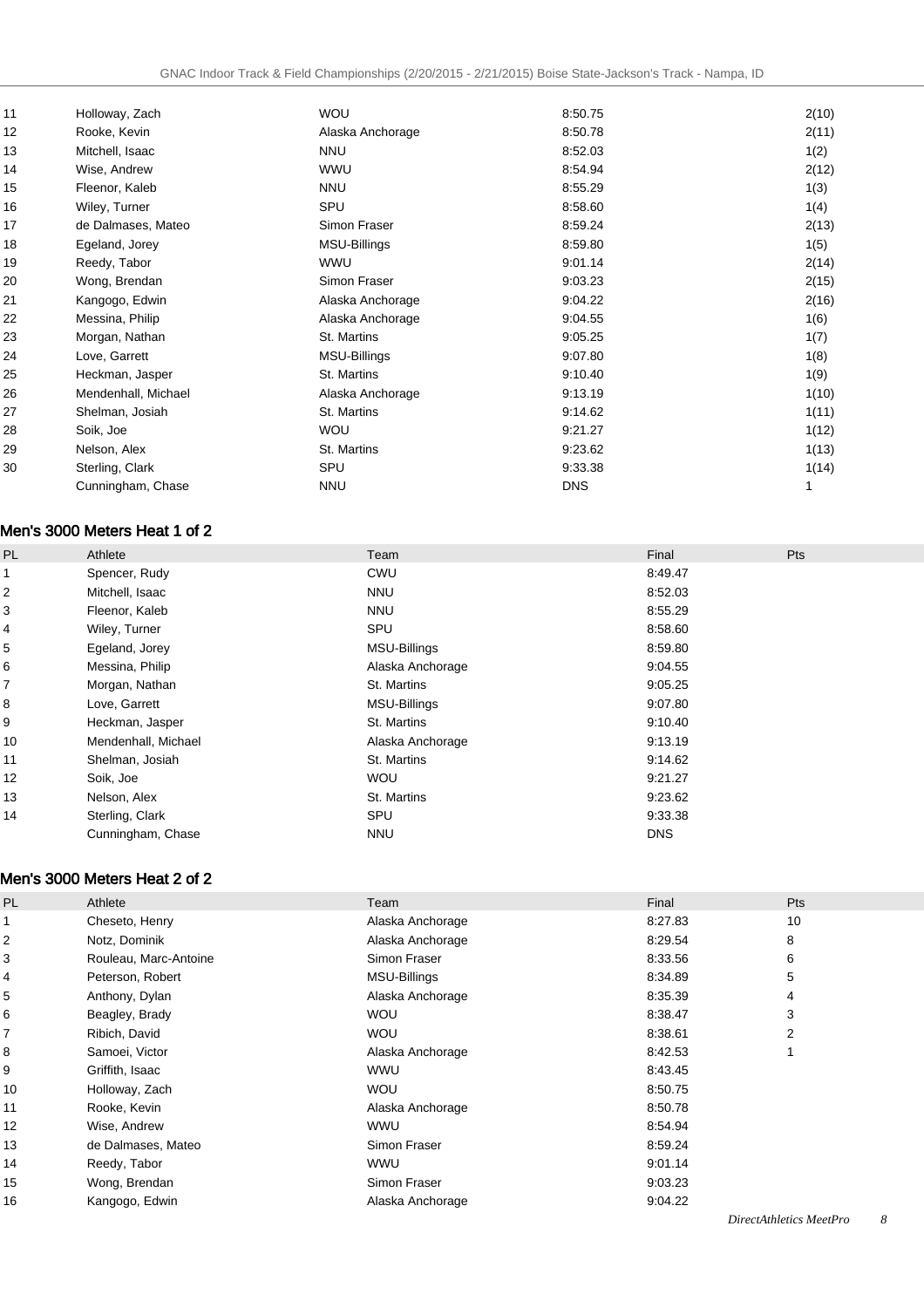### Men's 5000 Meters

| PL | Athlete           | Team             | Final      | Pts |
|----|-------------------|------------------|------------|-----|
| 1  | Cheseto, Henry    | Alaska Anchorage | 14:39.24   | 10  |
| 2  | Notz, Dominik     | Alaska Anchorage | 14:39.37   | 8   |
| 3  | Jorgensen, Oliver | Simon Fraser     | 14:53.33   | 6   |
| 4  | Anthony, Dylan    | Alaska Anchorage | 15:01.77   | 5   |
| 5  | Griffith, Isaac   | <b>WWU</b>       | 15:02.82   | 4   |
| 6  | Reedy, Tabor      | <b>WWU</b>       | 15:07.27   | 3   |
| 7  | Samoei, Victor    | Alaska Anchorage | 15:07.29   | 2   |
| 8  | Kangogo, Edwin    | Alaska Anchorage | 15:17.28   |     |
| 9  | Fleenor, Kaleb    | <b>NNU</b>       | 15:17.74   |     |
| 10 | Wiley, Turner     | SPU              | 15:19.60   |     |
| 11 | Wise, Andrew      | <b>WWU</b>       | 15:24.95   |     |
| 12 | Holloway, Zach    | <b>WOU</b>       | 15:27.54   |     |
| 13 | Love, Garrett     | MSU-Billings     | 15:39.69   |     |
| 14 | Rooke, Kevin      | Alaska Anchorage | 15:50.01   |     |
| 15 | Cunningham, Chase | <b>NNU</b>       | 15:57.59   |     |
| 16 | Comer, Brian      | SPU              | 16:18.99   |     |
|    | Charlton, Braeden | Simon Fraser     | <b>DNS</b> |     |

#### Men's 60m Hurdle Final

| <b>PL</b> | Athlete           | Team        | Final | Pts |
|-----------|-------------------|-------------|-------|-----|
|           | Milbrandt, Travis | <b>WWU</b>  | 8.08  | 10  |
| 2         | Christie, Rimar   | <b>NNU</b>  | 8.20  | 8   |
| 3         | Myers, Logan      | <b>WWU</b>  | 8.20  | 6   |
| 4         | Lewis, Payton     | <b>NNU</b>  | 8.31  | 5   |
| 5         | McLaughlin, Kyle  | <b>NNU</b>  | 8.33  | 4   |
| 6         | Durden, David     | St. Martins | 8.48  | 3   |
|           | Dobson, Kaleb     | <b>WOU</b>  | 8.52  | 2   |
| 8         | Galbraith, Andrew | <b>NNU</b>  | 8.53  |     |

#### Men's 60m Hurdle Prelim

| PL | Athlete           | Team             | Prelim | Heat(HPL) |
|----|-------------------|------------------|--------|-----------|
|    | Milbrandt, Travis | <b>WWU</b>       | 8.15Q  | 2(1)      |
| 2  | Christie, Rimar   | <b>NNU</b>       | 8.22Q  | 1(1)      |
| 3  | Myers, Logan      | <b>WWU</b>       | 8.25Q  | 3(1)      |
| 4  | Dobson, Kaleb     | <b>WOU</b>       | 8.38q  | 2(2)      |
| 5  | Durden, David     | St. Martins      | 8.40q  | 1(2)      |
| 6  | Galbraith, Andrew | <b>NNU</b>       | 8.44q  | 1(3)      |
| 7  | Lewis, Payton     | <b>NNU</b>       | 8.47q  | 2(3)      |
| 7  | McLaughlin, Kyle  | <b>NNU</b>       | 8.47q  | 3(2)      |
| 9  | Spatz, Micah      | <b>NNU</b>       | 8.56   | 1(4)      |
| 10 | Thomas, Cody      | Alaska Anchorage | 8.58   | 3(3)      |
| 11 | Turner, Travis    | Alaska Anchorage | 8.62   | 1(5)      |
| 12 | Grothmann, Rihei  | <b>WOU</b>       | 8.76   | 1(6)      |
| 13 | Sissel, Ty        | St. Martins      | 8.85   | 2(4)      |
| 14 | Lindquist, Austin | MSU-Billings     | 9.10   | 2(5)      |
| 15 | West, Conner      | Alaska Anchorage | 9.13   | 3(4)      |
| 16 | Camarillo, Dustin | <b>WOU</b>       | 9.19   | 3(5)      |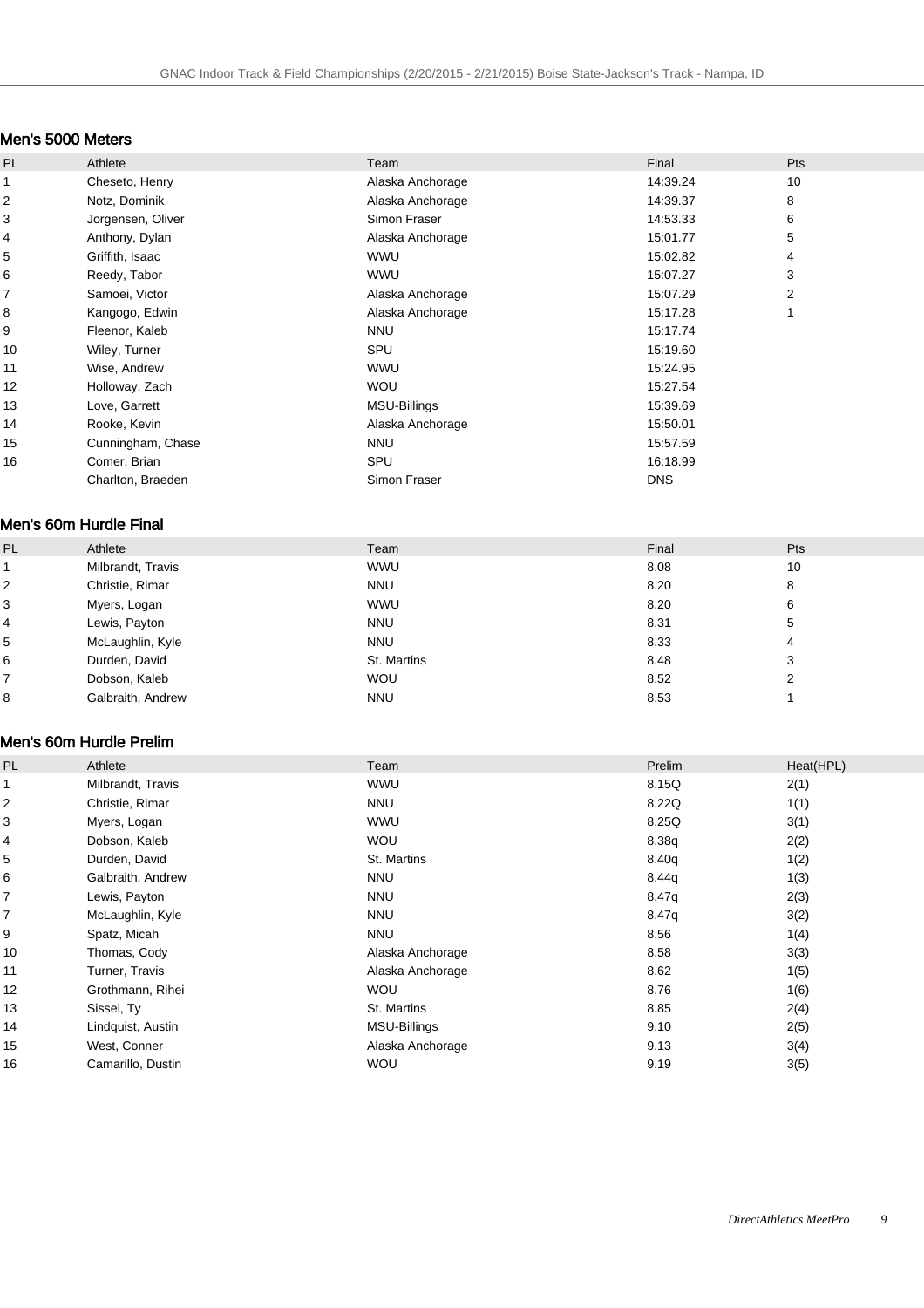#### Men's 60m Hurdle Prelim Heat 1 of 3

| PL             | Athlete           | Team             | Prelim |
|----------------|-------------------|------------------|--------|
|                | Christie, Rimar   | <b>NNU</b>       | 8.22Q  |
| $\overline{2}$ | Durden, David     | St. Martins      | 8.40q  |
| 3              | Galbraith, Andrew | <b>NNU</b>       | 8.44g  |
| $\overline{4}$ | Spatz, Micah      | <b>NNU</b>       | 8.56   |
| 5              | Turner, Travis    | Alaska Anchorage | 8.62   |
| 6              | Grothmann, Rihei  | <b>WOU</b>       | 8.76   |

#### Men's 60m Hurdle Prelim Heat 2 of 3

| PL             | Athlete           | Team         | Prelim |
|----------------|-------------------|--------------|--------|
|                | Milbrandt, Travis | <b>WWU</b>   | 8.15Q  |
| $\overline{2}$ | Dobson, Kaleb     | <b>WOU</b>   | 8.38q  |
| 3              | Lewis, Payton     | <b>NNU</b>   | 8.47q  |
| $\overline{4}$ | Sissel, Ty        | St. Martins  | 8.85   |
| 5              | Lindquist, Austin | MSU-Billings | 9.10   |

#### Men's 60m Hurdle Prelim Heat 3 of 3

| PL | Athlete           | Team             | Prelim |
|----|-------------------|------------------|--------|
|    | Myers, Logan      | WWU              | 8.25Q  |
| ے  | McLaughlin, Kyle  | <b>NNU</b>       | 8.47g  |
| 3  | Thomas, Cody      | Alaska Anchorage | 8.58   |
|    | West, Conner      | Alaska Anchorage | 9.13   |
| 5  | Camarillo, Dustin | <b>WOU</b>       | 9.19   |

#### Men's 4 x 400m Relay

| PL | Team             |   | Final   | Pts | Heat(HP) | Athlete 1  | Athlete 2       | Athlete 3  | Athlete 4      |
|----|------------------|---|---------|-----|----------|------------|-----------------|------------|----------------|
|    | Simon Fraser     | A | 3:16.49 | 10  | 2(1)     | Webster    | Ellenwood       | Proceviat  | Kelloway       |
| 2  | Alaska Anchorage | Α | 3:16.60 | 8   | 2(2)     | Lindsay    | Bauer           | Gray       | Commandeur     |
| 3  | <b>WOU</b>       | Α | 3:20.46 | 6   | 2(3)     | Cole       | Leedham         | Holmberg   | Whitaker       |
| 4  | <b>WWU</b>       | Α | 3:21.48 | 5   | 2(4)     | Binkerd    | <b>MCArthur</b> | Watson     | van Tuinen     |
| 5  | SPU              | Α | 3:24.08 | 4   | 2(5)     | Lopez      | Moreton         | Ferguson   | <b>Straker</b> |
| 6  | <b>NNU</b>       | А | 3:25.65 | 3   | 1(1)     | McLaughlin | Gartrell        | McClanahan | Harris         |
|    | MSU-Billings     | Α | 3:29.71 | 2   | 1(2)     | Polkow     | <b>Stanek</b>   | Hovland    | Schubert       |
| 8  | St. Martins      | Α | 3:30.56 |     | 2(6)     | Yoro       | Durden          | Hughey     | Smith          |
|    | CWU              | А | DQ      |     |          | McKinney   | <b>Steuk</b>    | Wojtech    | Arndt          |

#### Men's 4 x 400m Relay Heat 1 of 2

| PL | Team         | Final   | Pts | Athlete '  | Athlete 2     | Athlete 3  | Athlete 4 |
|----|--------------|---------|-----|------------|---------------|------------|-----------|
|    | NNU          | 3:25.65 |     | McLaughlin | Gartrell      | McClanahan | Harris    |
|    | MSU-Billings | 3:29.71 |     | Polkow     | <b>Stanek</b> | Hovland    | Schubert  |
|    | CWU          | DQ      |     | McKinney   | Steuk         | Wojtech    | Arndt     |

### Men's 4 x 400m Relay Heat 2 of 2

| PL | Team             |   | Final   | Pts    | Athlete 1      | Athlete 2       | Athlete 3 | Athlete 4  |
|----|------------------|---|---------|--------|----------------|-----------------|-----------|------------|
|    | Simon Fraser     |   | 3:16.49 | 10     | Webster        | Ellenwood       | Proceviat | Kelloway   |
| 2  | Alaska Anchorage | A | 3:16.60 | c<br>c | Lindsay        | Bauer           | Gray      | Commandeur |
|    | <b>WOU</b>       | А | 3:20.46 | 6      | Cole           | Leedham         | Holmberg  | Whitaker   |
|    | <b>WWU</b>       |   | 3:21.48 | 5      | <b>Binkerd</b> | <b>MCArthur</b> | Watson    | van Tuinen |
| 5  | SPU              |   | 3:24.08 |        | Lopez          | Moreton         | Ferguson  | Straker    |
|    | St. Martins      |   | 3:30.56 |        | Yoro           | Durden          | Hughey    | Smith      |

#### Men's 4000m DMR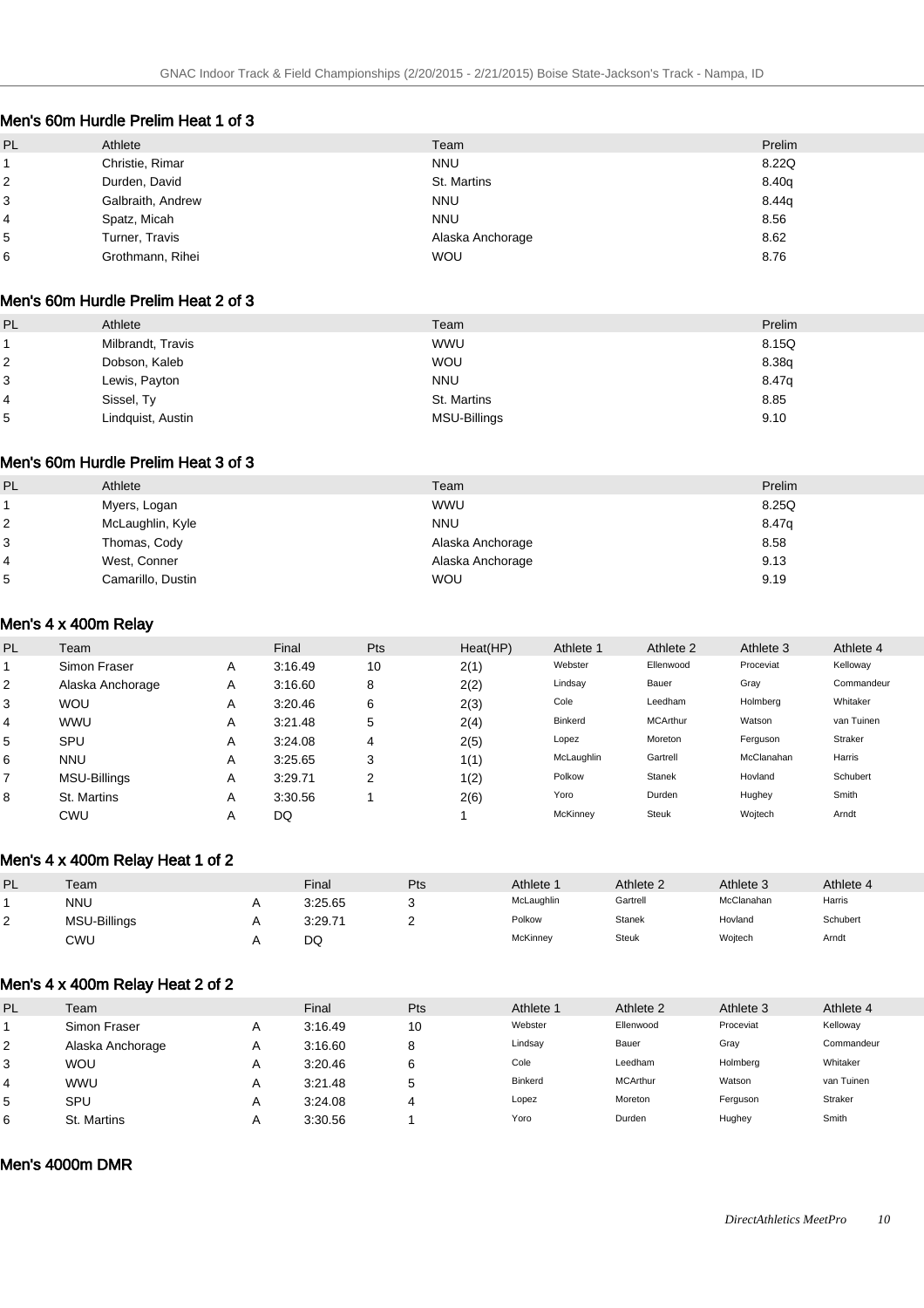| PL | Team                |                  | Final             | Pts            |                | Athlete 1      |            |            | Athlete 2  |            | Athlete 3  |      |        | Athlete 4  |      |
|----|---------------------|------------------|-------------------|----------------|----------------|----------------|------------|------------|------------|------------|------------|------|--------|------------|------|
| 1  | Simon Fraser        | Α                | 10:14.41          | 10             |                | Proceviat      |            |            | Kelloway   |            | Vugteveen  |      |        | Rouleau    |      |
| 2  | Alaska Anchorage    | Α                | 10:20.57          | 8              |                | Messina        |            | Lindsay    |            |            | Day        |      |        | Mendenhall |      |
| 3  | <b>MSU-Billings</b> | Α                | 10:24.32          | 6              |                | Egeland        |            | Polkow     |            |            | Hovland    |      |        | McKay      |      |
| 4  | WWU                 | Α                | 10:24.44          | 5              |                | Brown          |            |            | van Tuinen |            | Ripley     |      | Lutz   |            |      |
| 5  | <b>CWU</b>          | Α                | 10:28.33          | 4              |                | Wojtech        |            | Arndt      |            |            | Javier     |      |        | Spencer    |      |
| 6  | WOU                 | Α                | 10:34.11          | 3              |                | Dempsey        |            |            | Leedham    |            | Marson     |      | Ribich |            |      |
| 7  | SPU                 | Α                | 10:38.75          | $\overline{c}$ |                | Halladay       |            | Moreton    |            |            | Sterling   |      |        | Avischious |      |
| 8  | <b>NNU</b>          | Α                | 10:47.81          | $\mathbf{1}$   |                | Schafer        |            |            | McClanahan |            | Martin     |      |        | Gordon     |      |
|    | Men's High Jump     |                  |                   |                |                |                |            |            |            |            |            |      |        |            |      |
| PL | Athlete             | Team             | Final             | English        | Pts            | Jumping Record |            |            |            |            |            |      |        |            |      |
| 1  | Watson, Brett       | <b>WWU</b>       | 2.06m             | 6'9''          | 10             | 1.76           | 1.81       | 1.86       | 1.91       | 1.96       | 2.01       | 2.06 | 2.11   |            |      |
|    |                     |                  |                   |                |                | <b>PPP</b>     | <b>PPP</b> | <b>PPP</b> | PPP        | XO         | O          | XXO  | XXX    |            |      |
| 2  | Galbraith, Andrew   | <b>NNU</b>       | 2.06m             | 6'9''          | 8              | 1.76           | 1.81       | 1.86       | 1.91       | 1.96       | 2.01       | 2.06 | 2.11   |            |      |
|    |                     |                  |                   |                |                | <b>PPP</b>     | PPP        | O          | O          | O          | XO         | XXO  | XXX    |            |      |
| 3  | Thomas, Cody        | Alaska Anchorage | 2.01 <sub>m</sub> | 6'7''          | 6              | 1.76           | 1.81       | 1.86       | 1.91       | 1.96       | 2.01       | 2.06 |        |            |      |
|    |                     |                  |                   |                |                | <b>PPP</b>     | <b>PPP</b> | PPP        | O          | O          | O          | XXX  |        |            |      |
| 4  | Hoberg, Cole        | <b>NNU</b>       | 2.01 <sub>m</sub> | 6'7''          | 4.5            | 1.76           | 1.81       | 1.86       | 1.91       | 1.96       | 2.01       | 2.06 |        |            |      |
|    |                     |                  |                   |                |                | <b>PPP</b>     | PPP        | <b>PPP</b> | O          | O          | XO         | XXX  |        |            |      |
| 4  | Smith, Mikel        | St. Martins      | 2.01 <sub>m</sub> | 6'7''          | 4.5            | 1.76           | 1.81       | 1.86       | 1.91       | 1.96       | 2.01       | 2.06 |        |            |      |
|    |                     |                  |                   |                |                | PPP            | PPP        | PPP        | PPP        | $\circ$    | XO         | XXX  |        |            |      |
| 6  | Myers, Logan        | <b>WWU</b>       | 1.96m             | 6'5''          | 3              | 1.76           | 1.81       | 1.86       | 1.91       | 1.96       | 2.01       |      |        |            |      |
|    |                     |                  |                   |                |                | PPP            | PPP        | PPP        | PPP        | $\circ$    | <b>XXX</b> |      |        |            |      |
| 7  |                     | CWU              | 1.91 <sub>m</sub> | 6'3.25"        | $\overline{2}$ | 1.76           | 1.81       | 1.86       | 1.91       | 1.96       |            |      |        |            |      |
|    | Peterson, Justin    |                  |                   |                |                | PPP            | O          | $\circ$    | O          | <b>XXX</b> |            |      |        |            |      |
| 8  | McLaughlin, Kyle    | <b>NNU</b>       | 1.91 <sub>m</sub> | 6' 3.25"       | $\mathbf{1}$   | 1.76           | 1.81       | 1.86       | 1.91       | 1.96       |            |      |        |            |      |
|    |                     |                  |                   |                |                | PPP            | O          | O          | XXO        | <b>XXX</b> |            |      |        |            |      |
| 9  | Gladden, Tevin      |                  | 1.91 <sub>m</sub> | 6' 3.25"       |                | 1.76           | 1.81       | 1.86       | 1.91       | 1.96       |            |      |        |            |      |
|    |                     | Alaska Anchorage |                   |                |                | XO             | O          | O          | XXO        | <b>XXX</b> |            |      |        |            |      |
| 10 |                     | <b>NNU</b>       | 1.91 <sub>m</sub> | 6' 3.25"       |                | 1.76           | 1.81       | 1.86       | 1.91       | 1.96       |            |      |        |            |      |
|    | Lewis, Payton       |                  |                   |                |                | O              | XXO        | XO         | XXO        | <b>XXX</b> |            |      |        |            |      |
|    |                     |                  |                   |                |                |                | 1.81       | 1.86       |            |            |            |      |        |            |      |
| 11 | Conklin, Luke       | <b>NNU</b>       | 1.81 <sub>m</sub> | 5' 11.25"      |                | 1.76           |            |            |            |            |            |      |        |            |      |
|    |                     |                  |                   |                |                | O              | O<br>1.81  | XXX        |            |            |            |      |        |            |      |
| 12 | Hamm, Donald        | MSU-Billings     | 1.81 <sub>m</sub> | 5' 11.25"      |                | 1.76           |            | 1.86       |            |            |            |      |        |            |      |
|    |                     |                  |                   |                |                | XO             | XO         | XXX        |            |            |            |      |        |            |      |
| 13 | West, Conner        | Alaska Anchorage | 1.76m             | $5'$ 9.25"     |                | 1.76           | 1.81       | 1.86       | 1.91       | 1.96       | 2.01       | 2.06 | 2.11   | 2.16       | 2.21 |
|    |                     |                  |                   |                |                | O              | PPP        | PPP        | <b>PPP</b> | PPP        | <b>PPP</b> | PPP  | PPP    | PPP        | PPP  |
| 14 | Turner, Travis      | Alaska Anchorage | 1.76m             | 5' 9.25"       |                | 1.76           | 1.81       | 1.86       | 1.91       | 1.96       | 2.01       | 2.06 | 2.11   | 2.16       | 2.21 |
|    |                     |                  |                   |                |                | XXO            | PPP        | PPP        | PPP        | PPP        | PPP        | PPP  | PPP    | PPP        | PPP  |

### Men's Pole Vault

| <b>PL</b>      | Athlete          | Team        | Final | English   | <b>Pts</b> |      | <b>Jumping Record</b> |         |         |            |            |            |      |      |      |
|----------------|------------------|-------------|-------|-----------|------------|------|-----------------------|---------|---------|------------|------------|------------|------|------|------|
| 1.             | Lewis, Payton    | <b>NNU</b>  | 5.16m | 16' 11"   | 10         | 4.06 | 4.21                  | 4.36    | 4.51    | 4.66       | 4.76       | 4.86       | 4.96 | 5.06 | 5.16 |
|                |                  |             |       |           |            | P    | P                     | P       | P       | P          | XO         | $\circ$    | P    | P    | XO   |
| $\overline{2}$ | DeHan, Matt      | St. Martins | 4.76m | 15' 7.25" | 8          | 4.06 | 4.21                  | 4.36    | 4.51    | 4.66       | 4.76       | 4.86       |      |      |      |
|                |                  |             |       |           |            | P    | P                     | XO      | $\circ$ | XO         | $\circ$    | <b>XXX</b> |      |      |      |
| 3              | McClanahan, Zach | <b>NNU</b>  | 4.66m | 15' 3.50" | 6          | 4.06 | 4.21                  | 4.36    | 4.51    | 4.66       | 4.76       |            |      |      |      |
|                |                  |             |       |           |            | P    | $\circ$               | $\circ$ | XXO     | $\circ$    | <b>XXX</b> |            |      |      |      |
| 4              | Webster, Jared   | <b>NNU</b>  | 4.66m | 15' 3.50" | 5          | 4.06 | 4.21                  | 4.36    | 4.51    | 4.66       | 4.76       |            |      |      |      |
|                |                  |             |       |           |            | P    | XO                    | $\circ$ | $\circ$ | XXO        | <b>XXX</b> |            |      |      |      |
| 5              | Kordas, Gordon   | <b>WWU</b>  | 4.51m | 14' 9.50" | 3.5        | 4.06 | 4.21                  | 4.36    | 4.51    | 4.66       |            |            |      |      |      |
|                |                  |             |       |           |            | P    | P                     | $\circ$ | $\circ$ | <b>XXX</b> |            |            |      |      |      |
| 5              | Konrad, J. T.    | <b>WWU</b>  | 4.51m | 14' 9.50" | 3.5        | 4.06 | 4.21                  | 4.36    | 4.51    | 4.66       |            |            |      |      |      |
|                |                  |             |       |           |            | O    | $\circ$               | O       | $\circ$ | <b>XXX</b> |            |            |      |      |      |
| 7              | Irvine, Zane     | CWU         | 4.51m | 14' 9.50" | 2          | 4.06 | 4.21                  | 4.36    | 4.51    | 4.66       |            |            |      |      |      |
|                |                  |             |       |           |            | O    | O                     | XO      | XO      | <b>XXX</b> |            |            |      |      |      |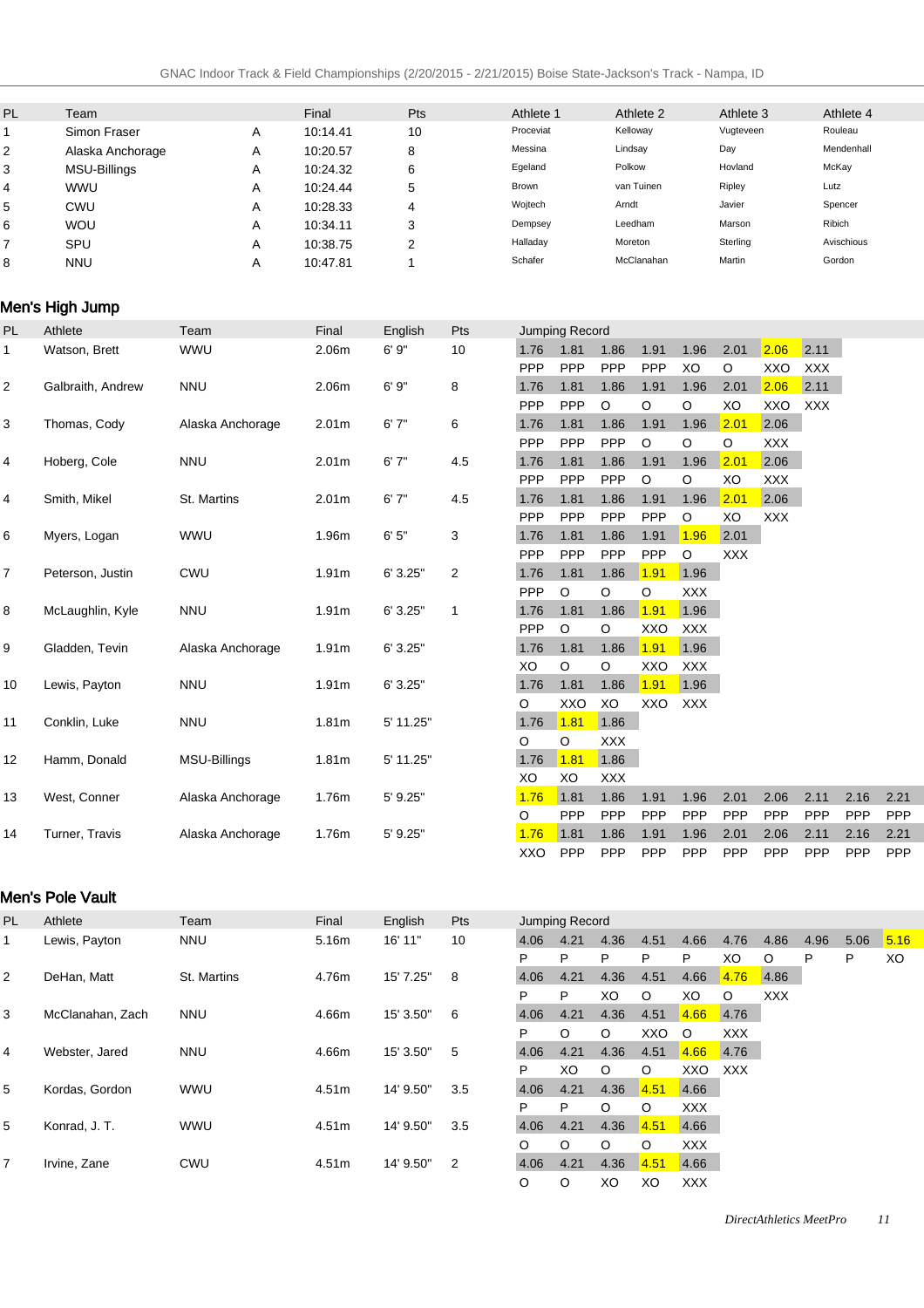| 8  | Keeton, Joseph    | St. Martins  | 4.36m | 14' 3.50" | $\overline{1}$ | 4.06 | 4.21       | 4.36       | 4.51       |
|----|-------------------|--------------|-------|-----------|----------------|------|------------|------------|------------|
|    |                   |              |       |           |                | P    | XO         | $\circ$    | <b>XXX</b> |
| 9  | Andrada, Andrew   | St. Martins  | 4.21m | 13' 9.75" |                | 4.06 | 4.21       | 4.36       |            |
|    |                   |              |       |           |                | O    | $\circ$    | <b>XXX</b> |            |
| 10 | Hankins, Matt     | St. Martins  | 4.21m | 13' 9.75" |                | 4.06 | 4.21       | 4.36       |            |
|    |                   |              |       |           |                | O    | <b>XXO</b> | <b>XXX</b> |            |
| 11 | Schubert. Preston | MSU-Billings | 4.06m | 13' 3.75" |                | 4.06 | 4.21       |            |            |
|    |                   |              |       |           |                | O    | <b>XXX</b> |            |            |
| 12 | Humphreys, Sam    | Simon Fraser | 4.06m | 13' 3.75" |                | 4.06 | 4.21       |            |            |
|    |                   |              |       |           |                | XO   | <b>XXX</b> |            |            |
|    | Hino, Jacob       | <b>WWU</b>   | NΗ    |           |                | 4.06 | 4.21       |            |            |
|    |                   |              |       |           |                | P    | <b>XXX</b> |            |            |

### Men's Long Jump

| PL | Athlete               | Team             | Final     | English    | Pts            | Flight(FPL) |
|----|-----------------------|------------------|-----------|------------|----------------|-------------|
| 1  | Tsygankov, Vladislav  | Simon Fraser     | 7.18m     | 23' 6.75"  | 10             | 2(1)        |
| 2  | van Tuinen, Nathaniel | <b>WWU</b>       | 7.17m     | 23' 6.25"  | 8              | 2(2)        |
| 3  | Watson, Brett         | <b>WWU</b>       | 7.04m     | 23' 1.25"  | 6              | 2(3)        |
| 4  | Lewis, Payton         | <b>NNU</b>       | 7.01m     | 23' 0"     | 5              | 2(4)        |
| 5  | Thomas, Cody          | Alaska Anchorage | 6.96m     | 22' 10"    | 4              | 2(5)        |
| 6  | Plummer, Luke         | <b>CWU</b>       | 6.95m     | 22' 9.75"  | 3              | 2(7)        |
| 7  | Yates, Kevin          | <b>WWU</b>       | 6.95m     | 22' 9.75"  | $\overline{2}$ | 2(6)        |
| 8  | He, Jerry             | Simon Fraser     | 6.76m     | 22' 2.25"  | 1              | 2(8)        |
| 9  | Yoro, Jaysen          | St. Martins      | 6.67m     | 21' 10.75" |                | 2(9)        |
| 10 | Chhim, Somit          | <b>WWU</b>       | 6.60m     | 21' 8''    |                | 1(1)        |
| 11 | Gladden, Tevin        | Alaska Anchorage | 6.59m     | 21' 7.50"  |                | 1(2)        |
| 12 | Mataya, Rudy          | <b>WWU</b>       | 6.51m     | 21' 4.25"  |                | 2(10)       |
| 13 | Revis, Paul           | <b>WOU</b>       | 6.49m     | 21' 3.50"  |                | 1(3)        |
| 14 | Gartrell, Kirk        | <b>NNU</b>       | 6.43m     | 21' 1.25"  |                | 2(11)       |
| 15 | Moore, Nathan         | <b>NNU</b>       | 6.33m     | 20' 9.25"  |                | 1(4)        |
| 16 | Steuk, Garret         | <b>CWU</b>       | 6.26m     | 20' 6.50"  |                | 1(5)        |
| 17 | Wu, Alex              | Simon Fraser     | 6.24m     | 20' 5.75"  |                | 2(12)       |
| 18 | Paulk, Clifford       | SPU              | 6.15m     | 20' 2.25"  |                | 1(6)        |
| 19 | Smith, Mikel          | St. Martins      | 6.05m     | 19' 10.25" |                | 2(13)       |
| 20 | Lindquist, Austin     | MSU-Billings     | 6.04m     | 19' 9.75"  |                | 1(7)        |
| 21 | Yoro, Christian       | St. Martins      | 6.03m     | 19' 9.50"  |                | 1(8)        |
| 22 | Munoz, Ricky          | <b>NNU</b>       | 5.82m     | 19' 1.25"  |                | 1(9)        |
| 23 | Basuel, Gavin         | St. Martins      | 5.70m     | 18' 8.50"  |                | 1(10)       |
|    | Dobson, Kaleb         | <b>WOU</b>       | <b>NM</b> |            |                | 1           |

### Men's Long Jump Flight 1 of 2

| <b>PL</b> | Athlete           | Team                | Final     | English     | <b>Pts</b> | Attempts    |             |             |
|-----------|-------------------|---------------------|-----------|-------------|------------|-------------|-------------|-------------|
|           | Chhim, Somit      | <b>WWU</b>          | 6.60m     | 21' 8''     |            | <b>FOUL</b> | 6.60        | <b>FOUL</b> |
| 2         | Gladden, Tevin    | Alaska Anchorage    | 6.59m     | 21' 7.50"   |            | 6.51        | 6.29        | 6.59        |
| 3         | Revis, Paul       | <b>WOU</b>          | 6.49m     | 21' 3.50"   |            | 6.41        | 6.25        | 6.49        |
| 4         | Moore, Nathan     | <b>NNU</b>          | 6.33m     | 20' 9.25"   |            | 6.33        | 6.15        | 6.23        |
| 5         | Steuk, Garret     | CWU                 | 6.26m     | 20' 6.50"   |            | <b>FOUL</b> | <b>FOUL</b> | 6.26        |
| 6         | Paulk, Clifford   | SPU                 | 6.15m     | $20'$ 2.25" |            | 6.08        | <b>FOUL</b> | 6.15        |
| 7         | Lindquist, Austin | <b>MSU-Billings</b> | 6.04m     | 19' 9.75"   |            | <b>FOUL</b> | <b>FOUL</b> | 6.04        |
| 8         | Yoro, Christian   | St. Martins         | 6.03m     | 19' 9.50"   |            | 5.95        | 6.03        | <b>FOUL</b> |
| 9         | Munoz, Ricky      | <b>NNU</b>          | 5.82m     | 19' 1.25"   |            | 5.82        | 5.73        | <b>FOUL</b> |
| 10        | Basuel, Gavin     | St. Martins         | 5.70m     | 18' 8.50"   |            | 5.70        | 5.39        | 5.35        |
|           | Dobson, Kaleb     | <b>WOU</b>          | <b>NM</b> |             |            | <b>FOUL</b> | <b>FOUL</b> | <b>FOUL</b> |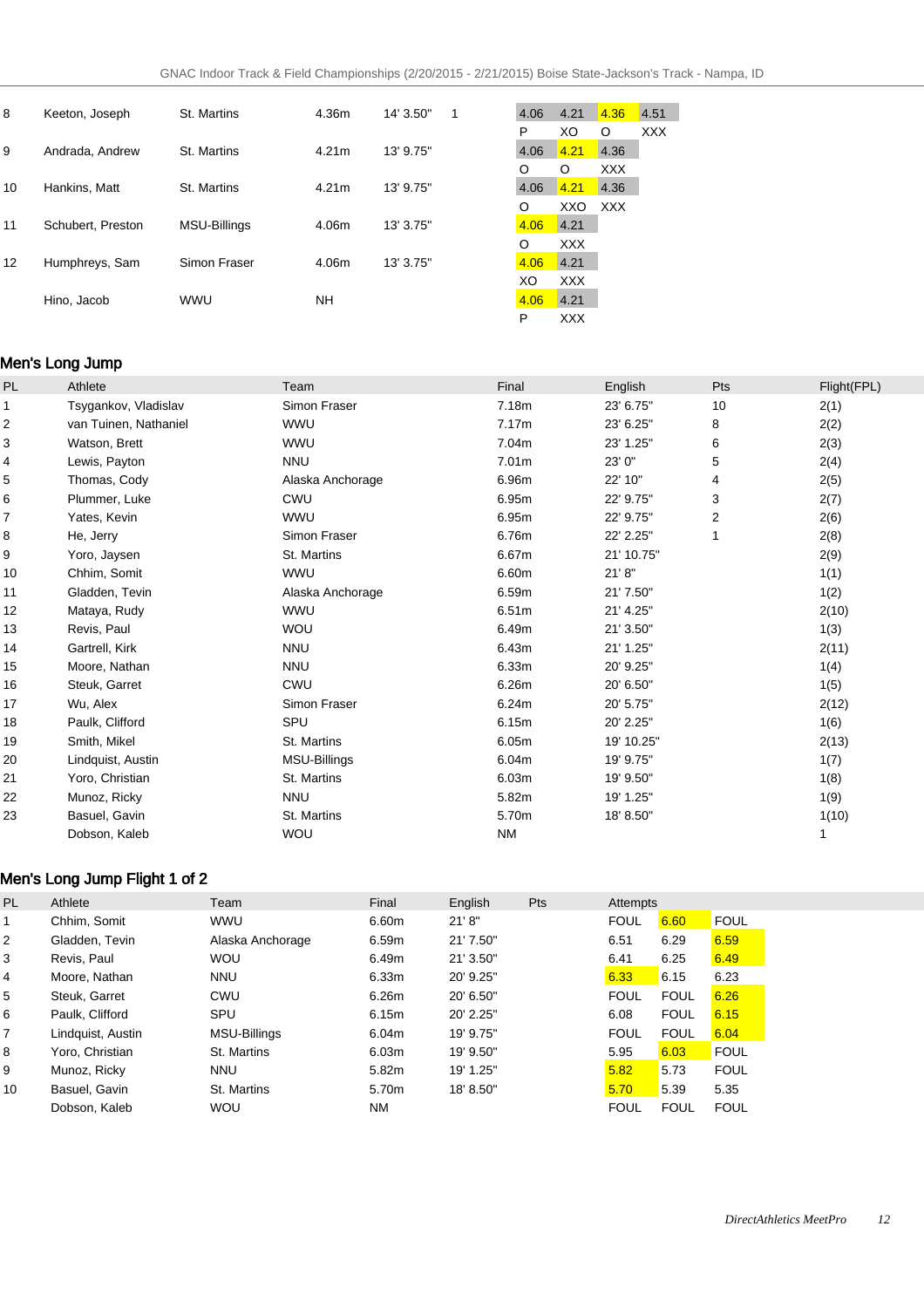# Men's Long Jump Flight 2 of 2

| PL | Athlete               | Team             | Final             | English    | Pts            | Attempts    |             |             |             |             |             |
|----|-----------------------|------------------|-------------------|------------|----------------|-------------|-------------|-------------|-------------|-------------|-------------|
|    | Tsygankov, Vladislav  | Simon Fraser     | 7.18m             | 23' 6.75"  | 10             | 7.01        | 6.90        | 7.18        | 7.00        | 7.16        | 7.05        |
| 2  | van Tuinen. Nathaniel | <b>WWU</b>       | 7.17m             | 23' 6.25"  | 8              | 7.02        | <b>FOUL</b> | 6.92        | 6.97        | 7.11        | 7.17        |
| 3  | Watson, Brett         | <b>WWU</b>       | 7.04m             | 23' 1.25"  | 6              | 6.86        | 7.03        | 7.04        | <b>FOUL</b> | 7.01        | <b>FOUL</b> |
| 4  | Lewis, Payton         | <b>NNU</b>       | 7.01 <sub>m</sub> | 23'0''     | 5              | <b>FOUL</b> | 7.01        | <b>PASS</b> | 6.32        | 6.44        | <b>FOUL</b> |
| 5  | Thomas, Cody          | Alaska Anchorage | 6.96m             | 22' 10"    | 4              | 6.59        | 6.96        | 6.83        | <b>PASS</b> | <b>PASS</b> | <b>PASS</b> |
| 6  | Yates, Kevin          | <b>WWU</b>       | 6.95m             | 22' 9.75"  | $\overline{2}$ | 6.61        | 6.54        | 6.53        | 6.95        | <b>FOUL</b> | 6.36        |
| 7  | Plummer, Luke         | CWU              | 6.95m             | 22' 9.75"  | 3              | <b>FOUL</b> | 6.95        | <b>FOUL</b> | <b>FOUL</b> | <b>FOUL</b> | 6.91        |
| 8  | He, Jerry             | Simon Fraser     | 6.76m             | 22' 2.25"  |                | 6.76        | 6.60        | 6.66        | <b>FOUL</b> | 6.64        | <b>FOUL</b> |
| 9  | Yoro, Jaysen          | St. Martins      | 6.67m             | 21' 10.75" |                | 6.67        | <b>FOUL</b> | 5.98        | 6.36        | 6.20        | <b>FOUL</b> |
| 10 | Mataya, Rudy          | <b>WWU</b>       | 6.51 <sub>m</sub> | 21' 4.25"  |                | 6.51        | 6.44        | 6.37        |             |             |             |
| 11 | Gartrell, Kirk        | <b>NNU</b>       | 6.43m             | 21' 1.25"  |                | 6.21        | 6.43        | 6.24        |             |             |             |
| 12 | Wu. Alex              | Simon Fraser     | 6.24m             | 20' 5.75"  |                | 5.69        | 5.33        | 6.24        |             |             |             |
| 13 | Smith, Mikel          | St. Martins      | 6.05m             | 19' 10.25" |                | <b>FOUL</b> | 6.05        | <b>FOUL</b> |             |             |             |

# Men's Triple Jump

| <b>PL</b> | Athlete               | Team             | Final              | English    | Pts | Attempts    |             |             |             |             |             |
|-----------|-----------------------|------------------|--------------------|------------|-----|-------------|-------------|-------------|-------------|-------------|-------------|
|           | Plummer, Luke         | <b>CWU</b>       | 15.06m             | 49' 5"     | 10  | <b>FOUL</b> | 14.22       | <b>FOUL</b> | 14.67       | 14.76       | 15.06       |
| 2         | Seely, Mark           | <b>WWU</b>       | 14.15m             | 46' 5.25"  | 8   | <b>FOUL</b> | <b>FOUL</b> | 13.73       | <b>FOUL</b> | 14.15       | <b>FOUL</b> |
| 3         | Moldavanov, Vladislav | Simon Fraser     | 14.09m             | 46' 2.75"  | 6   | <b>FOUL</b> | 13.96       | 14.09       | <b>FOUL</b> | <b>FOUL</b> | <b>FOUL</b> |
| 4         | Gladden, Tevin        | Alaska Anchorage | 13.51 <sub>m</sub> | 44' 4"     | 5   | 13.51       | <b>FOUL</b> | <b>FOUL</b> | <b>FOUL</b> | <b>FOUL</b> | <b>FOUL</b> |
| 5         | van Tuinen, Nathaniel | <b>WWU</b>       | 13.28m             | 43'7"      | 4   | <b>FOUL</b> | 13.28       | 13.06       | 12.86       | <b>FOUL</b> | 12.56       |
| 6         | Chhim, Somit          | <b>WWU</b>       | 13.06m             | 42' 10.25" | 3   | 12.29       | 12.42       | 12.65       | 13.01       | 12.97       | 13.06       |
| 7         | Paulk. Clifford       | SPU              | 12.82m             | 42' 0.75"  | 2   | 12.74       | 12.61       | 12.78       | 12.82       | 12.36       | 12.67       |
| 8         | Yates. Kevin          | <b>WWU</b>       | 12.78m             | 41' 11.25" |     | 12.66       | 12.72       | 12.52       | 12.66       | 12.73       | 12.78       |
| 9         | McKay, Gabe           | <b>WOU</b>       | 12.66m             | 41' 6.50"  |     | <b>FOUL</b> | <b>FOUL</b> | 12.38       | 12.56       | 12.66       | 12.48       |
| 10        | Grothmann, Rihei      | <b>WOU</b>       | 12.25m             | 40' 2.25"  |     | 12.25       | <b>FOUL</b> | 12.24       |             |             |             |
| 11        | Moore, Nathan         | <b>NNU</b>       | 12.18m             | 39' 11.50" |     | <b>FOUL</b> | <b>FOUL</b> | 12.18       |             |             |             |
| 12        | Hamm. Donald          | MSU-Billings     | 12.13m             | 39' 9.75"  |     | 12.13       | <b>FOUL</b> | <b>FOUL</b> |             |             |             |
| 13        | Gartrell, Kirk        | <b>NNU</b>       | 12.11m             | 39' 8.75"  |     | <b>FOUL</b> | 12.11       | <b>FOUL</b> |             |             |             |

### Men's Shot Put

| PL             | Athlete             | Team                | Final  | English    | Pts            | Flight(FPL) |
|----------------|---------------------|---------------------|--------|------------|----------------|-------------|
|                | Stanley, Kevin      | <b>CWU</b>          | 15.80m | 51' 10"    | 10             | 2(1)        |
| $\overline{c}$ | Pless, Brandon      | <b>WWU</b>          | 15.30m | 50' 2.50"  | 8              | 2(2)        |
| 3              | Macdonald, Ryan     | <b>WWU</b>          | 15.20m | 49' 10.50" | 6              | 1(1)        |
| 4              | Moore, Jeremy       | <b>WOU</b>          | 15.12m | 49' 7.25"  | 5              | 2(3)        |
| 5              | George, Grant       | Alaska Anchorage    | 14.81m | 48' 7.25"  | 4              | 2(4)        |
| 6              | Tafoya, Armando     | <b>CWU</b>          | 14.76m | 48' 5.25"  | 3              | 2(5)        |
| 7              | Vanderpoel, Kauanoe | St. Martins         | 14.24m | 46' 8.75"  | $\overline{2}$ | 1(2)        |
| 8              | Shumate, James      | <b>CWU</b>          | 14.04m | 46' 0.75"  |                | 2(6)        |
| 9              | Wilkens, Mitch      | St. Martins         | 13.94m | 45' 9"     |                | 2(7)        |
| 10             | VanBeuren, John     | <b>NNU</b>          | 13.46m | 44' 2"     |                | 2(8)        |
| 11             | Klippel, Kenny      | <b>WOU</b>          | 13.41m | 44' 0"     |                | 1(3)        |
| 12             | Dommek, Tim         | Alaska Anchorage    | 13.34m | 43' 9.25"  |                | 2(9)        |
| 13             | Clark, Lucas        | <b>WOU</b>          | 13.07m | 42' 10.75" |                | 1(4)        |
| 14             | Burghagen, Franz    | Alaska Anchorage    | 13.05m | 42' 9.75"  |                | 1(5)        |
| 15             | Lee, Bryan          | <b>WWU</b>          | 12.35m | 40' 6.25"  |                | 1(6)        |
| 16             | Lewis, Payton       | <b>NNU</b>          | 12.16m | 39' 10.75" |                | 1(7)        |
| 17             | Flanagan, Nels      | <b>MSU-Billings</b> | 11.70m | 38' 4.75"  |                | 1(8)        |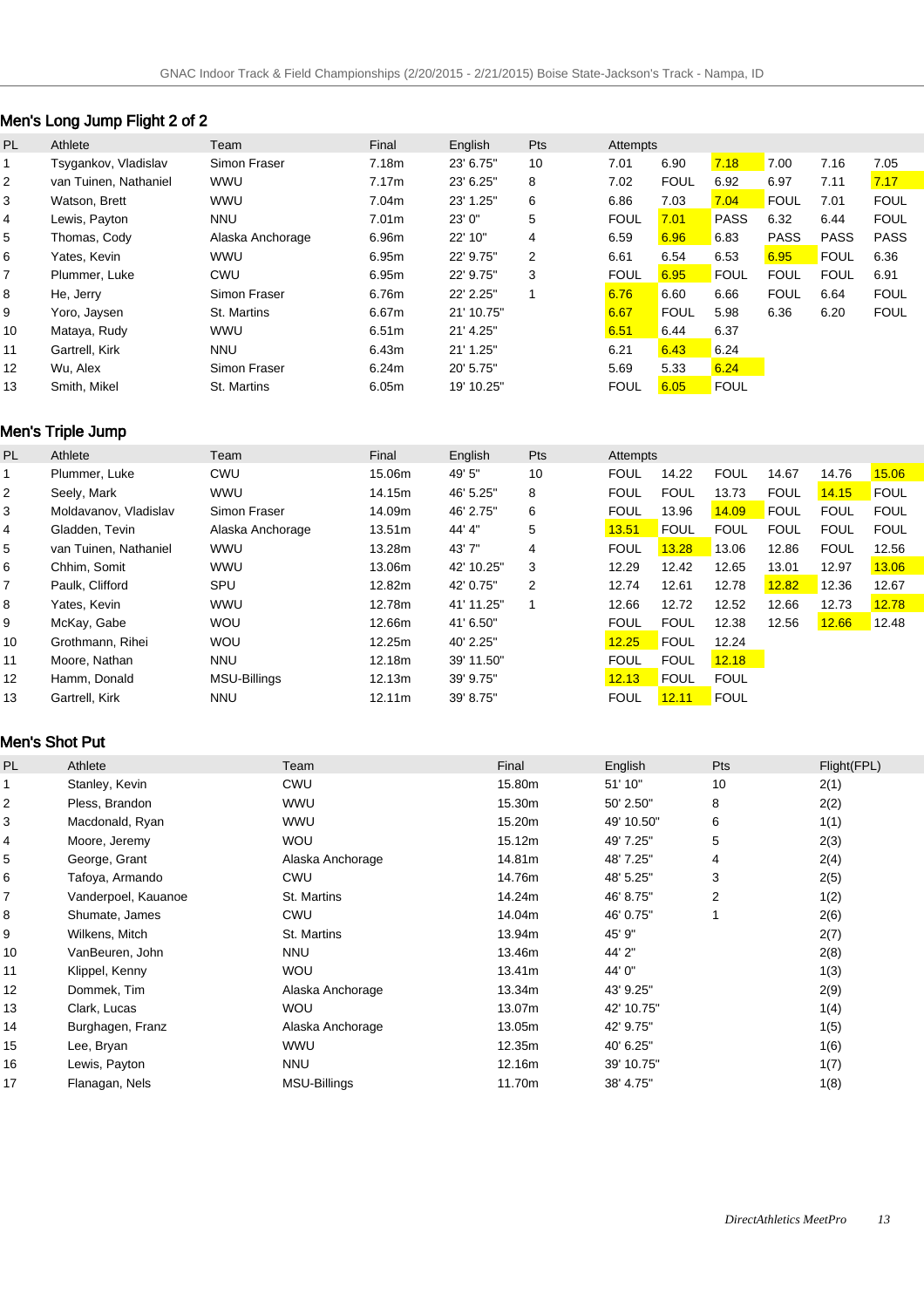# Men's Shot Put Flight 1 of 2

| PL | Athlete             | Team                | Final  | English    | <b>Pts</b> | Attempts    |             |             |             |       |             |
|----|---------------------|---------------------|--------|------------|------------|-------------|-------------|-------------|-------------|-------|-------------|
|    | Macdonald, Ryan     | <b>WWU</b>          | 15.20m | 49' 10.50" | 6          | 14.84       | <b>FOUL</b> | 14.31       | 14.70       | 15.20 | <b>FOUL</b> |
| 2  | Vanderpoel, Kauanoe | St. Martins         | 14.24m | 46' 8.75"  | 2          | 12.30       | <b>FOUL</b> | 14.24       | <b>FOUL</b> | 14.05 | <b>FOUL</b> |
| 3  | Klippel, Kenny      | <b>WOU</b>          | 13.41m | 44' 0"     |            | 13.11       | 13.41       | 13.12       |             |       |             |
| 4  | Clark. Lucas        | <b>WOU</b>          | 13.07m | 42' 10.75" |            | 12.21       | 13.07       | 12.00       |             |       |             |
| 5  | Burghagen, Franz    | Alaska Anchorage    | 13.05m | 42' 9.75"  |            | 12.81       | 13.05       | 12.00       |             |       |             |
| 6  | Lee, Bryan          | <b>WWU</b>          | 12.35m | 40' 6.25"  |            | 12.26       | 12.29       | 12.35       |             |       |             |
|    | Lewis, Payton       | <b>NNU</b>          | 12.16m | 39' 10.75" |            | <b>FOUL</b> | 12.16       | 11.56       |             |       |             |
| 8  | Flanagan, Nels      | <b>MSU-Billings</b> | 11.70m | 38' 4.75"  |            | 11.43       | 11.70       | <b>FOUL</b> |             |       |             |

### Men's Shot Put Flight 2 of 2

| <b>PL</b>      | Athlete         | Team             | Final  | English   | <b>Pts</b> | Attempts    |       |       |             |             |             |
|----------------|-----------------|------------------|--------|-----------|------------|-------------|-------|-------|-------------|-------------|-------------|
|                | Stanley, Kevin  | <b>CWU</b>       | 15.80m | 51' 10"   | 10         | 15.80       | 15.28 | 15.46 | 15.10       | 15.02       | 15.48       |
| $\overline{2}$ | Pless, Brandon  | <b>WWU</b>       | 15.30m | 50' 2.50" | 8          | 15.22       | 14.76 | 5.30  | <b>FOUL</b> | 15.18       | <b>FOUL</b> |
| 3              | Moore, Jeremy   | <b>WOU</b>       | 15.12m | 49' 7.25" | 5          | 13.96       | 13.25 | 15.12 | 14.04       | 14.30       | 14.27       |
| 4              | George, Grant   | Alaska Anchorage | 14.81m | 48' 7.25" | 4          | 13.84       | 14.62 | 14.81 | 14.59       | <b>FOUL</b> | 14.45       |
| 5              | Tafoya, Armando | CWU              | 14.76m | 48' 5.25" | 3          | <b>FOUL</b> | 14.76 | 14.62 | <b>FOUL</b> | <b>FOUL</b> | <b>FOUL</b> |
| 6              | Shumate, James  | <b>CWU</b>       | 14.04m | 46' 0.75" |            | 14.04       | 13.77 | 13.71 | 13.66       | 13.57       | 13.40       |
|                | Wilkens, Mitch  | St. Martins      | 13.94m | 45' 9"    |            | 13.55       | 13.73 | 13.67 | 13.09       | 13.80       | 13.94       |
| 8              | VanBeuren, John | <b>NNU</b>       | 13.46m | 44' 2"    |            | 13.10       | 13.32 | 13.46 |             |             |             |
| 9              | Dommek, Tim     | Alaska Anchorage | 13.34m | 43' 9.25" |            | 12.70       | 13.34 | 13.25 |             |             |             |

# Men's Weight Throw

| PL | Athlete             | Team         | Final     | English    | Pts | Flight(FPL) |
|----|---------------------|--------------|-----------|------------|-----|-------------|
|    | Stanley, Kevin      | <b>CWU</b>   | 17.00m    | 55' 9.25"  | 10  | 2(1)        |
| 2  | Tafoya, Armando     | <b>CWU</b>   | 16.29m    | 53' 5.50"  | 8   | 2(2)        |
| 3  | VanBeuren, John     | <b>NNU</b>   | 16.14m    | 52' 11.50" | 6   | 2(3)        |
| 4  | Wilkens, Mitch      | St. Martins  | 15.58m    | 51' 1.50"  | 5   | 2(4)        |
| 5  | Silva, Matt         | <b>NNU</b>   | 15.14m    | 49' 8.25"  | 4   | 2(5)        |
| 6  | Pless, Brandon      | WWU          | 14.81m    | 48' 7.25"  | 3   | 2(6)        |
| 7  | Flanagan, Nels      | MSU-Billings | 14.41m    | 47' 3.50"  | 2   | 2(7)        |
| 8  | Lee, Bryan          | WWU          | 14.35m    | 47' 1"     |     | 1(1)        |
| 9  | Fualefau, Vincent   | St. Martins  | 14.26m    | 46' 9.50"  |     | 2(8)        |
| 10 | Klippel, Kenny      | <b>WOU</b>   | 13.40m    | 43' 11.75" |     | 1(2)        |
| 11 | Vanderpoel, Kauanoe | St. Martins  | 13.37m    | 43' 10.50" |     | 1(3)        |
| 12 | Allen, Kegan        | <b>WOU</b>   | 13.20m    | 43' 3.75"  |     | 2(9)        |
| 13 | Moore, Jeremy       | <b>WOU</b>   | 12.77m    | 41' 10.75" |     | 1(4)        |
| 14 | Clark, Lucas        | <b>WOU</b>   | 12.69m    | 41' 7.75"  |     | 1(5)        |
| 15 | Shumate, James      | <b>CWU</b>   | 12.43m    | 40' 9.50"  |     | 1(6)        |
| 16 | Oyler, Henry        | MSU-Billings | 12.37m    | 40'7"      |     | 1(7)        |
|    | Behncke, Peter      | Simon Fraser | <b>NM</b> |            |     |             |
|    |                     |              |           |            |     |             |

# Men's Weight Throw Flight 1 of 2

| PL | Athlete             | Team         | Final     | English    | Pts | Attempts    |             |             |             |             |       |
|----|---------------------|--------------|-----------|------------|-----|-------------|-------------|-------------|-------------|-------------|-------|
|    | Lee, Bryan          | <b>WWU</b>   | 14.35m    | 47' 1"     |     | 13.78       | 14.26       | <b>FOUL</b> | <b>FOUL</b> | <b>FOUL</b> | 14.35 |
| 2  | Klippel, Kenny      | <b>WOU</b>   | 13.40m    | 43' 11.75" |     | 13.31       | 13.40       | 12.92       |             |             |       |
| 3  | Vanderpoel, Kauanoe | St. Martins  | 13.37m    | 43' 10.50" |     | 13.37       | 12.47       | 13.11       |             |             |       |
| 4  | Moore, Jeremy       | <b>WOU</b>   | 12.77m    | 41' 10.75" |     | 12.16       | 12.77       | 12.59       |             |             |       |
| 5  | Clark, Lucas        | <b>WOU</b>   | 12.69m    | 41' 7.75"  |     | 11.97       | 12.69       | <b>FOUL</b> |             |             |       |
| 6  | Shumate, James      | CWU          | 12.43m    | 40' 9.50"  |     | <b>FOUL</b> | <b>FOUL</b> | 12.43       |             |             |       |
|    | Oyler, Henry        | MSU-Billings | 12.37m    | 40'7"      |     | 11.19       | 12.37       | <b>FOUL</b> |             |             |       |
|    | Behncke, Peter      | Simon Fraser | <b>NM</b> |            |     | <b>NM</b>   | <b>NM</b>   | NM.         |             |             |       |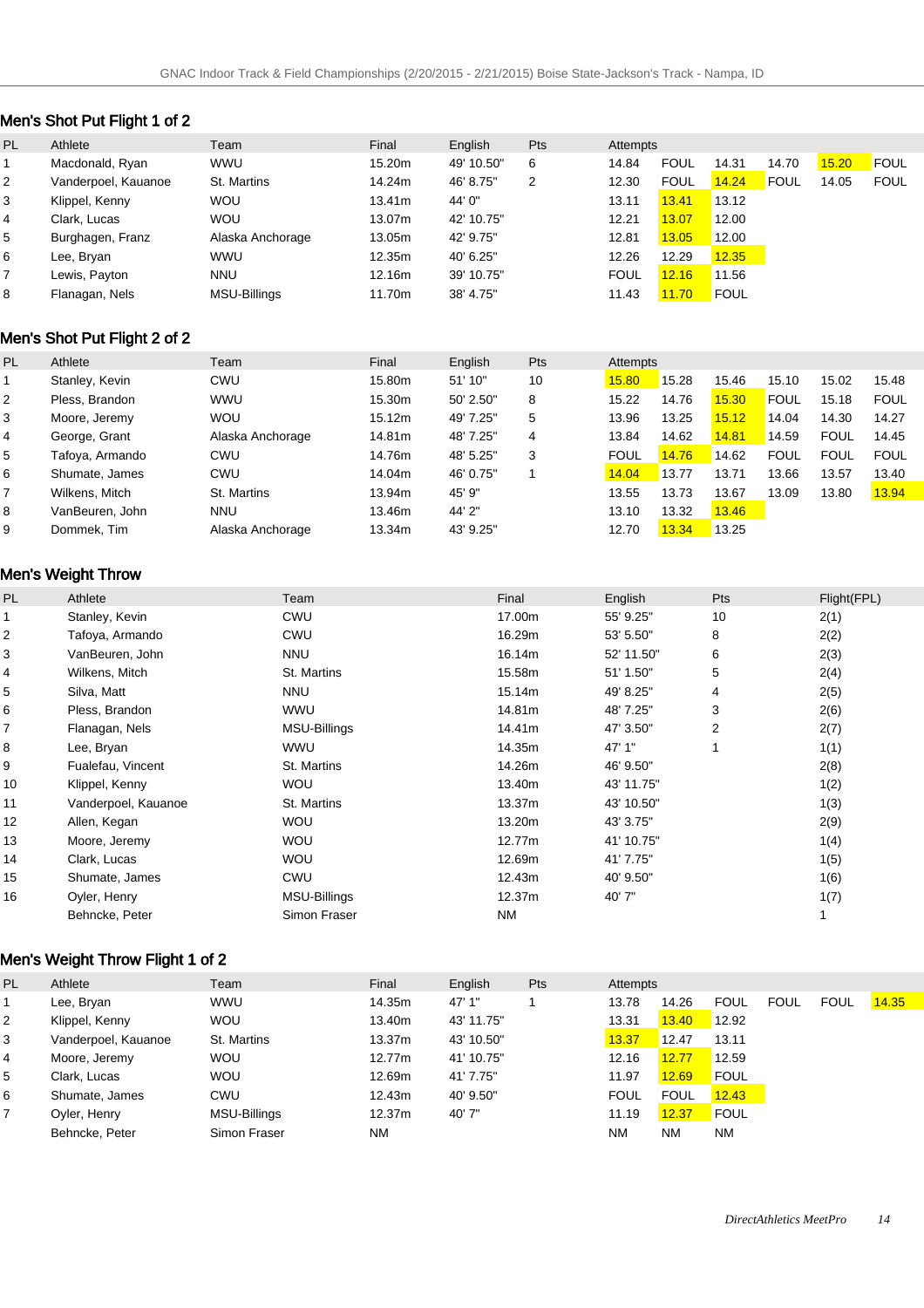# Men's Weight Throw Flight 2 of 2

| <b>PL</b> | Athlete           | Team         | Final  | English    | Pts | Attempts    |             |             |             |             |             |
|-----------|-------------------|--------------|--------|------------|-----|-------------|-------------|-------------|-------------|-------------|-------------|
|           | Stanley, Kevin    | <b>CWU</b>   | 17.00m | 55' 9.25"  | 10  | <b>FOUL</b> | 16.20       | 17.00       | <b>FOUL</b> | <b>FOUL</b> | FOUL        |
| 2         | Tafoya, Armando   | <b>CWU</b>   | 16.29m | 53' 5.50"  | 8   | <b>FOUL</b> | 16.29       | <b>FOUL</b> | <b>FOUL</b> | <b>FOUL</b> | FOUL        |
| 3         | VanBeuren, John   | <b>NNU</b>   | 16.14m | 52' 11.50" | 6   | 15.18       | <b>FOUL</b> | 16.14       | <b>FOUL</b> | <b>FOUL</b> | <b>FOUL</b> |
| 4         | Wilkens, Mitch    | St. Martins  | 15.58m | 51' 1.50"  | 5   | 14.91       | 14.58       | 14.27       | 14.65       | <b>FOUL</b> | 15.58       |
| 5         | Silva, Matt       | <b>NNU</b>   | 15.14m | 49' 8.25"  | 4   | 14.48       | 15.14       | 14.44       | 15.04       | 14.99       | <b>FOUL</b> |
| 6         | Pless, Brandon    | <b>WWU</b>   | 14.81m | 48' 7.25"  | 3   | 13.99       | 14.23       | <b>FOUL</b> | 14.73       | 14.81       | 14.35       |
|           | Flanagan, Nels    | MSU-Billings | 14.41m | 47' 3.50"  | 2   | 14.41       | <b>FOUL</b> | <b>FOUL</b> | 14.10       | <b>FOUL</b> | <b>FOUL</b> |
| 8         | Fualefau, Vincent | St. Martins  | 14.26m | 46' 9.50"  |     | 14.01       | <b>FOUL</b> | <b>FOUL</b> | <b>FOUL</b> | 13.23       | 14.26       |
| 9         | Allen, Kegan      | <b>WOU</b>   | 13.20m | 43' 3.75"  |     | 12.96       | <b>FOUL</b> | 13.20       |             |             |             |

### Men's Indoor Heptathlon

| PL | Athlete                                              | <b>Pts</b> | 60 <sub>m</sub> | LJ                           | <b>SP</b>                    | HJ                                      | 60m H          | <b>PV</b>                                 | 1000m            |
|----|------------------------------------------------------|------------|-----------------|------------------------------|------------------------------|-----------------------------------------|----------------|-------------------------------------------|------------------|
| 1  | Thomas, Cody<br>Alaska Anchorage<br>Team Points: 10  | 4985       | 7.11<br>(844)   | 6.65m<br>21' 10"<br>(732)    | 11.50m<br>37' 8.75"<br>(576) | 1.96m<br>6'5"<br>(767)                  | 8.50<br>(860)  | 3.65m<br>11' 11.75"<br>(522)<br>--------- | 2:57.99<br>(684) |
| 2  | Yoro, Jaysen<br>St. Martins<br>Team Points: 8        | 4870       | 7.07<br>(858)   | 6.13m<br>20' 1.50"<br>(615)  | 11.00m<br>36' 1.25"<br>(546) | 1.99m<br>6' 6.25"<br>(794)              | 8.86<br>(777)  | 3.85m<br>12' 7.50"<br>(576)               | 2:55.95<br>(704) |
| 3  | Spatz, Micah<br><b>NNU</b><br>Team Points: 6         | 4639       | 7.46<br>(726)   | 5.96m<br>19' 6.75"<br>(578)  | 10.68m<br>35' 0.50"<br>(527) | 1.72m<br>5'7.75"<br>(560)               | 8.64<br>(827)  | 4.15m<br>13' 7.25"<br>(659)               | 2:50.30<br>(762) |
| 4  | Durden, David<br>St. Martins<br>Team Points: 5       | 4635       | 7.26<br>(792)   | 6.19m<br>20' 3.75"<br>(628)  | 10.50m<br>34' 5.50"<br>(516) | 1.78m<br>5' 10"<br>(610)                | 8.54<br>(851)  | 3.95m<br>12' 11.50"<br>(603)              | 3:03.06<br>(635) |
| 5  | Peterson, Justin<br>CWU<br>Team Points: 4            | 4584       | 7.54<br>(700)   | 6.12m<br>20'1"<br>(613)      | 11.00m<br>36' 1.25"<br>(546) | 1.96m<br>6'5''<br>(767)                 | 9.22<br>(698)  | 3.55m<br>11' 7.75"<br>(496)               | 2:50.17<br>(764) |
| 6  | Turner, Travis<br>Alaska Anchorage<br>Team Points: 3 | 4475       | 7.40<br>(745)   | 5.46m<br>17' 11"<br>(473)    | 10.79m<br>35'5''<br>(533)    | 1.75m<br>5' 8.75"<br>(585)              | 8.56<br>(846)  | 3.85m<br>12' 7.50"<br>(576)               | 2:54.67<br>(717) |
| 7  | West, Conner<br>Alaska Anchorage<br>Team Points: 2   | 4465       | 7.40<br>(745)   | 5.87m<br>19' 3.25"<br>(559)  | 8.80m<br>28' 10.50"<br>(414) | 1.81 <sub>m</sub><br>5' 11.25"<br>(636) | 8.73<br>(806)  | 3.55m<br>11' 7.75"<br>(496)<br>--------   | 2:45.86<br>(809) |
| 8  | Stralser, Michael<br><b>WWU</b><br>Team Points: 1    | 4377       | 7.49<br>(716)   | 5.49m<br>18' 0.25"<br>(479)  | 11.41m<br>37' 5.25"<br>(571) | 1.75m<br>5' 8.75''<br>(585)             | 9.13<br>(717)  | 3.75m<br>12' 3.50"<br>(549)               | 2:50.56<br>(760) |
| 9  | Galbraith, Andrew<br><b>NNU</b>                      | 4332       | 7.43<br>(736)   | 5.76m<br>18' 10.75"<br>(535) | 11.35m<br>37'3''<br>(567)    | 1.96m<br>6'5''<br>(767)                 | 8.68<br>(818)  | 3.65m<br>11' 11.75"<br>(522)              | 3:31.80<br>(387) |
| 10 | Schubert, Preston<br>MSU-Billings                    | 4236       | 7.90<br>(589)   | 5.65m<br>18' 6.50"<br>(512)  | 7.88m<br>25' 10.25"<br>(359) | 1.78m<br>5' 10"<br>(610)                | 9.24<br>(694)  | 4.25m<br>13' 11.25"<br>(688)              | 2:48.26<br>(784) |
| 11 | Stanek, Cameron<br><b>MSU-Billings</b>               | 3757       | 7.39<br>(749)   | 5.59m<br>18' 4.25"<br>(500)  | 10.18m<br>33' 4.75"<br>(496) | 1.69m<br>5' 6.50"<br>(536)              | 10.18<br>(508) | 3.55m<br>11' 7.75"<br>(496)               | 3:21.14<br>(472) |
|    |                                                      |            |                 |                              |                              |                                         |                |                                           |                  |

### Men's Indoor Heptathlon #1 60 Meters

| PL | Athlete       | Team             | Final | Pts | Section(SPL) |
|----|---------------|------------------|-------|-----|--------------|
|    | Yoro, Jaysen  | St. Martins      | 7.07  | 858 | 2(1)         |
|    | Thomas, Cody  | Alaska Anchorage | 7.11  | 844 | 1(1)         |
|    | Durden, David | St. Martins      | 7.26  | 792 | 2(2)         |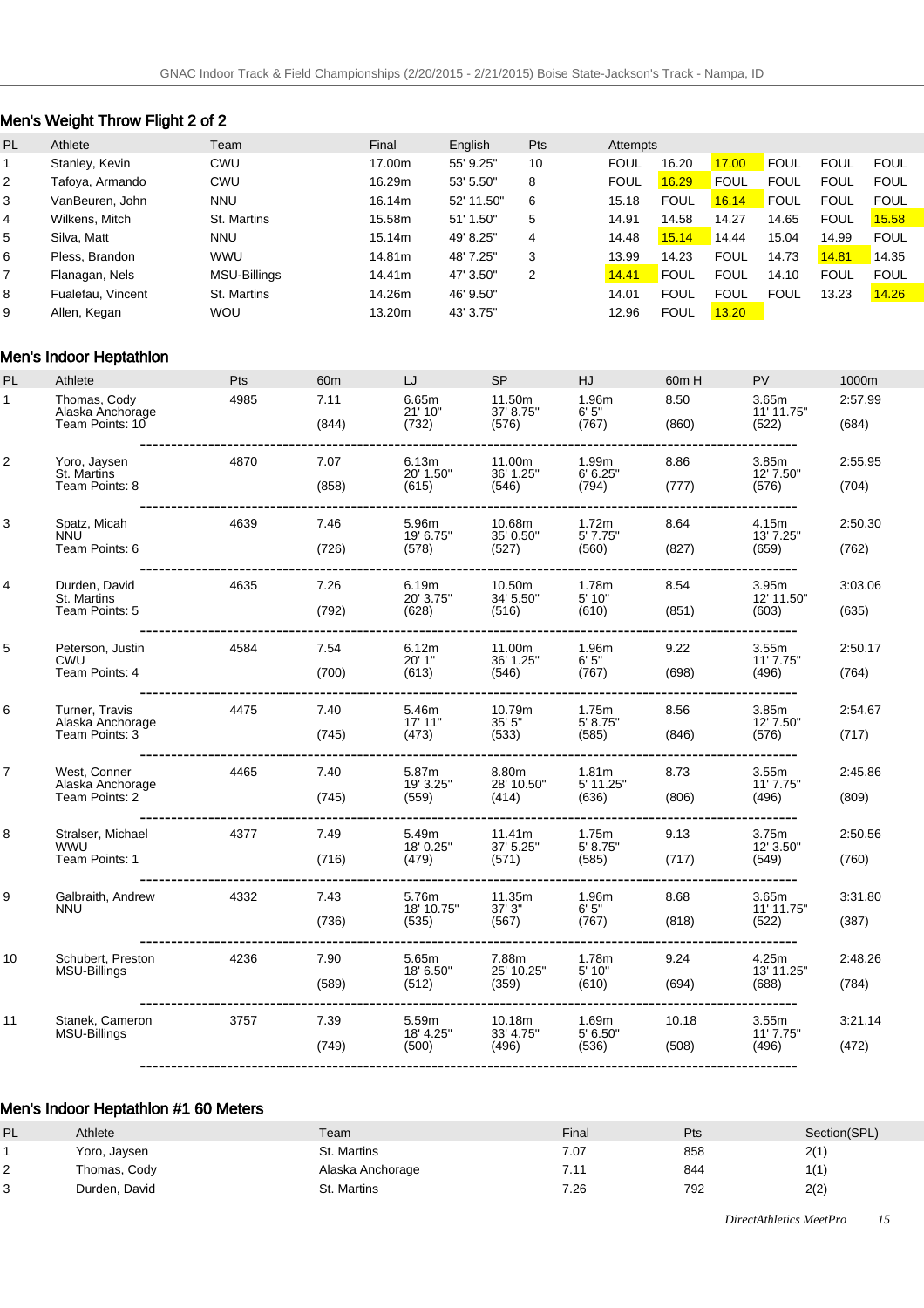| 4  | Stanek, Cameron   | MSU-Billings        | 7.39 | 749 | 2(3) |
|----|-------------------|---------------------|------|-----|------|
| 5  | West, Conner      | Alaska Anchorage    | 7.40 | 745 | 1(2) |
| 5  | Turner, Travis    | Alaska Anchorage    | 7.40 | 745 | 2(4) |
|    | Galbraith, Andrew | <b>NNU</b>          | 7.43 | 736 | 1(3) |
| 8  | Spatz, Micah      | <b>NNU</b>          | 7.46 | 726 | 2(5) |
| 9  | Stralser, Michael | <b>WWU</b>          | 7.49 | 716 | 1(4) |
| 10 | Peterson, Justin  | CWU                 | 7.54 | 700 | 1(5) |
| 11 | Schubert, Preston | <b>MSU-Billings</b> | 7.90 | 589 | 1(6) |

### Men's Indoor Heptathlon #1 60 Meters Heat 1 of 2

| PL             | Athlete           | Team             | Final | Pts |
|----------------|-------------------|------------------|-------|-----|
|                | Thomas, Cody      | Alaska Anchorage | 7.11  | 844 |
| 2              | West, Conner      | Alaska Anchorage | 7.40  | 745 |
| 3              | Galbraith, Andrew | <b>NNU</b>       | 7.43  | 736 |
| $\overline{4}$ | Stralser, Michael | <b>WWU</b>       | 7.49  | 716 |
| 5              | Peterson, Justin  | CWU              | 7.54  | 700 |
| 6              | Schubert, Preston | MSU-Billings     | 7.90  | 589 |

### Men's Indoor Heptathlon #1 60 Meters Heat 2 of 2

| PL             | Athlete         | Team             | Final | Pts |
|----------------|-----------------|------------------|-------|-----|
|                | Yoro, Jaysen    | St. Martins      | 7.07  | 858 |
| $\overline{2}$ | Durden, David   | St. Martins      | 7.26  | 792 |
| 3              | Stanek, Cameron | MSU-Billings     | 7.39  | 749 |
| $\overline{4}$ | Turner, Travis  | Alaska Anchorage | 7.40  | 745 |
| 5              | Spatz, Micah    | <b>NNU</b>       | 7.46  | 726 |

### Men's Indoor Heptathlon Totals after 1 Events:

| PL | Athlete           | Team                | Pts |
|----|-------------------|---------------------|-----|
|    | Yoro, Jaysen      | St. Martins         | 858 |
| 2  | Thomas, Cody      | Alaska Anchorage    | 844 |
| 3  | Durden, David     | St. Martins         | 792 |
| 4  | Stanek, Cameron   | MSU-Billings        | 749 |
| 5  | West, Conner      | Alaska Anchorage    | 745 |
| 5  | Turner, Travis    | Alaska Anchorage    | 745 |
| 7  | Galbraith, Andrew | <b>NNU</b>          | 736 |
| 8  | Spatz, Micah      | <b>NNU</b>          | 726 |
| 9  | Stralser, Michael | <b>WWU</b>          | 716 |
| 10 | Peterson, Justin  | <b>CWU</b>          | 700 |
| 11 | Schubert, Preston | <b>MSU-Billings</b> | 589 |

### Men's Indoor Heptathlon #2 Long Jump

| PL. | Athlete           | Team                | Final | English    | Pts | Attempts    |             |             |
|-----|-------------------|---------------------|-------|------------|-----|-------------|-------------|-------------|
|     | Thomas, Cody      | Alaska Anchorage    | 6.65m | 21'10"     | 732 | 6.02        | 6.65        | <b>PASS</b> |
| 2   | Durden, David     | St. Martins         | 6.19m | 20' 3.75"  | 628 | 5.94        | 6.04        | 6.19        |
| 3   | Yoro, Jaysen      | St. Martins         | 6.13m | 20' 1.50"  | 615 | <b>FOUL</b> | <b>FOUL</b> | 6.13        |
| 4   | Peterson, Justin  | CWU                 | 6.12m | 20'1"      | 613 | 6.07        | <b>FOUL</b> | 6.12        |
| 5   | Spatz, Micah      | <b>NNU</b>          | 5.96m | 19' 6.75"  | 578 | <b>FOUL</b> | 5.96        | 5.94        |
| 6   | West, Conner      | Alaska Anchorage    | 5.87m | 19' 3.25"  | 559 | <b>FOUL</b> | 5.87        | <b>FOUL</b> |
| 7   | Galbraith, Andrew | <b>NNU</b>          | 5.76m | 18' 10.75" | 535 | <b>FOUL</b> | 5.76        | 5.49        |
| 8   | Schubert. Preston | <b>MSU-Billings</b> | 5.65m | 18' 6.50"  | 512 | 5.59        | 5.65        | 5.51        |
| 9   | Stanek, Cameron   | <b>MSU-Billings</b> | 5.59m | 18' 4.25"  | 500 | 5.59        | 5.45        | 5.57        |
| 10  | Stralser, Michael | <b>WWU</b>          | 5.49m | 18' 0.25"  | 479 | 5.49        | 5.38        | 5.43        |
| 11  | Turner. Travis    | Alaska Anchorage    | 5.46m | 17' 11"    | 473 | <b>FOUL</b> | 5.03        | 5.46        |

#### Men's Indoor Heptathlon Totals after 2 Events: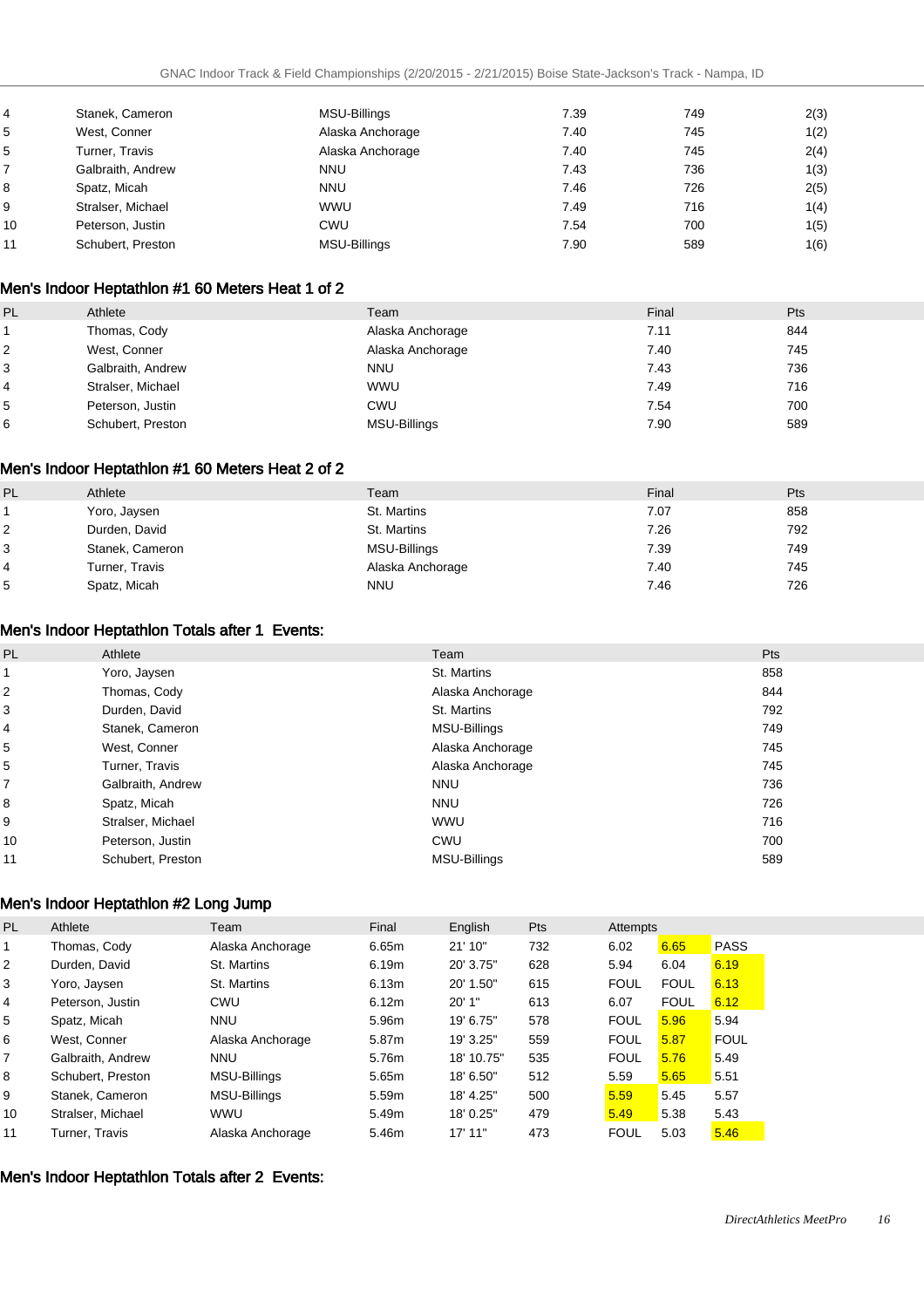| <b>PL</b> | Athlete           | Team                | <b>Pts</b> |
|-----------|-------------------|---------------------|------------|
|           | Thomas, Cody      | Alaska Anchorage    | 1576       |
| 2         | Yoro, Jaysen      | St. Martins         | 1473       |
| 3         | Durden, David     | St. Martins         | 1420       |
| 4         | Peterson, Justin  | CWU                 | 1313       |
| 5         | West, Conner      | Alaska Anchorage    | 1304       |
| 5         | Spatz, Micah      | <b>NNU</b>          | 1304       |
| 7         | Galbraith, Andrew | <b>NNU</b>          | 1271       |
| 8         | Stanek, Cameron   | <b>MSU-Billings</b> | 1249       |
| 9         | Turner, Travis    | Alaska Anchorage    | 1218       |
| 10        | Stralser, Michael | <b>WWU</b>          | 1195       |
| 11        | Schubert, Preston | <b>MSU-Billings</b> | 1101       |
|           |                   |                     |            |

### Men's Indoor Heptathlon #3 Shot Put

| <b>PL</b>      | Athlete           | Team                | Final  | English    | Pts | Attempts    |             |       |
|----------------|-------------------|---------------------|--------|------------|-----|-------------|-------------|-------|
|                | Thomas, Cody      | Alaska Anchorage    | 11.50m | 37' 8.75"  | 576 | 11.50       | <b>PASS</b> | 11.27 |
| 2              | Stralser, Michael | <b>WWU</b>          | 11.41m | 37' 5.25"  | 571 | 11.38       | 10.19       | 11.41 |
| 3              | Galbraith, Andrew | <b>NNU</b>          | 11.35m | 37'3''     | 567 | <b>FOUL</b> | 10.95       | 11.35 |
| 4              | Yoro, Jaysen      | St. Martins         | 11.00m | 36' 1.25"  | 546 | 11.00       | 9.40        | 8.87  |
| 4              | Peterson, Justin  | CWU                 | 11.00m | 36' 1.25"  | 546 | 10.68       | 11.00       | 10.67 |
| 6              | Turner. Travis    | Alaska Anchorage    | 10.79m | 35'5''     | 533 | 10.68       | 10.21       | 10.79 |
| $\overline{7}$ | Spatz, Micah      | <b>NNU</b>          | 10.68m | 35' 0.50"  | 527 | 10.41       | 10.68       | 10.38 |
| 8              | Durden, David     | St. Martins         | 10.50m | 34' 5.50"  | 516 | 10.33       | 10.27       | 10.50 |
| 9              | Stanek, Cameron   | MSU-Billings        | 10.18m | 33' 4.75"  | 496 | 9.69        | 9.71        | 10.18 |
| 10             | West, Conner      | Alaska Anchorage    | 8.80m  | 28' 10.50" | 414 | <b>FOUL</b> | 8.80        | 8.03  |
| 11             | Schubert. Preston | <b>MSU-Billings</b> | 7.88m  | 25' 10.25" | 359 | 7.39        | 7.88        | 6.85  |

### Men's Indoor Heptathlon Totals after 3 Events:

| PL | Athlete           | Team                | Pts  |
|----|-------------------|---------------------|------|
|    | Thomas, Cody      | Alaska Anchorage    | 2152 |
| 2  | Yoro, Jaysen      | St. Martins         | 2019 |
| 3  | Durden, David     | St. Martins         | 1936 |
| 4  | Peterson, Justin  | <b>CWU</b>          | 1859 |
| 5  | Galbraith, Andrew | <b>NNU</b>          | 1838 |
| 6  | Spatz, Micah      | <b>NNU</b>          | 1831 |
|    | Stralser, Michael | <b>WWU</b>          | 1766 |
| 8  | Turner, Travis    | Alaska Anchorage    | 1751 |
| 9  | Stanek, Cameron   | <b>MSU-Billings</b> | 1745 |
| 10 | West, Conner      | Alaska Anchorage    | 1718 |
| 11 | Schubert, Preston | <b>MSU-Billings</b> | 1460 |

### Men's Indoor Heptathlon #4 High Jump

| <b>PL</b> | Athlete           | Team             | Final             | English   | <b>Pts</b> |                |                | Jumping Record |                |                |                       |                |                |                |                |         |                       |            |           |                        |
|-----------|-------------------|------------------|-------------------|-----------|------------|----------------|----------------|----------------|----------------|----------------|-----------------------|----------------|----------------|----------------|----------------|---------|-----------------------|------------|-----------|------------------------|
|           | Yoro, Jaysen      | St. Martins      | 1.99m             | 6' 6.25"  | 794        | 1.6            | 1.6<br>3       | 1.6            | 1.6            |                | 5                     |                | 1.8            | .8             | 1.8            | 1.9     | 1.9                   | 1.9<br>6   | .9<br>9   | 2.0 <br>$\overline{2}$ |
|           |                   |                  |                   |           |            | PP             | <b>PP</b><br>D | PP<br>P        | <b>PP</b><br>P | <b>PP</b>      | <b>PP</b><br>P        | PP<br>ם        | <b>PP</b><br>P | <b>PP</b><br>P | <b>PP</b><br>Р | O       | O                     | O          |           | XO XX<br>⋏             |
| 2         | Thomas, Cody      | Alaska Anchorage | 1.96m             | 6'5''     | 767        |                |                | 1.60 1.63 1.66 | 1.69           |                | 1.72 1.75             |                | 1.78           | 1.81           | 1.84           |         | 1.87                  | 1.90       | 1.93 1.96 |                        |
|           |                   |                  |                   |           |            | <b>PPP</b>     | <b>PPP</b>     |                |                |                | PPP PPP PPP PPP PPP O |                |                |                | $\circ$        |         | PPP                   | $\circ$    | XO        | $\circ$                |
| 2         | Galbraith, Andrew | <b>NNU</b>       | 1.96m             | 6'5''     | 767        | 1.6            | 1.6<br>3       | 1.6<br>6       | 1.6<br>9       | 2              | 5                     | 8              |                | .8<br>4        | .8             | .8      | 1.9<br>$\overline{0}$ | 1.9<br>3   | 1.9<br>6  | $\sqrt{1.9}$<br>-9     |
|           |                   |                  |                   |           |            | PP<br>P        | PP<br>D        | <b>PP</b><br>P | <b>PP</b><br>P | <b>PP</b><br>P | <b>PP</b><br>P        | <b>PP</b><br>P | PP<br>D        | O              |                | PP<br>D | O                     | XO         | $\circ$   | XX                     |
| 2         | Peterson, Justin  | CWU              | 1.96m             | 6'5''     | 767        | 1.6            | 1.6            | 1.6<br>6       | 1.6<br>9       | $\mathcal{P}$  | $5^{\circ}$           | 8              |                | $\mathsf{.8}$  | 1.8            | .8      | 1.9<br>0              | 1.9<br>3   | 1.9<br>6  | 1.9<br>-9              |
|           |                   |                  |                   |           |            | <b>PP</b><br>P | <b>PP</b><br>Þ | <b>PP</b><br>P | <b>PP</b><br>P | <b>PP</b><br>P | <b>PP</b><br>D        | <b>PP</b><br>P | <b>PP</b><br>P | <b>PP</b><br>P |                | XX<br>O | $\circ$               | $\circ$    | $\circ$   | XX<br>х                |
| 5         | West, Conner      | Alaska Anchorage | 1.81 <sub>m</sub> | 5' 11.25" | 636        | 1.60           |                | 1.63           | 1.66           |                | 1.69                  | 1.72           |                | 1.75           | 1.78           |         | 1.81                  | 1.84       |           |                        |
|           |                   |                  |                   |           |            | <b>PPP</b>     |                | <b>PPP</b>     | <b>PPP</b>     |                | <b>PPP</b>            | <b>PPP</b>     | O              |                | O              |         | XO                    | <b>XXX</b> |           |                        |

*DirectAthletics MeetPro 17*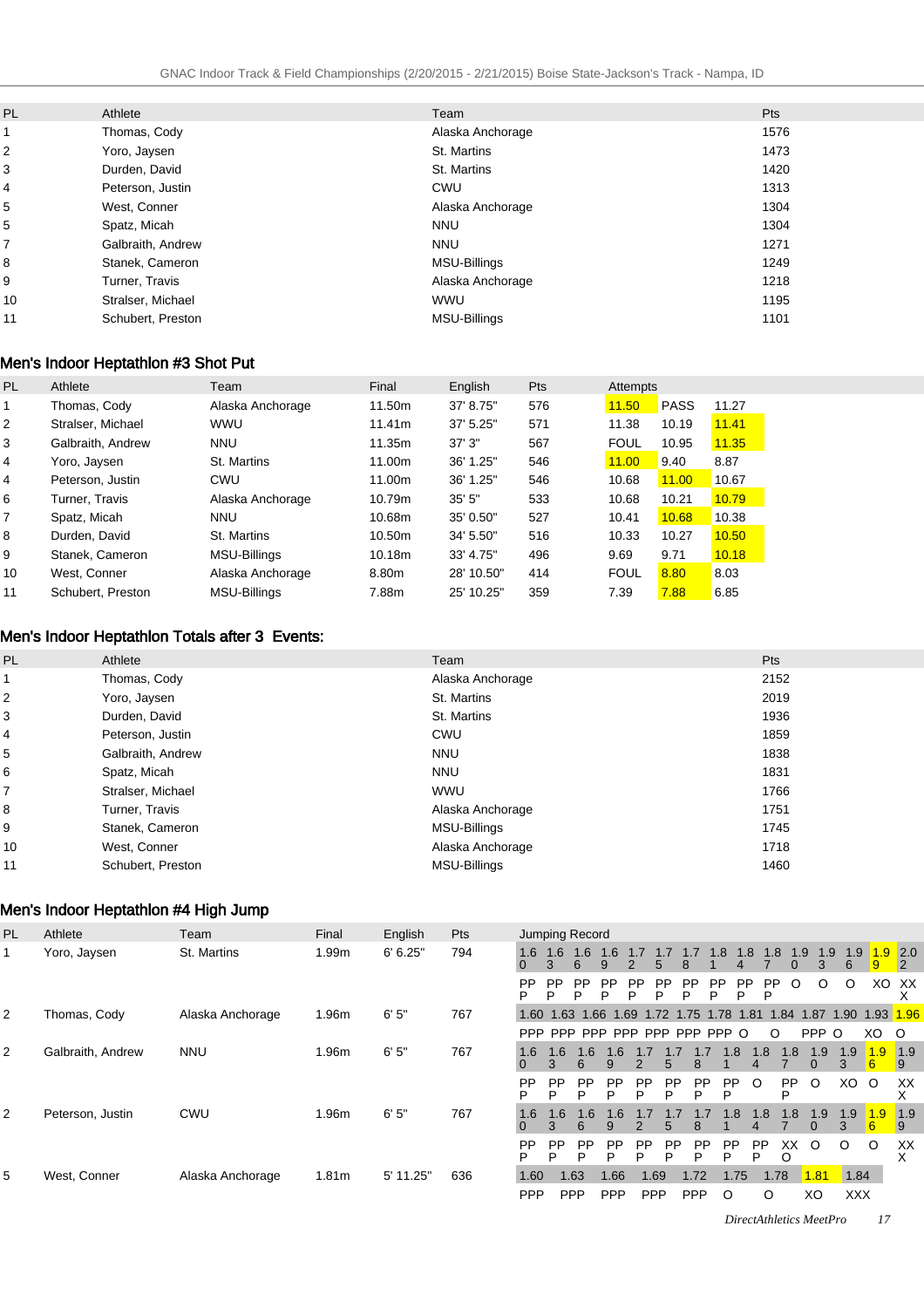| 6  | Durden, David     | St. Martins      | 1.78m | 5'10"    | 610 | 1.60       | 1.63       | 1.66       | 1.69       | 1.72       | 1.75    | 1.78       | 1.81       |
|----|-------------------|------------------|-------|----------|-----|------------|------------|------------|------------|------------|---------|------------|------------|
|    |                   |                  |       |          |     | <b>PPP</b> | <b>PPP</b> | $\circ$    | <b>PPP</b> | O          | $\circ$ | $\circ$    | <b>XXX</b> |
| 6  | Schubert, Preston | MSU-Billings     | 1.78m | 5'10"    | 610 | 1.60       | 1.63       | 1.66       | 1.69       | 1.72       | 1.75    | 1.78       | 1.81       |
|    |                   |                  |       |          |     | <b>PPP</b> | <b>PPP</b> | <b>PPP</b> | PPP        | <b>PPP</b> | XXO     | XXO        | XXX        |
| 8  | Stralser, Michael | <b>WWU</b>       | 1.75m | 5' 8.75" | 585 | 1.60       | 1.63       | 1.66       | 1.69       | 1.72       | 1.75    | 1.78       |            |
|    |                   |                  |       |          |     | XO         | XO         | $\circ$    | O          | XXO        | XXO     | <b>XXX</b> |            |
| 8  | Turner, Travis    | Alaska Anchorage | 1.75m | 5' 8.75" | 585 | 1.60       | 1.63       | 1.66       | 1.69       | 1.72       | 1.75    | 1.78       |            |
|    |                   |                  |       |          |     | <b>PPP</b> | <b>PPP</b> | <b>PPP</b> | <b>PPP</b> | <b>PPP</b> | XO      | <b>XXX</b> |            |
| 10 | Spatz, Micah      | <b>NNU</b>       | 1.72m | 5'7.75"  | 560 | 1.60       | 1.63       | 1.66       | 1.69       | 1.72       | 1.75    |            |            |
|    |                   |                  |       |          |     | <b>PPP</b> | <b>PPP</b> | <b>PPP</b> | $\circ$    | O          | XXX     |            |            |
| 11 | Stanek, Cameron   | MSU-Billings     | 1.69m | 5' 6.50" | 536 | 1.60       | 1.63       | 1.66       | 1.69       | 1.72       |         |            |            |
|    |                   |                  |       |          |     | O          | O          | XXO        | XO         | XXX        |         |            |            |

### Men's Indoor Heptathlon Totals after 4 Events:

| PL | Athlete           | Team                | Pts  |
|----|-------------------|---------------------|------|
| 1  | Thomas, Cody      | Alaska Anchorage    | 2919 |
| 2  | Yoro, Jaysen      | St. Martins         | 2813 |
| 3  | Peterson, Justin  | CWU                 | 2626 |
| 4  | Galbraith, Andrew | <b>NNU</b>          | 2605 |
| 5  | Durden, David     | St. Martins         | 2546 |
| 6  | Spatz, Micah      | <b>NNU</b>          | 2391 |
| 7  | West, Conner      | Alaska Anchorage    | 2354 |
| 8  | Stralser, Michael | <b>WWU</b>          | 2351 |
| 9  | Turner, Travis    | Alaska Anchorage    | 2336 |
| 10 | Stanek, Cameron   | <b>MSU-Billings</b> | 2281 |
| 11 | Schubert, Preston | <b>MSU-Billings</b> | 2070 |

### Men's Indoor Heptathlon #5 60m Hurdle

| PL | Athlete           | Team             | Final | Pts | Section(SPL) |
|----|-------------------|------------------|-------|-----|--------------|
|    | Thomas, Cody      | Alaska Anchorage | 8.50  | 860 | 3(1)         |
| 2  | Durden, David     | St. Martins      | 8.54  | 851 | 3(2)         |
| 3  | Turner, Travis    | Alaska Anchorage | 8.56  | 846 | 2(1)         |
| 4  | Spatz, Micah      | <b>NNU</b>       | 8.64  | 827 | 2(2)         |
| 5  | Galbraith, Andrew | <b>NNU</b>       | 8.68  | 818 | 2(3)         |
| 6  | West. Conner      | Alaska Anchorage | 8.73  | 806 | 1(1)         |
| ⇁  | Yoro, Jaysen      | St. Martins      | 8.86  | 777 | 3(3)         |
| 8  | Stralser, Michael | <b>WWU</b>       | 9.13  | 717 | 3(4)         |
| 9  | Peterson, Justin  | CWU              | 9.22  | 698 | 1(2)         |
| 10 | Schubert, Preston | MSU-Billings     | 9.24  | 694 | 1(3)         |
| 11 | Stanek, Cameron   | MSU-Billings     | 10.18 | 508 | 1(4)         |

### Men's Indoor Heptathlon #5 60m Hurdle Heat 1 of 3

| PL | Athlete           | Team             | Final | Pts |
|----|-------------------|------------------|-------|-----|
|    | West, Conner      | Alaska Anchorage | 8.73  | 806 |
| ∠  | Peterson, Justin  | CWU              | 9.22  | 698 |
|    | Schubert, Preston | MSU-Billings     | 9.24  | 694 |
|    | Stanek, Cameron   | MSU-Billings     | 10.18 | 508 |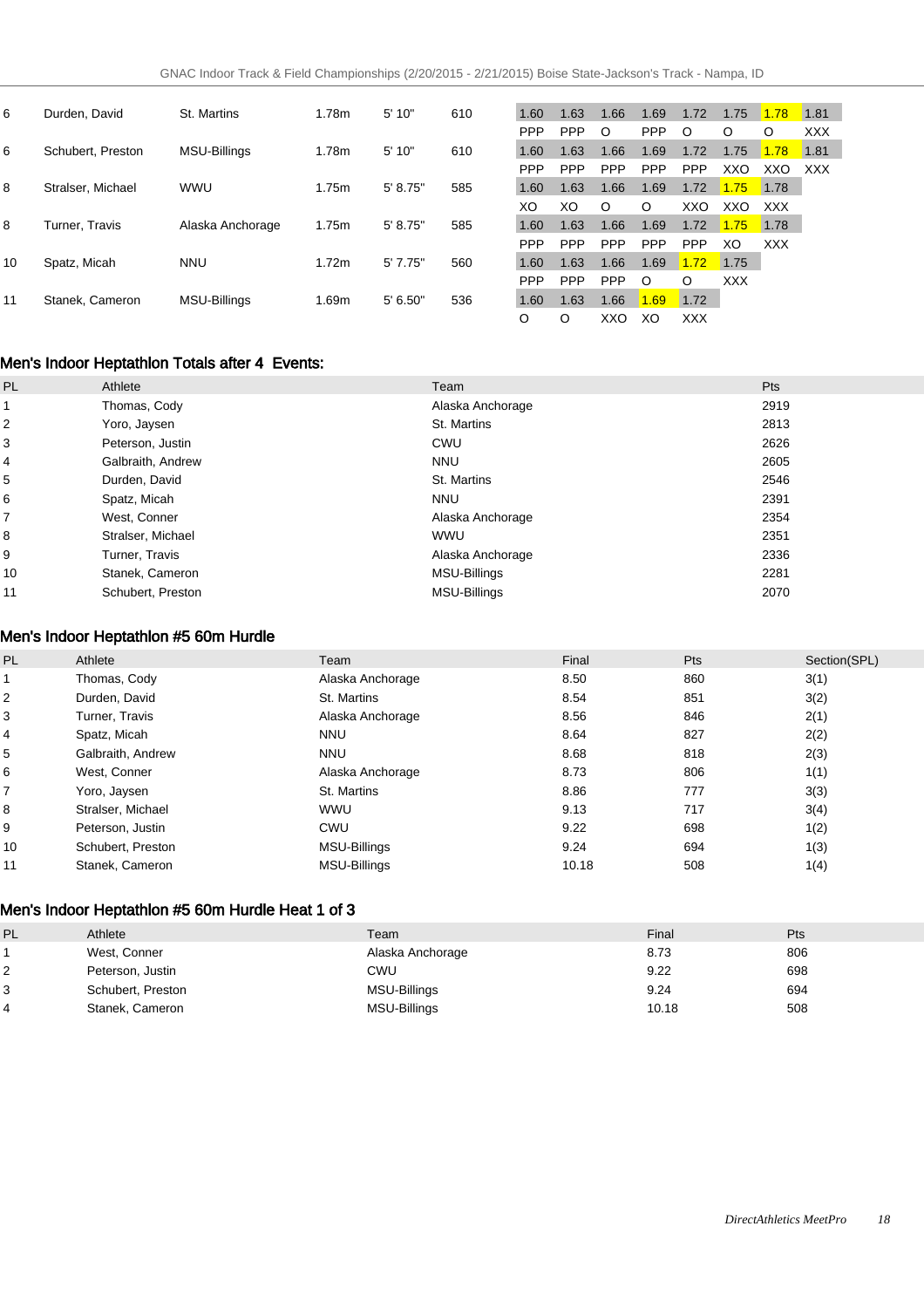### Men's Indoor Heptathlon #5 60m Hurdle Heat 2 of 3

| PL. | Athlete           | Team             | Final | Pts |
|-----|-------------------|------------------|-------|-----|
|     | Turner, Travis    | Alaska Anchorage | 8.56  | 846 |
| ∼   | Spatz, Micah      | NNU              | 8.64  | 827 |
| ີ   | Galbraith, Andrew | <b>NNU</b>       | 8.68  | 818 |

#### Men's Indoor Heptathlon #5 60m Hurdle Heat 3 of 3

| PL             | Athlete           | Team             | Final | Pts |
|----------------|-------------------|------------------|-------|-----|
|                | Thomas, Cody      | Alaska Anchorage | 8.50  | 860 |
| 2              | Durden, David     | St. Martins      | 8.54  | 851 |
| 3              | Yoro, Jaysen      | St. Martins      | 8.86  | 777 |
| $\overline{4}$ | Stralser, Michael | <b>WWU</b>       | 9.13  | 717 |

### Men's Indoor Heptathlon Totals after 5 Events:

| <b>PL</b> | Athlete           | Team             | Pts  |
|-----------|-------------------|------------------|------|
|           | Thomas, Cody      | Alaska Anchorage | 3779 |
| 2         | Yoro, Jaysen      | St. Martins      | 3590 |
| 3         | Galbraith, Andrew | <b>NNU</b>       | 3423 |
| 4         | Durden, David     | St. Martins      | 3397 |
| 5         | Peterson, Justin  | CWU              | 3324 |
| 6         | Spatz, Micah      | <b>NNU</b>       | 3218 |
| 7         | Turner, Travis    | Alaska Anchorage | 3182 |
| 8         | West, Conner      | Alaska Anchorage | 3160 |
| 9         | Stralser, Michael | <b>WWU</b>       | 3068 |
| 10        | Stanek, Cameron   | MSU-Billings     | 2789 |
| 11        | Schubert, Preston | MSU-Billings     | 2764 |

### Men's Indoor Heptathlon #6 Pole Vault

| <b>PL</b>      | Athlete           | Team                | Final | English    | Pts | Jumping Record                                                                                                                                                                                              |
|----------------|-------------------|---------------------|-------|------------|-----|-------------------------------------------------------------------------------------------------------------------------------------------------------------------------------------------------------------|
| 1              | Schubert, Preston | <b>MSU-Billings</b> | 4.25m | 13' 11.25" | 688 | 4.0 4.1 4.2 4.3<br>$2.7$ 2.8 2.9<br>3.7 3.8 3.9<br>3.0<br>3.1<br>3.3<br>3.4<br>3.5<br>3.6<br>32<br>5<br>5<br>5<br>5<br>5<br>5                                                                               |
|                |                   |                     |       |            |     | PP<br><b>PP</b><br>O<br>Х<br>XX XX<br><b>PP</b><br><b>PP</b><br><b>PP</b><br><b>PP</b><br>$\circ$<br>PP<br>РP<br>PP<br>P<br>P<br>P<br>P<br>Þ<br>P<br>P<br>P<br>P<br>P<br>P<br>D<br>O<br>$\circ$<br>$\times$ |
| $\overline{2}$ | Spatz, Micah      | <b>NNU</b>          | 4.15m | 13' 7.25"  | 659 | $4.1$ 4.2<br>3.8<br>3.7<br>3.9<br>2.9<br>3.3<br>3.4<br>3.5<br>3.6<br>2.8<br>3.0<br>3.<br>4.0<br>5<br>5<br>5<br>5<br>5<br>5                                                                                  |
|                |                   |                     |       |            |     | PP<br>PP<br><b>PP</b><br><b>PP</b><br>PP<br><b>PP</b><br>O<br>XO<br><b>PP</b><br>$\circ$<br>O<br>XX XX<br><b>PP</b><br><b>PP</b><br><b>PP</b><br>P<br>P<br>P<br>P<br>P<br>P<br>P<br>P<br>P<br>O<br>X        |
| 3              | Durden, David     | St. Martins         | 3.95m | 12' 11.50" | 603 | 3.3<br>3.9<br>4.0<br>2.8<br>2.9<br>3.0<br>3.1<br>3.2<br>3.4<br>3.5<br>3.6<br>3.7<br>3.8<br>2.7<br>5<br>5<br>5<br>5<br>5<br>5<br>5<br>5<br>5<br>5<br>5<br>5<br>5.<br>5                                       |
|                |                   |                     |       |            |     | XX<br>PP<br>PP<br>O<br>O<br><b>PP</b><br><b>PP</b><br>O<br>O<br>O<br>O<br>XO<br>XO<br>XX<br>P<br>P<br>P<br>P<br>X<br>Ω                                                                                      |
| 4              | Yoro, Jaysen      | St. Martins         | 3.85m | 12' 7.50"  | 576 | 2.75 2.85 2.95 3.05 3.15 3.25 3.35 3.45 3.55 3.65 3.75 3.85 3.95<br>PPP PPP PPP PPP PPP PPP O<br>O<br>O<br>XO.<br>XX<br>$\circ$<br>XXX                                                                      |
|                |                   |                     |       |            |     | O                                                                                                                                                                                                           |
| 4              | Turner, Travis    | Alaska Anchorage    | 3.85m | 12' 7.50"  | 576 | 2.75 2.85 2.95 3.05 3.15 3.25 3.35 3.45 3.55 3.65 3.75 3.85 3.95                                                                                                                                            |
|                |                   |                     |       |            |     | PPP PPP PPP O<br>PPP O<br>PPP O<br>PPP O<br>O<br>XX<br>XXX<br>O                                                                                                                                             |
| 6              | Stralser, Michael | <b>WWU</b>          | 3.75m | 12' 3.50"  | 549 | 3.15 3.25 3.35 3.45<br>3.55<br>3.65 3.75<br>3.85<br>3.05<br>2.85<br>2.95<br>2.75                                                                                                                            |
|                |                   |                     |       |            |     | <b>PPP</b><br>PPP<br>PPP<br><b>PPP</b><br><b>PPP</b><br>XO<br>O<br><b>XXX</b><br><b>PPP</b><br><b>PPP</b><br>$\circ$<br>O                                                                                   |
| $\overline{7}$ | Galbraith, Andrew | <b>NNU</b>          | 3.65m | 11' 11.75" | 522 | 3.3<br>3.5<br>3.6<br>3.7<br>3.8<br>4.1<br>2.8<br>2.9<br>3.0<br>3.1<br>3.2<br>3.4<br>3.9<br>4.0<br>2.7<br>$5\overline{5}$<br>5<br>5<br>5<br>$5^{\circ}$<br>5<br>5<br>5<br>5<br>5<br>5<br>5<br>5<br>5<br>5    |
|                |                   |                     |       |            |     | PP<br>PP<br>O<br>PP<br>PP<br>O<br>PP<br>$\circ$<br>O<br>XP<br>PP<br><b>PP</b><br>XX<br><b>PP</b><br><b>PP</b><br>P<br>P<br>P<br>P<br>P<br>P<br>P<br>Þ<br>P<br>P                                             |
| $\overline{7}$ | Thomas, Cody      | Alaska Anchorage    | 3.65m | 11' 11.75" | 522 | 3.05 3.15 3.25<br>3.35 3.45 3.55 3.65<br>3.75<br>2.95<br>3.85 3.95<br>2.75 2.85                                                                                                                             |
|                |                   |                     |       |            |     | PPP PPP O<br>PPP O<br>PPP PPP O<br>PPP O<br>PPP XPP XX                                                                                                                                                      |
| 9              | West, Conner      | Alaska Anchorage    | 3.55m | 11' 7.75"  | 496 | 3.65<br>3.05<br>3.35<br>3.55<br>2.75<br>2.85<br>2.95<br>3.15<br>3.25<br>3.45                                                                                                                                |
|                |                   |                     |       |            |     | PPP<br>O<br>O<br>O<br>O<br>O<br>O<br>O<br>O<br><b>XXX</b>                                                                                                                                                   |
| 9              | Peterson, Justin  | <b>CWU</b>          | 3.55m | 11' 7.75"  | 496 | 3.45<br>3.55<br>3.75<br>2.85<br>2.95<br>3.05<br>3.15<br>3.25<br>3.35<br>3.65<br>2.75                                                                                                                        |
|                |                   |                     |       |            |     | PPP<br>PPP<br>PPP<br><b>PPP</b><br>PPP<br><b>PPP</b><br>$\circ$<br>O<br><b>PPP</b><br>$\circ$<br>XXX                                                                                                        |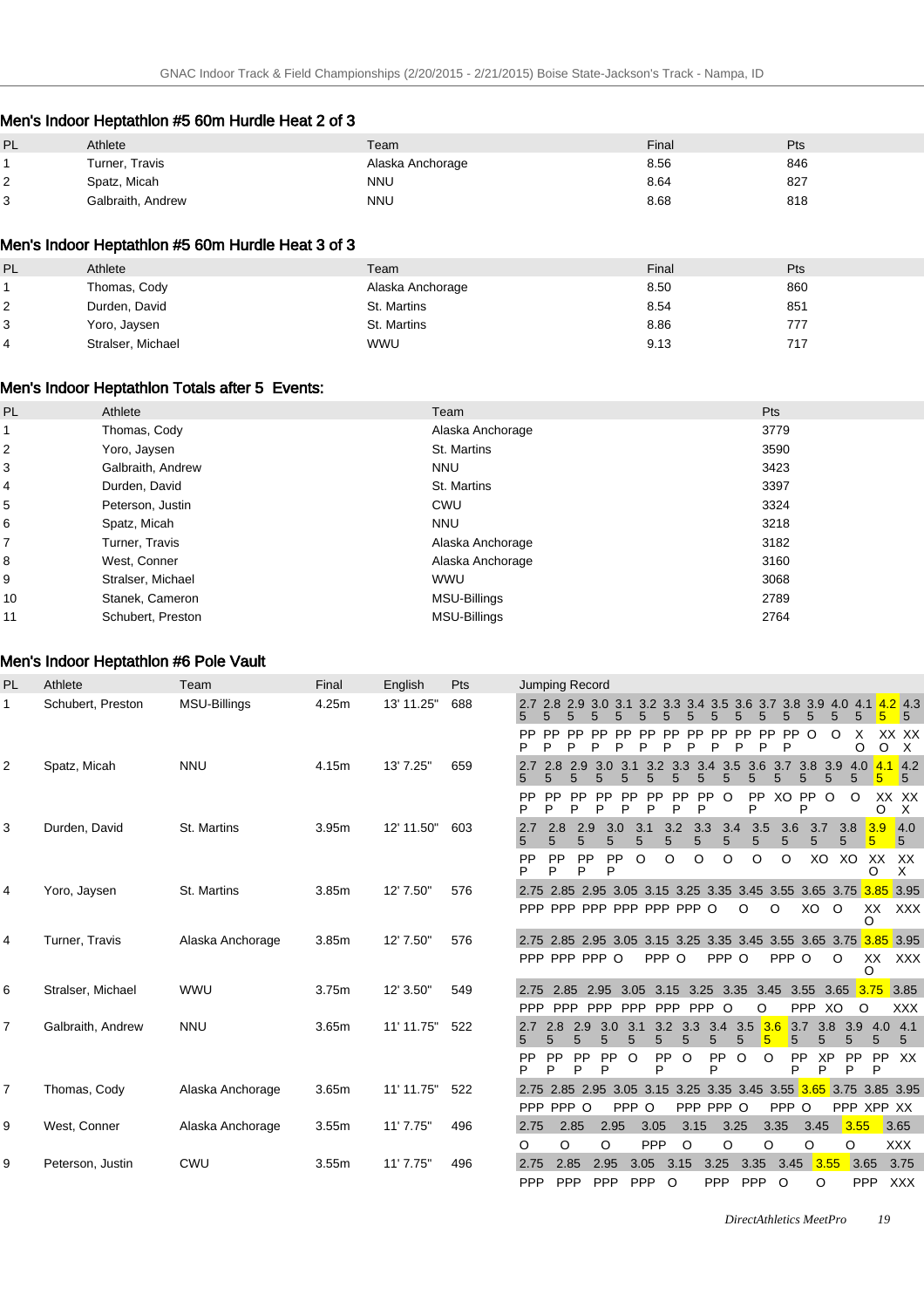| Stanek. Cameron | MSU-Billings | 3.55m | 11' 7.75" | 496 |  |  |  | 2.75  2.85  2.95  3.05  3.15  3.25  3.35  3.45 <mark>3.55  3.65</mark> |  |
|-----------------|--------------|-------|-----------|-----|--|--|--|------------------------------------------------------------------------|--|
|                 |              |       |           |     |  |  |  | XOOOOOOXOOOXOOXOXXX                                                    |  |

### Men's Indoor Heptathlon Totals after 6 Events:

| <b>PL</b>      | Athlete           | Team                | Pts  |
|----------------|-------------------|---------------------|------|
|                | Thomas, Cody      | Alaska Anchorage    | 4301 |
| 2              | Yoro, Jaysen      | St. Martins         | 4166 |
| 3              | Durden, David     | St. Martins         | 4000 |
| 4              | Galbraith, Andrew | <b>NNU</b>          | 3945 |
| 5              | Spatz, Micah      | <b>NNU</b>          | 3877 |
| 6              | Peterson, Justin  | CWU                 | 3820 |
| $\overline{7}$ | Turner, Travis    | Alaska Anchorage    | 3758 |
| 8              | West, Conner      | Alaska Anchorage    | 3656 |
| 9              | Stralser, Michael | <b>WWU</b>          | 3617 |
| 10             | Schubert, Preston | MSU-Billings        | 3452 |
| 11             | Stanek, Cameron   | <b>MSU-Billings</b> | 3285 |

#### Men's Indoor Heptathlon #7 1000 Meters

| <b>PL</b> | Athlete           | Team             | Final   | <b>Pts</b> |
|-----------|-------------------|------------------|---------|------------|
|           | West, Conner      | Alaska Anchorage | 2:45.86 | 809        |
| 2         | Schubert, Preston | MSU-Billings     | 2:48.26 | 784        |
| 3         | Peterson, Justin  | CWU              | 2:50.17 | 764        |
| 4         | Spatz, Micah      | <b>NNU</b>       | 2:50.30 | 762        |
| 5         | Stralser, Michael | <b>WWU</b>       | 2:50.56 | 760        |
| 6         | Turner, Travis    | Alaska Anchorage | 2:54.67 | 717        |
| 7         | Yoro, Jaysen      | St. Martins      | 2:55.95 | 704        |
| 8         | Thomas, Cody      | Alaska Anchorage | 2:57.99 | 684        |
| 9         | Durden, David     | St. Martins      | 3:03.06 | 635        |
| 10        | Stanek, Cameron   | MSU-Billings     | 3:21.14 | 472        |
| 11        | Galbraith, Andrew | <b>NNU</b>       | 3:31.80 | 387        |

### Men's Indoor Heptathlon Totals after 7 Events:

| PL                      | Athlete           | Team                | Pts  |
|-------------------------|-------------------|---------------------|------|
|                         | Thomas, Cody      | Alaska Anchorage    | 4985 |
| $\overline{\mathbf{c}}$ | Yoro, Jaysen      | St. Martins         | 4870 |
| 3                       | Spatz, Micah      | <b>NNU</b>          | 4639 |
| 4                       | Durden, David     | St. Martins         | 4635 |
| 5                       | Peterson, Justin  | CWU                 | 4584 |
| 6                       | Turner, Travis    | Alaska Anchorage    | 4475 |
| 7                       | West, Conner      | Alaska Anchorage    | 4465 |
| 8                       | Stralser, Michael | <b>WWU</b>          | 4377 |
| 9                       | Galbraith, Andrew | <b>NNU</b>          | 4332 |
| 10                      | Schubert, Preston | MSU-Billings        | 4236 |
| 11                      | Stanek, Cameron   | <b>MSU-Billings</b> | 3757 |

### Women's 60 Meters Final

| PL             | Athlete           | Team                | Final | <b>Pts</b> |
|----------------|-------------------|---------------------|-------|------------|
|                | Ashcroft, Jamie   | Alaska Anchorage    | 7.65  | 10         |
| $\overline{2}$ | Houk, Becca       | SPU                 | 7.66  | 8          |
| 3              | Deskins, Taylor   | <b>NNU</b>          | 7.95  | 6          |
| 4              | Ivancic, Veronica | <b>WWU</b>          | 7.97  | 5          |
| 5              | Brannan, Kyra     | SPU                 | 7.99  |            |
| 6              | Petersen, Lisa    | St. Martins         | 8.01  |            |
|                | Smith, Rosie      | Alaska Anchorage    | 8.05  |            |
| 8              | Gray, Brianna     | <b>MSU-Billings</b> | 8.07  |            |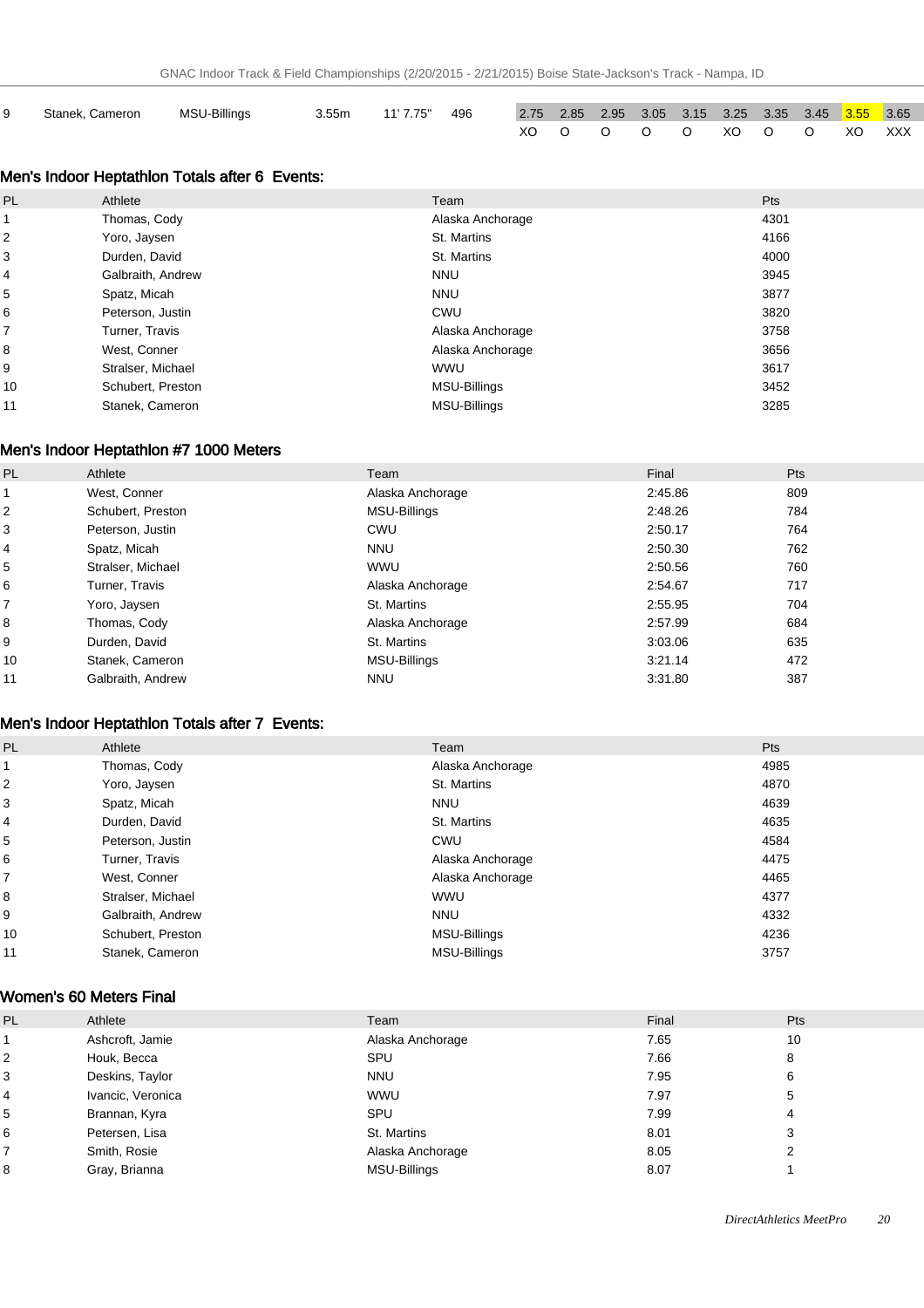### Women's 60 Meters Prelim

| PL | Athlete            | Team             | Prelim | Heat(HPL) |
|----|--------------------|------------------|--------|-----------|
| 1  | Ashcroft, Jamie    | Alaska Anchorage | 7.60Q  | 2(1)      |
| 2  | Houk, Becca        | SPU              | 7.80Q  | 1(1)      |
| 3  | Smith, Rosie       | Alaska Anchorage | 7.93Q  | 3(1)      |
| 4  | Brannan, Kyra      | SPU              | 7.94q  | 2(2)      |
| 4  | Ivancic, Veronica  | <b>WWU</b>       | 7.94q  | 3(2)      |
| 6  | Deskins, Taylor    | <b>NNU</b>       | 7.95q  | 2(3)      |
| 6  | Petersen, Lisa     | St. Martins      | 7.95q  | 3(3)      |
| 8  | Gray, Brianna      | MSU-Billings     | 7.97q  | 1(2)      |
| 9  | Silva, Alison      | <b>NNU</b>       | 7.98   | 2(4)      |
| 10 | Ivancic, Rachel    | <b>WWU</b>       | 7.99   | 1(3)      |
| 11 | Kianipour, Natasha | Simon Fraser     | 7.99   | 1(3)      |
| 12 | Baldwin, Tasia     | SPU              | 8.03   | 3(4)      |
| 13 | Chase, Kelsey      | SPU              | 8.06   | 1(5)      |
| 14 | Hudson, Renee      | St. Martins      | 8.12   | 2(5)      |
| 15 | Patrick, Laura     | <b>WOU</b>       | 8.14   | 1(6)      |
| 16 | Nigro, Kelly       | <b>NNU</b>       | 8.23   | 3(5)      |
| 17 | Rodes, Aimee       | <b>NNU</b>       | 8.29   | 3(6)      |
| 18 | Sever, Brittany    | <b>NNU</b>       | 8.44   | 2(6)      |

### Women's 60 Meters Prelim Heat 1 of 3

| PL | Athlete            | Team         | Prelim |
|----|--------------------|--------------|--------|
|    | Houk, Becca        | SPU          | 7.80Q  |
| 2  | Gray, Brianna      | MSU-Billings | 7.97q  |
| 3  | Ivancic, Rachel    | <b>WWU</b>   | 7.99   |
| 3  | Kianipour, Natasha | Simon Fraser | 7.99   |
| 5  | Chase, Kelsey      | SPU          | 8.06   |
| 6  | Patrick, Laura     | <b>WOU</b>   | 8.14   |

### Women's 60 Meters Prelim Heat 2 of 3

| PL | Athlete         | Team             | Prelim |
|----|-----------------|------------------|--------|
|    | Ashcroft, Jamie | Alaska Anchorage | 7.60Q  |
| 2  | Brannan, Kyra   | SPU              | 7.94g  |
| 3  | Deskins, Taylor | <b>NNU</b>       | 7.95q  |
| 4  | Silva, Alison   | <b>NNU</b>       | 7.98   |
| 5  | Hudson, Renee   | St. Martins      | 8.12   |
| 6  | Sever, Brittany | <b>NNU</b>       | 8.44   |
|    |                 |                  |        |

#### Women's 60 Meters Prelim Heat 3 of 3

| PL | Athlete           | Team             | Prelim |
|----|-------------------|------------------|--------|
|    | Smith, Rosie      | Alaska Anchorage | 7.93Q  |
|    | Ivancic, Veronica | <b>WWU</b>       | 7.94g  |
|    | Petersen, Lisa    | St. Martins      | 7.95g  |
|    | Baldwin, Tasia    | SPU              | 8.03   |
| 5  | Nigro, Kelly      | <b>NNU</b>       | 8.23   |
| 6  | Rodes, Aimee      | <b>NNU</b>       | 8.29   |

#### Women's 200 Meters Final

| 10    | 1(1)                             |
|-------|----------------------------------|
| 8     | 1(2)                             |
|       | 1(3)                             |
|       | 2(1)                             |
|       | 1(4)                             |
| 24.91 | 24.25<br>24.89<br>25.46<br>25.70 |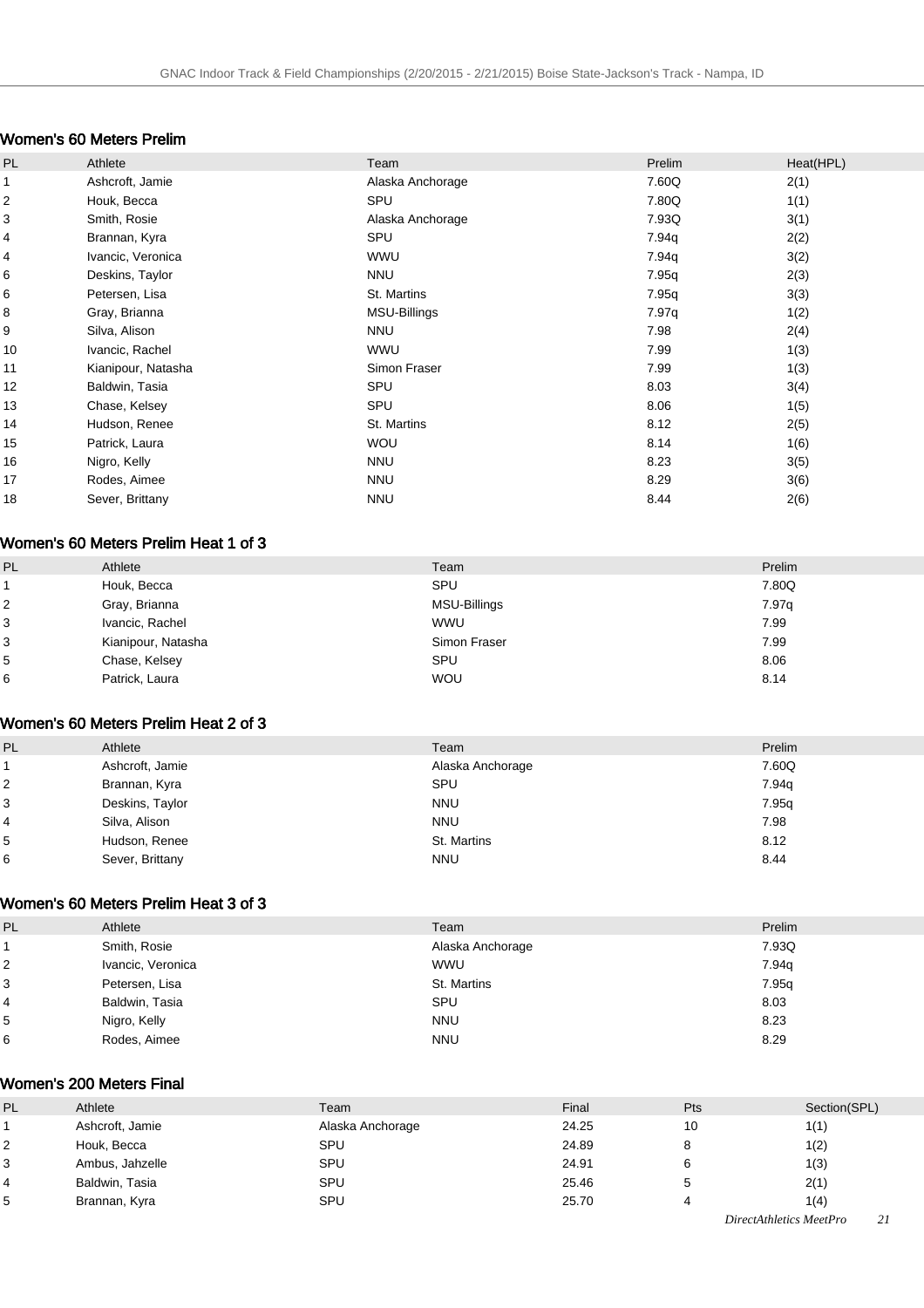| 6 | Lisek, Monique | Simon Fraser | 25.74 | 2(2) |
|---|----------------|--------------|-------|------|
|   | Gray, Brianna  | MSU-Billings | 25.96 | 2(3) |
|   | Knott, Chelsey | NNU          | 26.13 | 2(4) |

### Women's 200 Meters Final Heat 1 of 2

| PL | Athlete         | Team             | Final | Pts |
|----|-----------------|------------------|-------|-----|
|    | Ashcroft, Jamie | Alaska Anchorage | 24.25 | 10  |
|    | Houk, Becca     | SPU              | 24.89 | ັ   |
|    | Ambus, Jahzelle | SPU              | 24.91 |     |
|    | Brannan, Kyra   | SPU              | 25.70 |     |

#### Women's 200 Meters Final Heat 2 of 2

| PL | Athlete        | Team         | Final | Pts |
|----|----------------|--------------|-------|-----|
|    | Baldwin, Tasia | <b>SPU</b>   | 25.46 |     |
|    | Lisek, Monique | Simon Fraser | 25.74 |     |
| 3  | Gray, Brianna  | MSU-Billings | 25.96 |     |
|    | Knott, Chelsey | <b>NNU</b>   | 26.13 |     |
|    |                |              |       |     |

#### Women's 200 Meters Prelim

| Athlete              | Team             | Prelim     | Heat(HPL) |
|----------------------|------------------|------------|-----------|
| Ashcroft, Jamie      | Alaska Anchorage | 24.43q     | 4(1)      |
| Ambus, Jahzelle      | SPU              | 25.16q     | 5(1)      |
| Houk, Becca          | SPU              | 25.19q     | 6(1)      |
| Baldwin, Tasia       | SPU              | 25.53q     | 4(2)      |
| Brannan, Kyra        | SPU              | 25.68q     | 2(1)      |
| Knott, Chelsey       | <b>NNU</b>       | 25.78q     | 1(1)      |
| Lisek, Monique       | Simon Fraser     | 25.81      | 1(2)      |
| Gray, Brianna        | MSU-Billings     | 25.81      | 6(2)      |
| Harmon, Ashley       | <b>CWU</b>       | 25.84      | 3(1)      |
| Kianipour, Natasha   | Simon Fraser     | 25.85      | 4(3)      |
| Banfro, Tianna       | <b>CWU</b>       | 25.88      | 5(2)      |
| Smith, Rosie         | Alaska Anchorage | 25.98      | 2(2)      |
| Lloyd, Haleigh       | Alaska Anchorage | 26.22      | 4(4)      |
| Nigro, Kelly         | <b>NNU</b>       | 26.28      | 1(3)      |
| Deskins, Taylor      | <b>NNU</b>       | 26.32      | 5(3)      |
| Chase, Kelsey        | SPU              | 26.42      | 1(4)      |
| Patrick, Laura       | <b>WOU</b>       | 26.51      | 3(2)      |
| Rodes, Aimee         | <b>NNU</b>       | 26.57      | 3(3)      |
| Ivancic, Veronica    | <b>WWU</b>       | 26.60      | 3(4)      |
| West, Bryce          | Simon Fraser     | 26.81      | 2(3)      |
| Ryker, Liz           | CWU              | 27.06      | 5(4)      |
| Blalock, Alexia      | Alaska Anchorage | 27.72      | 6(3)      |
| Cross, Mary Kathleen | Alaska Anchorage | <b>DNS</b> | 2         |
|                      |                  |            |           |

#### Women's 200 Meters Prelim Heat 1 of 6

| PL             | Athlete        | Team         | Prelim |
|----------------|----------------|--------------|--------|
|                | Knott, Chelsey | <b>NNU</b>   | 25.78q |
| $\overline{2}$ | Lisek, Monique | Simon Fraser | 25.81  |
| 3              | Nigro, Kelly   | <b>NNU</b>   | 26.28  |
| $\overline{4}$ | Chase, Kelsey  | <b>SPU</b>   | 26.42  |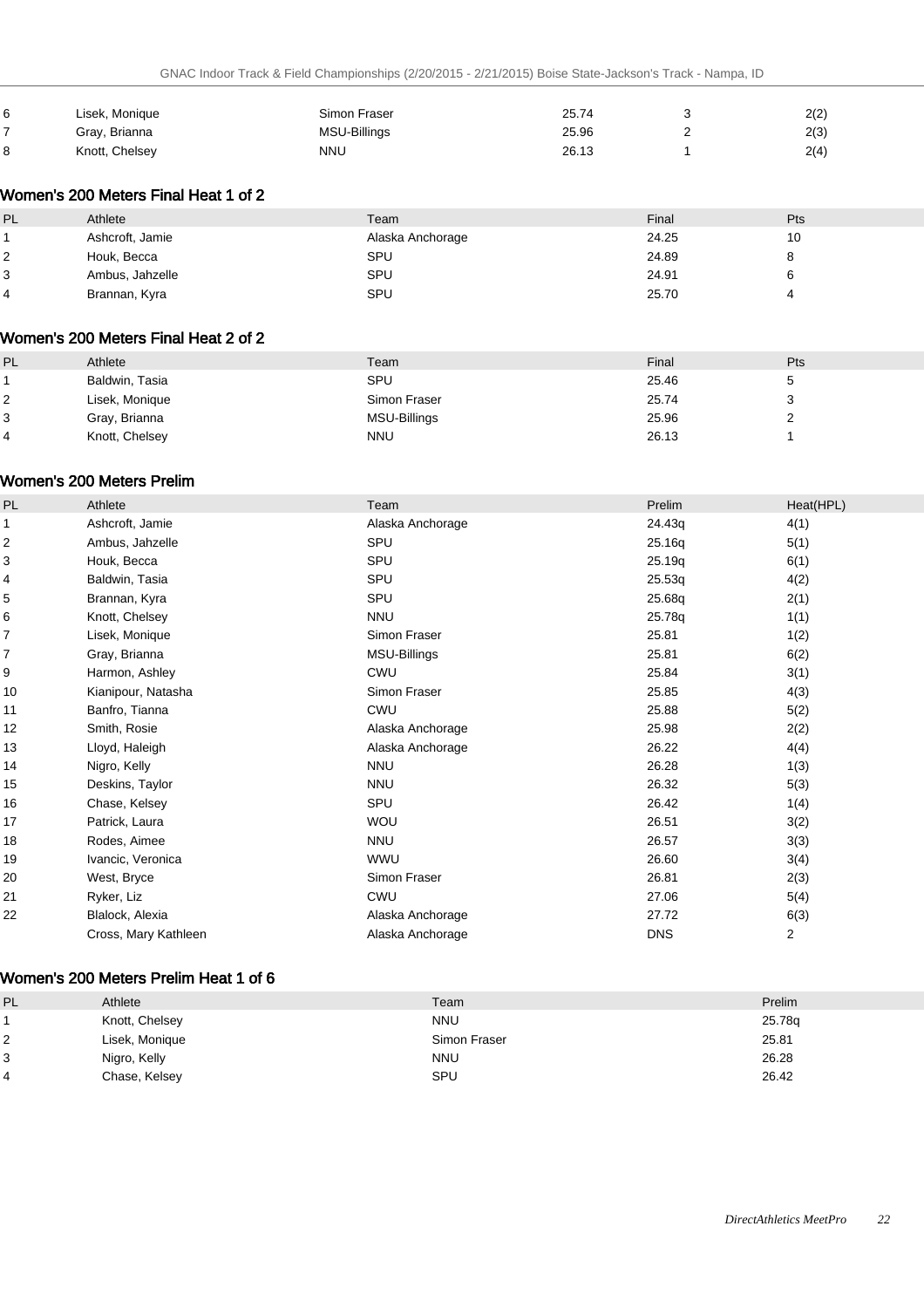### Women's 200 Meters Prelim Heat 2 of 6

| PL | Athlete              | Team             | Prelim     |
|----|----------------------|------------------|------------|
|    | Brannan, Kyra        | SPU              | 25.68g     |
|    | Smith, Rosie         | Alaska Anchorage | 25.98      |
| 3  | West, Bryce          | Simon Fraser     | 26.81      |
|    | Cross, Mary Kathleen | Alaska Anchorage | <b>DNS</b> |

#### Women's 200 Meters Prelim Heat 3 of 6

| PL             | Athlete           | Team       | Prelim |
|----------------|-------------------|------------|--------|
|                | Harmon, Ashley    | CWU        | 25.84  |
| $\overline{2}$ | Patrick, Laura    | <b>WOU</b> | 26.51  |
| Ι3             | Rodes, Aimee      | <b>NNU</b> | 26.57  |
| $\overline{4}$ | Ivancic, Veronica | <b>WWU</b> | 26.60  |

#### Women's 200 Meters Prelim Heat 4 of 6

| PL | Athlete            | Team             | Prelim |
|----|--------------------|------------------|--------|
|    | Ashcroft, Jamie    | Alaska Anchorage | 24.43g |
|    | Baldwin, Tasia     | SPU              | 25.53q |
| 3  | Kianipour, Natasha | Simon Fraser     | 25.85  |
| 4  | Lloyd, Haleigh     | Alaska Anchorage | 26.22  |

### Women's 200 Meters Prelim Heat 5 of 6

| PL | Athlete         | Team       | Prelim |
|----|-----------------|------------|--------|
|    | Ambus, Jahzelle | SPU        | 25.16q |
| 2  | Banfro, Tianna  | <b>CWU</b> | 25.88  |
| 3  | Deskins, Taylor | <b>NNU</b> | 26.32  |
| 4  | Ryker, Liz      | <b>CWU</b> | 27.06  |

#### Women's 200 Meters Prelim Heat 6 of 6

| PL | Athlete         | Team             | Prelim |
|----|-----------------|------------------|--------|
|    | Houk, Becca     | SPU              | 25.19g |
|    | Gray, Brianna   | MSU-Billings     | 25.81  |
|    | Blalock, Alexia | Alaska Anchorage | 27.72  |

#### Women's 400 Meters Final

| PL                      | Athlete            | Team             | Final   | Pts | Section(SPL) |
|-------------------------|--------------------|------------------|---------|-----|--------------|
|                         | Ambus, Jahzelle    | SPU              | 56.18   | 10  | 1(1)         |
| $\overline{\mathbf{c}}$ | Desch, Chantel     | Simon Fraser     | 56.43   | 8   | 1(2)         |
| 3                       | Lisek, Monique     | Simon Fraser     | 57.10   | 6   | 1(3)         |
| 4                       | Lloyd, Haleigh     | Alaska Anchorage | 57.74   | 5   | 1(4)         |
| 5                       | Johnson, Jasmine   | SPU              | 57.97   | 4   | 2(1)         |
| 6                       | Tims, Jalen        | SPU              | 58.56   | 3   | 2(2)         |
|                         | Inderbitzin, Jayna | CWU              | 58.91   | ົ   | 2(3)         |
| 8                       | Anderson, Ali      | CWU              | 1:00.41 |     | 2(4)         |

#### Women's 400 Meters Final Heat 1 of 2

| PL | Athlete         | Team             | Final | Pts |
|----|-----------------|------------------|-------|-----|
|    | Ambus, Jahzelle | SPU              | 56.18 |     |
|    | Desch, Chantel  | Simon Fraser     | 56.43 |     |
| 3  | Lisek, Monique  | Simon Fraser     | 57.10 |     |
|    | Lloyd, Haleigh  | Alaska Anchorage | 57.74 |     |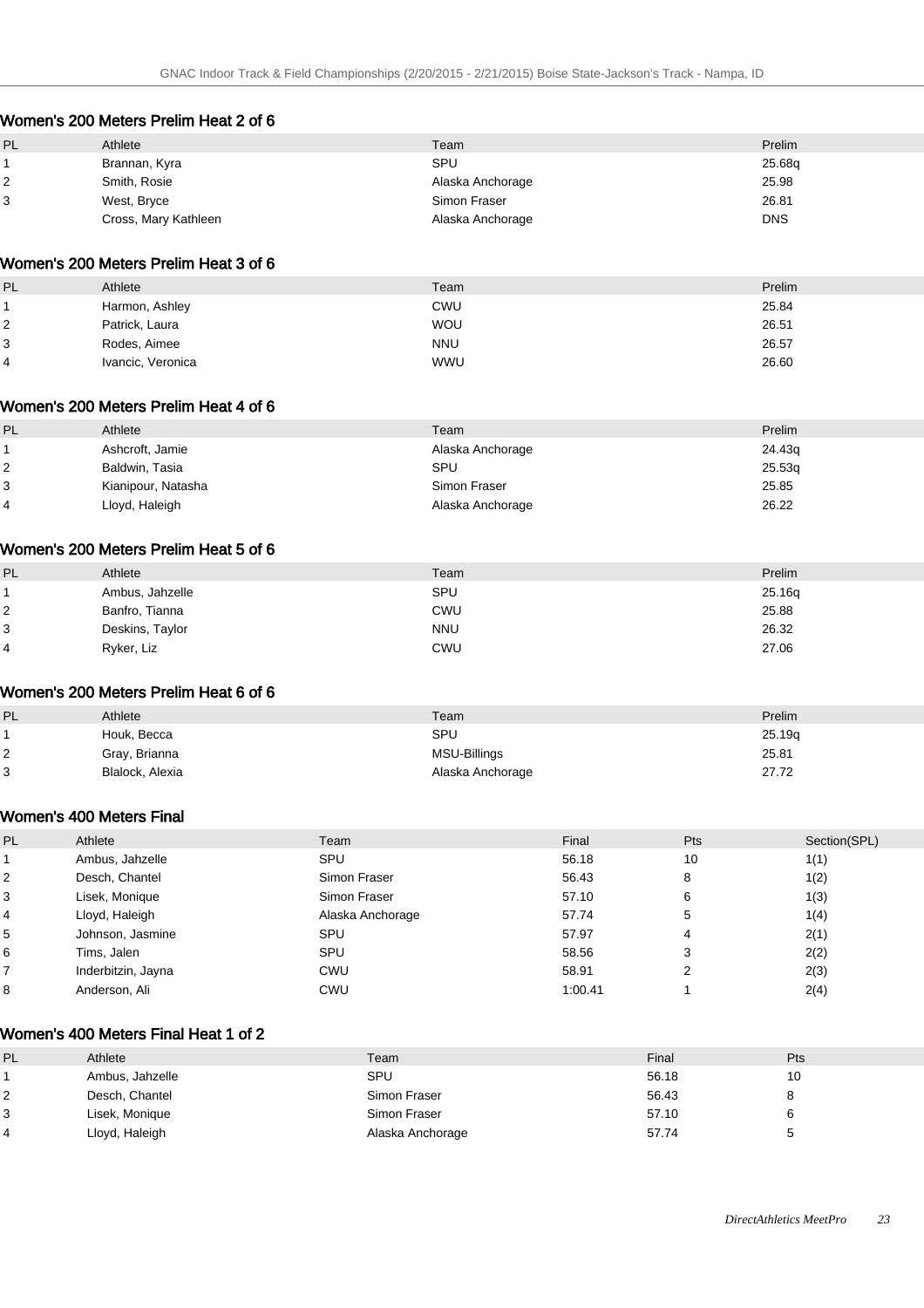### Women's 400 Meters Final Heat 2 of 2

| <b>PL</b> | Athlete            | Team       | Final   | Pts    |
|-----------|--------------------|------------|---------|--------|
|           | Johnson, Jasmine   | SPU        | 57.97   | 4      |
| 2         | Tims, Jalen        | SPU        | 58.56   | ว<br>ັ |
| 3         | Inderbitzin, Jayna | <b>CWU</b> | 58.91   | ∼      |
| 4         | Anderson, Ali      | <b>CWU</b> | 1:00.41 |        |

#### Women's 400 Meters Prelim

| PL                      | Athlete             | Team             | Prelim  | Heat(HPL) |
|-------------------------|---------------------|------------------|---------|-----------|
|                         | Ambus, Jahzelle     | SPU              | 57.05q  | 1(1)      |
| $\overline{\mathbf{c}}$ | Desch, Chantel      | Simon Fraser     | 57.21q  | 4(1)      |
| 3                       | Lloyd, Haleigh      | Alaska Anchorage | 57.25q  | 2(1)      |
| 4                       | Lisek, Monique      | Simon Fraser     | 57.32q  | 3(1)      |
| 5                       | Johnson, Jasmine    | SPU              | 57.63q  | 5(1)      |
| 6                       | Tims, Jalen         | SPU              | 58.18q  | 5(2)      |
| 7                       | Inderbitzin, Jayna  | <b>CWU</b>       | 58.65   | 3(2)      |
| 8                       | Anderson, Ali       | <b>CWU</b>       | 58.77   | 4(2)      |
| 9                       | Hellesto, Audrey    | <b>WOU</b>       | 58.80   | 1(2)      |
| 10                      | Van De Grift, Suzie | <b>WOU</b>       | 58.98   | 4(3)      |
| 11                      | West, Bryce         | Simon Fraser     | 59.21   | 1(3)      |
| 12                      | Rodes, Aimee        | <b>NNU</b>       | 59.65   | 5(3)      |
| 13                      | Rose, Megan         | <b>WOU</b>       | 1:00.39 | 3(3)      |
| 14                      | Reynolds, Gracia    | WWU              | 1:00.43 | 2(2)      |
| 15                      | Nigro, Kelly        | <b>NNU</b>       | 1:00.61 | 2(3)      |
| 16                      | Rech, Carly         | <b>NNU</b>       | 1:01.71 | 2(4)      |
| 17                      | VanVoast, Ashlynn   | MSU-Billings     | 1:01.76 | 3(4)      |
| 18                      | Madden, Sara        | <b>WOU</b>       | 1:03.25 | 5(4)      |
| 19                      | Carandang, Alexis   | St. Martins      | 1:03.44 | 4(4)      |
| 20                      | Knudson, Laura      | <b>WOU</b>       | 1:03.90 | 1(4)      |

#### Women's 400 Meters Prelim Heat 1 of 5

| PL | Athlete          | Team         | Prelim  |
|----|------------------|--------------|---------|
|    | Ambus, Jahzelle  | SPU          | 57.05q  |
| 2  | Hellesto, Audrey | <b>WOU</b>   | 58.80   |
| 3  | West, Bryce      | Simon Fraser | 59.21   |
| 4  | Knudson, Laura   | <b>WOU</b>   | 1:03.90 |

### Women's 400 Meters Prelim Heat 2 of 5

| PL     | Athlete          | Team             | Prelim  |
|--------|------------------|------------------|---------|
|        | Lloyd, Haleigh   | Alaska Anchorage | 57.25q  |
| ົ<br>∠ | Reynolds, Gracia | <b>WWU</b>       | 1:00.43 |
| 3      | Nigro, Kelly     | <b>NNU</b>       | 1:00.61 |
| 4      | Rech, Carly      | <b>NNU</b>       | 1:01.71 |

#### Women's 400 Meters Prelim Heat 3 of 5

| PL | Athlete            | Team         | Prelim  |
|----|--------------------|--------------|---------|
|    | Lisek, Monique     | Simon Fraser | 57.32q  |
|    | Inderbitzin, Jayna | CWU          | 58.65   |
| 3  | Rose, Megan        | <b>WOU</b>   | 1:00.39 |
| 4  | VanVoast, Ashlynn  | MSU-Billings | 1:01.76 |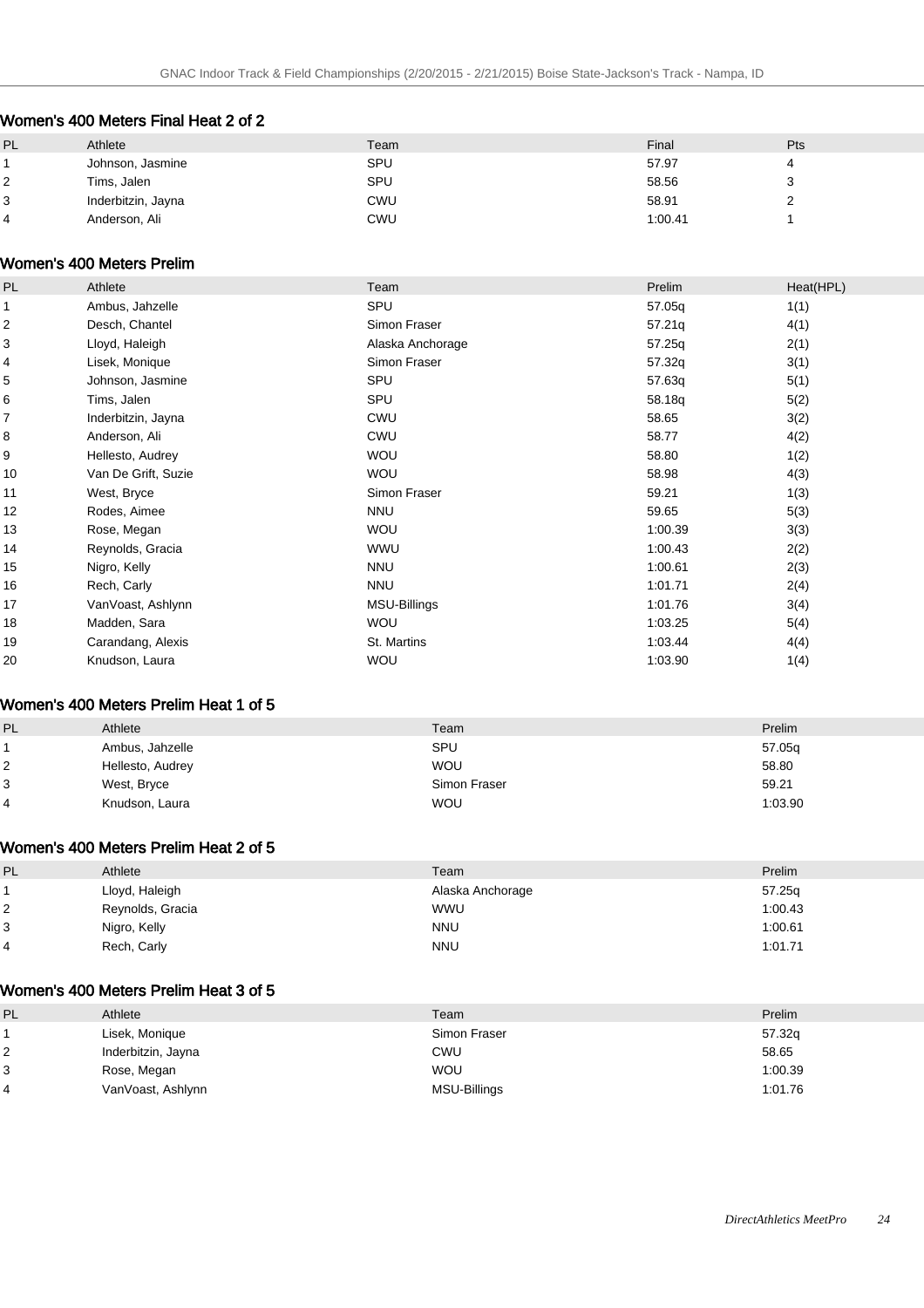### Women's 400 Meters Prelim Heat 4 of 5

| PL | Athlete             | Team         | Prelim  |
|----|---------------------|--------------|---------|
|    | Desch, Chantel      | Simon Fraser | 57.21q  |
|    | Anderson, Ali       | CWU          | 58.77   |
| 3  | Van De Grift, Suzie | <b>WOU</b>   | 58.98   |
| 4  | Carandang, Alexis   | St. Martins  | 1:03.44 |

### Women's 400 Meters Prelim Heat 5 of 5

| PL             | Athlete          | Team       | Prelim  |
|----------------|------------------|------------|---------|
|                | Johnson, Jasmine | SPU        | 57.63q  |
| 2 ا            | Tims, Jalen      | SPU        | 58.18g  |
| 3              | Rodes, Aimee     | <b>NNU</b> | 59.65   |
| $\overline{4}$ | Madden, Sara     | <b>WOU</b> | 1:03.25 |

#### Women's 800 Meters Final

| Athlete              | Team             | Final   | <b>Pts</b>     |
|----------------------|------------------|---------|----------------|
| Butterworth, Lindsey | Simon Fraser     | 2:10.04 | 10             |
| Nock, Paige          | Simon Fraser     | 2:12.63 | 8              |
| Decker, Lynelle      | SPU              | 2:12.76 | 6              |
| Pahkala, Jessica     | Alaska Anchorage | 2:12.79 | 5              |
| Mussatto, Alana      | Simon Fraser     | 2:13.56 | $\overline{4}$ |
| Troupe, Shawna       | <b>WWU</b>       | 2:15.74 | 3              |
| Perez, Tamara        | Alaska Anchorage | 2:19.86 | 2              |
| Lennea, Kayla        | Simon Fraser     | 2:31.07 |                |
|                      |                  |         |                |

### Women's 800 Meters Prelim

| Athlete              | Team             | Prelim   | Heat(HPL) |
|----------------------|------------------|----------|-----------|
| Butterworth, Lindsey | Simon Fraser     | 2:13.83Q | 1(1)      |
| Decker, Lynelle      | <b>SPU</b>       | 2:14.28Q | 2(1)      |
| Nock, Paige          | Simon Fraser     | 2:14.76Q | 2(2)      |
| Pahkala, Jessica     | Alaska Anchorage | 2:15.34Q | 1(2)      |
| Troupe, Shawna       | <b>WWU</b>       | 2:15.99q | 2(3)      |
| Perez, Tamara        | Alaska Anchorage | 2:16.68q | 2(4)      |
| Mussatto, Alana      | Simon Fraser     | 2:16.73q | 1(3)      |
| Lennea, Kayla        | Simon Fraser     | 2:17.47q | 2(5)      |
| Dodd, Sophie         | Simon Fraser     | 2:17.48q | 2(6)      |
| Mackenzie, Kansas    | Simon Fraser     | 2:18.19  | 1(4)      |
| Beeson, Bailey       | <b>WOU</b>       | 2:19.03  | 1(5)      |
| Phan, Chynna         | <b>SPU</b>       | 2:19.71  | 1(6)      |
| Howley, Julia        | Simon Fraser     | 2:20.40  | 1(7)      |
| Sowers, Ali          | SPU              | 2:21.93  | 1(8)      |
| Teigen, Megan        | St. Martins      | 2:23.22  | 2(7)      |
| Dobie, Reta          | Simon Fraser     | 2:27.47  | 2(8)      |
| McCloskey, Claire    | St. Martins      | 2:35.18  | 1(9)      |
|                      |                  |          |           |

#### Women's 800 Meters Prelim Heat 1 of 2

| <b>PL</b>               | Athlete              | Team             | Prelim   |
|-------------------------|----------------------|------------------|----------|
|                         | Butterworth, Lindsey | Simon Fraser     | 2:13.83Q |
| $\overline{\mathbf{c}}$ | Pahkala, Jessica     | Alaska Anchorage | 2:15.34Q |
| 3                       | Mussatto, Alana      | Simon Fraser     | 2:16.73q |
| 4                       | Mackenzie, Kansas    | Simon Fraser     | 2:18.19  |
| 5                       | Beeson, Bailey       | <b>WOU</b>       | 2:19.03  |
| 6                       | Phan, Chynna         | SPU              | 2:19.71  |
| 7                       | Howley, Julia        | Simon Fraser     | 2:20.40  |
| 8                       | Sowers, Ali          | SPU              | 2:21.93  |
| 9                       | McCloskey, Claire    | St. Martins      | 2:35.18  |
|                         |                      |                  |          |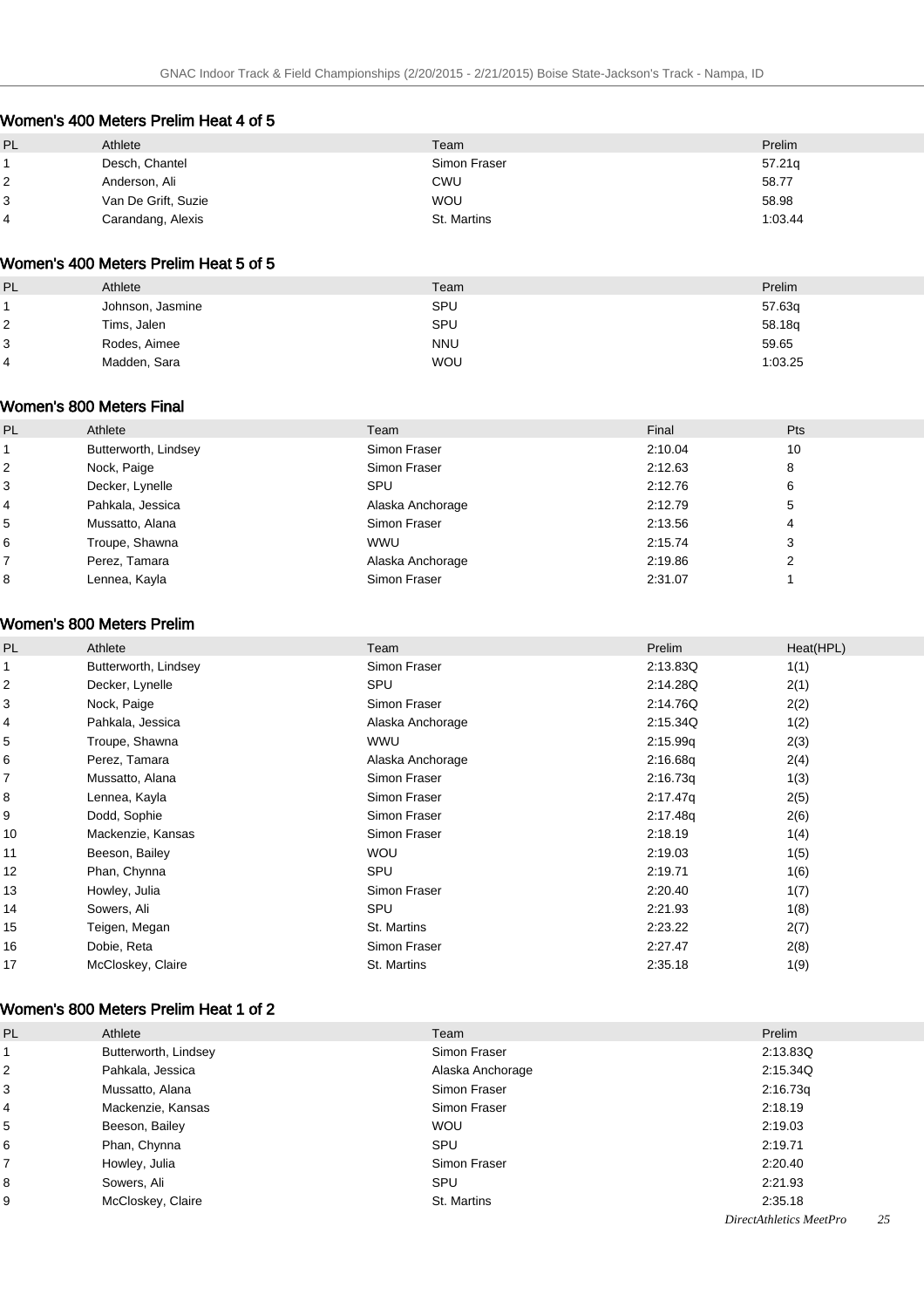### Women's 800 Meters Prelim Heat 2 of 2

| PL | Athlete         | Team             | Prelim   |
|----|-----------------|------------------|----------|
|    | Decker, Lynelle | SPU              | 2:14.28Q |
| 2  | Nock, Paige     | Simon Fraser     | 2:14.76Q |
| 3  | Troupe, Shawna  | <b>WWU</b>       | 2:15.99q |
| 4  | Perez, Tamara   | Alaska Anchorage | 2:16.68q |
| 5  | Lennea, Kayla   | Simon Fraser     | 2:17.47q |
| 6  | Dodd, Sophie    | Simon Fraser     | 2:17.48q |
|    | Teigen, Megan   | St. Martins      | 2:23.22  |
| 8  | Dobie, Reta     | Simon Fraser     | 2:27.47  |

#### Women's 1 Mile Run

| PL           | Athlete              | Team                | Final   | Pts            | Section(SPL) |
|--------------|----------------------|---------------------|---------|----------------|--------------|
| $\mathbf{1}$ | Butterworth, Lindsey | Simon Fraser        | 4:55.34 | 10             | 2(1)         |
| 2            | Decker, Beatrice     | Alaska Anchorage    | 5:00.28 | 8              | 2(2)         |
| 3            | Bassett, Rebecca     | Simon Fraser        | 5:01.83 | 6              | 2(3)         |
| 4            | Eggleston, Dani      | CWU                 | 5:02.89 | 5              | 2(4)         |
| 5            | Stuckey, Stephanie   | WOU                 | 5:03.74 | 4              | 1(1)         |
| 6            | O'Connor, Haley      | <b>WWU</b>          | 5:04.20 | 3              | 2(5)         |
| 7            | Frame, Nocona        | <b>MSU-Billings</b> | 5:04.83 | $\overline{2}$ | 2(6)         |
| 8            | Mackenzie, Kansas    | Simon Fraser        | 5:09.49 |                | 2(7)         |
| 9            | Rawlins, Jessica     | SPU                 | 5:10.39 |                | 2(8)         |
| 10           | Bassett, Miryam      | Simon Fraser        | 5:15.93 |                | 2(9)         |
| 11           | Porter, Shannon      | St. Martins         | 5:16.18 |                | 2(10)        |
| 12           | Klotz-Brooks, Kali   | <b>WWU</b>          | 5:16.42 |                | 1(2)         |
| 13           | Charleson, Mary      | SPU                 | 5:18.14 |                | 2(11)        |
| 14           | Decker, Lynelle      | SPU                 | 5:18.26 |                | 2(12)        |
| 15           | Crawford, Rachel     | <b>WOU</b>          | 5:22.73 |                | 1(3)         |
| 16           | Howley, Julia        | Simon Fraser        | 5.22.91 |                | 1(4)         |
| 17           | Burroughs, Mariah    | Alaska Anchorage    | 5:23.05 |                | 2(13)        |
| 18           | Hutchison, Maddie    | <b>WWU</b>          | 5:23.15 |                | 1(5)         |
| 19           | Calvert, Hannah      | SPU                 | 5:29.55 |                | 1(6)         |
| 20           | Davis, Brielle       | <b>MSU-Billings</b> | 5:31.29 |                | 1(7)         |
| 21           | Thornton, Mikhaila   | <b>WWU</b>          | 5:31.98 |                | 1(8)         |
| 22           | Condon, Taylor       | <b>MSU-Billings</b> | 5:44.48 |                | 1(9)         |
| 23           | Townsend, Dana       | Simon Fraser        | 5.51.41 |                | 1(10)        |
| 24           | Ide, Nicole          | St. Martins         | 5:56.28 |                | 1(11)        |
| 25           | Cho, Erina           | Simon Fraser        | 6:03.04 |                | 1(12)        |
|              |                      |                     |         |                |              |

### Women's 1 Mile Run Heat 1 of 2

| <b>PL</b> | Athlete            | Team                | Final   | Pts |
|-----------|--------------------|---------------------|---------|-----|
|           | Stuckey, Stephanie | <b>WOU</b>          | 5:03.74 | 4   |
| 2         | Klotz-Brooks, Kali | <b>WWU</b>          | 5:16.42 |     |
| 3         | Crawford, Rachel   | <b>WOU</b>          | 5:22.73 |     |
| 4         | Howley, Julia      | Simon Fraser        | 5:22.91 |     |
| 5         | Hutchison, Maddie  | <b>WWU</b>          | 5:23.15 |     |
| 6         | Calvert, Hannah    | SPU                 | 5:29.55 |     |
|           | Davis, Brielle     | <b>MSU-Billings</b> | 5:31.29 |     |
| 8         | Thornton, Mikhaila | <b>WWU</b>          | 5:31.98 |     |
| 9         | Condon, Taylor     | <b>MSU-Billings</b> | 5:44.48 |     |
| 10        | Townsend, Dana     | Simon Fraser        | 5:51.41 |     |
| 11        | Ide, Nicole        | St. Martins         | 5:56.28 |     |
| 12        | Cho, Erina         | Simon Fraser        | 6:03.04 |     |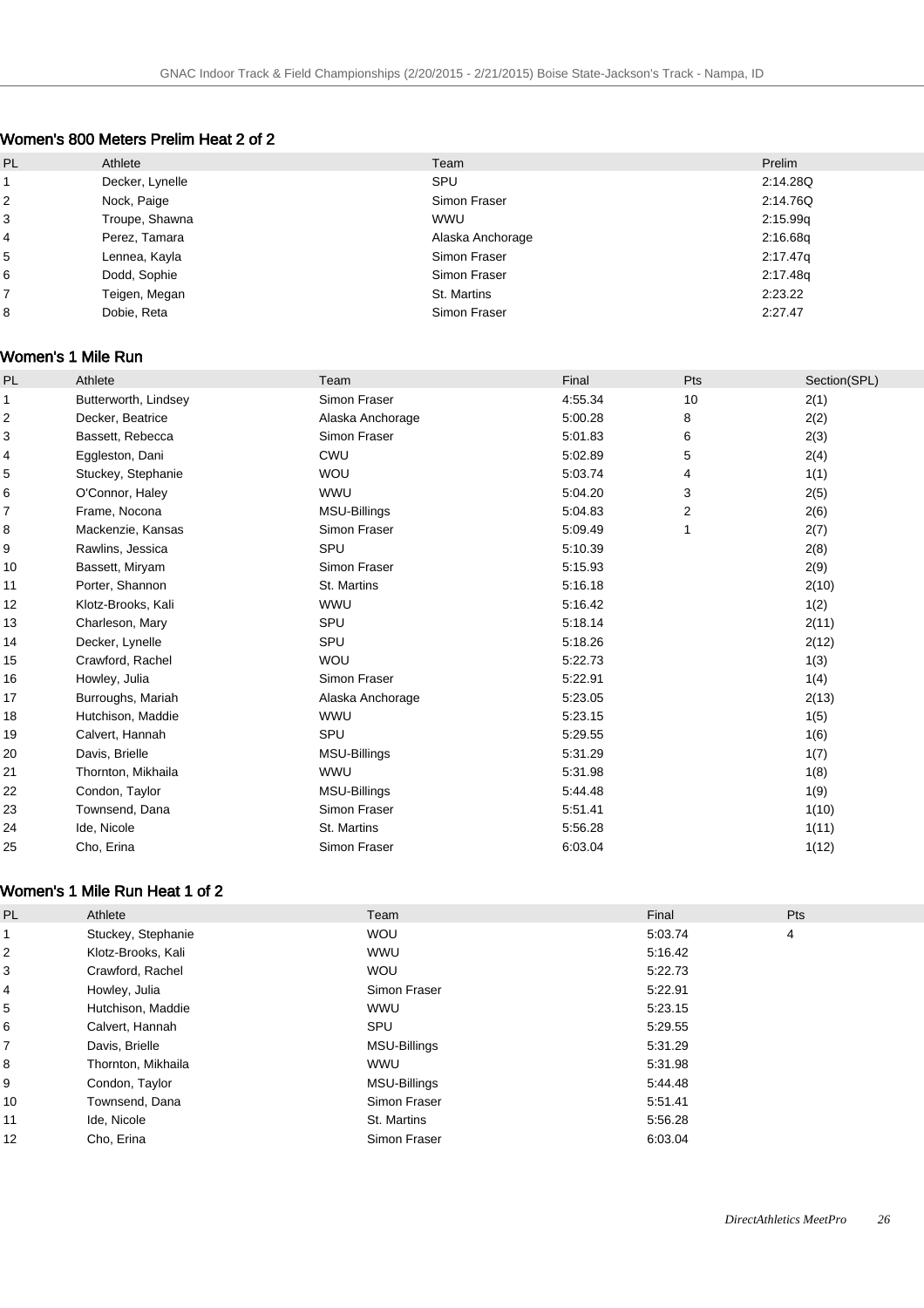### Women's 1 Mile Run Heat 2 of 2

| PL | Athlete              | Team             | Final   | Pts |
|----|----------------------|------------------|---------|-----|
|    | Butterworth, Lindsey | Simon Fraser     | 4:55.34 | 10  |
| 2  | Decker, Beatrice     | Alaska Anchorage | 5:00.28 | 8   |
| 3  | Bassett, Rebecca     | Simon Fraser     | 5:01.83 | 6   |
| 4  | Eggleston, Dani      | <b>CWU</b>       | 5:02.89 | 5   |
| 5  | O'Connor, Haley      | <b>WWU</b>       | 5:04.20 | 3   |
| 6  | Frame, Nocona        | MSU-Billings     | 5:04.83 | 2   |
|    | Mackenzie, Kansas    | Simon Fraser     | 5:09.49 |     |
| 8  | Rawlins, Jessica     | SPU              | 5:10.39 |     |
| 9  | Bassett, Miryam      | Simon Fraser     | 5:15.93 |     |
| 10 | Porter, Shannon      | St. Martins      | 5:16.18 |     |
| 11 | Charleson, Mary      | SPU              | 5:18.14 |     |
| 12 | Decker, Lynelle      | SPU              | 5:18.26 |     |
| 13 | Burroughs, Mariah    | Alaska Anchorage | 5:23.05 |     |
|    |                      |                  |         |     |

#### Women's 3000 Meters

| PL | Athlete            | Team                | Final      | Pts | Section(SPL)            |
|----|--------------------|---------------------|------------|-----|-------------------------|
| 1  | Johnson, Jennifer  | Simon Fraser        | 9:47.64    | 10  | 2(1)                    |
| 2  | Bassett, Rebecca   | Simon Fraser        | 9:52.78    | 8   | 2(2)                    |
| 3  | Patti, Anna        | SPU                 | 10:00.19   | 6   | 2(3)                    |
| 4  | Eggleston, Dani    | CWU                 | 10:04.68   | 5   | 2(4)                    |
| 5  | Johnston, Amy      | Alaska Anchorage    | 10:06.52   | 4   | 2(5)                    |
| 6  | Noel, Peggy        | Simon Fraser        | 10:08.30   | 3   | 2(6)                    |
| 7  | Porter, Shannon    | St. Martins         | 10:18.86   | 2   | 2(7)                    |
| 8  | Decker, Beatrice   | Alaska Anchorage    | 10:24.61   |     | 1(1)                    |
| 9  | Fleming, Susanna   | <b>NNU</b>          | 10:25.06   |     | 2(8)                    |
| 10 | Guenther, Taylor   | WWU                 | 10:27.18   |     | 2(9)                    |
| 11 | Rogers, Megan      | CWU                 | 10:28.13   |     | 2(10)                   |
| 12 | Macdonald, Sarah   | SPU                 | 10:30.68   |     | 2(11)                   |
| 13 | Dowdell, Hannah    | <b>CWU</b>          | 10:36.90   |     | 2(12)                   |
| 14 | Gordon, Hailey     | <b>NNU</b>          | 10:39.56   |     | 1(2)                    |
| 15 | Frame, Rio         | <b>MSU-Billings</b> | 10:41.86   |     | 1(3)                    |
| 16 | Rawlins, Jessica   | SPU                 | 10:43.74   |     | 1(4)                    |
| 17 | Haebe, Bryn        | Alaska Anchorage    | 10:46.99   |     | 1(5)                    |
| 18 | Burroughs, Mariah  | Alaska Anchorage    | 10:50.67   |     | 1(6)                    |
| 19 | Marikis, Sofia     | <b>WWU</b>          | 10:53.65   |     | 1(7)                    |
| 20 | Manzer, Anysja     | <b>NNU</b>          | 10:56.20   |     | 1(8)                    |
| 21 | Bock, Melanie      | <b>MSU-Billings</b> | 10:58.60   |     | 1(9)                    |
| 22 | Calvert, Hannah    | SPU                 | 11:05.26   |     | 1(10)                   |
| 23 | De Leon, Debora    | <b>WOU</b>          | 11:27.29   |     | 1(11)                   |
| 24 | Bomar, Bailey      | <b>MSU-Billings</b> | 11:28.19   |     | 1(12)                   |
|    | Stuckey, Stephanie | <b>WOU</b>          | <b>DNS</b> |     |                         |
|    | Steen, Katelyn     | WWU                 | FS         |     | $\overline{\mathbf{c}}$ |

### Women's 3000 Meters Heat 1 of 2

| PL | Athlete           | Team             | Final    | Pts |
|----|-------------------|------------------|----------|-----|
|    | Decker, Beatrice  | Alaska Anchorage | 10:24.61 |     |
| 2  | Gordon, Hailey    | <b>NNU</b>       | 10:39.56 |     |
| 3  | Frame, Rio        | MSU-Billings     | 10:41.86 |     |
| 4  | Rawlins, Jessica  | SPU              | 10:43.74 |     |
| 5  | Haebe, Bryn       | Alaska Anchorage | 10:46.99 |     |
| 6  | Burroughs, Mariah | Alaska Anchorage | 10:50.67 |     |
|    | Marikis, Sofia    | <b>WWU</b>       | 10:53.65 |     |
| 8  | Manzer, Anysja    | <b>NNU</b>       | 10:56.20 |     |
| 9  | Bock, Melanie     | MSU-Billings     | 10:58.60 |     |
| 10 | Calvert, Hannah   | SPU              | 11:05.26 |     |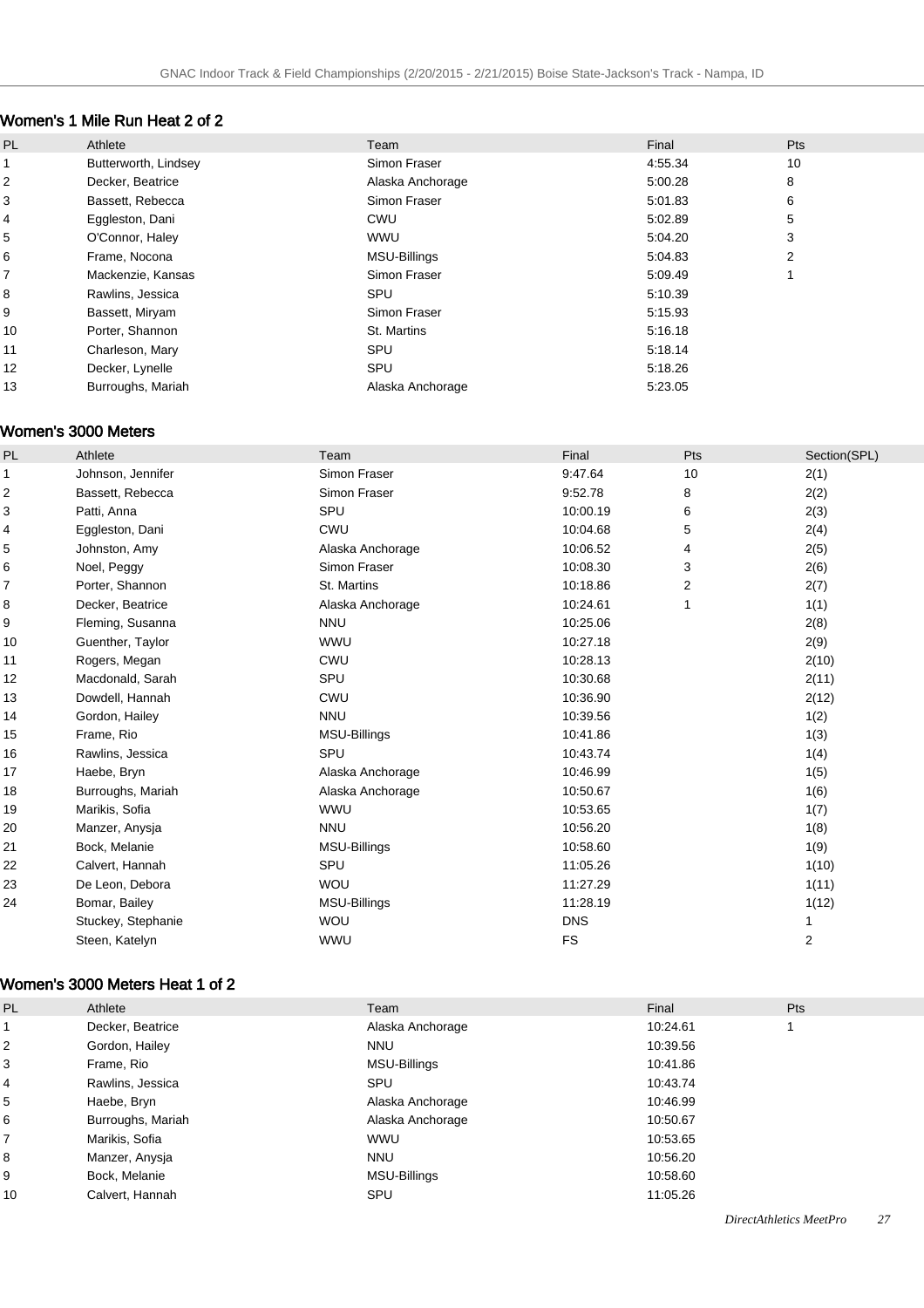| l 11 | De Leon, Debora    | <b>WOU</b>   | 11:27.29   |
|------|--------------------|--------------|------------|
| 12   | Bomar, Bailey      | MSU-Billings | 11:28.19   |
|      | Stuckey, Stephanie | <b>WOU</b>   | <b>DNS</b> |

### Women's 3000 Meters Heat 2 of 2

| <b>PL</b> | Athlete           | Team             | Final     | Pts |
|-----------|-------------------|------------------|-----------|-----|
|           | Johnson, Jennifer | Simon Fraser     | 9:47.64   | 10  |
| 2         | Bassett, Rebecca  | Simon Fraser     | 9:52.78   | 8   |
| 3         | Patti, Anna       | SPU              | 10:00.19  | 6   |
| 4         | Eggleston, Dani   | <b>CWU</b>       | 10:04.68  | 5   |
| 5         | Johnston, Amy     | Alaska Anchorage | 10:06.52  | 4   |
| 6         | Noel, Peggy       | Simon Fraser     | 10:08.30  | 3   |
| 7         | Porter, Shannon   | St. Martins      | 10:18.86  | 2   |
| 8         | Fleming, Susanna  | <b>NNU</b>       | 10:25.06  |     |
| 9         | Guenther, Taylor  | <b>WWU</b>       | 10:27.18  |     |
| 10        | Rogers, Megan     | <b>CWU</b>       | 10:28.13  |     |
| 11        | Macdonald, Sarah  | SPU              | 10:30.68  |     |
| 12        | Dowdell, Hannah   | <b>CWU</b>       | 10:36.90  |     |
|           | Steen, Katelyn    | <b>WWU</b>       | <b>FS</b> |     |

#### Women's 5000 Meters

| PL | Athlete          | Team                | Final      | Pts |
|----|------------------|---------------------|------------|-----|
|    | Patti, Anna      | SPU                 | 17:14.01   | 10  |
| 2  | Johnston, Amy    | Alaska Anchorage    | 17:21.81   | 8   |
| 3  | Porter, Shannon  | St. Martins         | 17:37.23   | 6   |
| 4  | Fleming, Susanna | <b>NNU</b>          | 18:11.29   | 5   |
| 5  | Rogers, Megan    | CWU                 | 18:13.62   | 4   |
| 6  | Haebe, Bryn      | Alaska Anchorage    | 18:27.90   | 3   |
| 7  | Guenther, Taylor | <b>WWU</b>          | 18:34.01   | 2   |
| 8  | Macdonald, Sarah | SPU                 | 18:46.44   |     |
| 9  | Gordon, Hailey   | <b>NNU</b>          | 18:49.37   |     |
| 10 | Manzer, Anysja   | <b>NNU</b>          | 18:49.71   |     |
| 11 | Marikis, Sofia   | <b>WWU</b>          | 19:05.60   |     |
| 12 | Bock, Melanie    | MSU-Billings        | 19:50.24   |     |
| 13 | Bomar, Bailey    | <b>MSU-Billings</b> | 20:03.66   |     |
| 14 | De Leon, Debora  | <b>WOU</b>          | 20:11.69   |     |
|    | Evans, Brittany  | Simon Fraser        | <b>DNS</b> |     |

### Women's 60m Hurdle Final

| PL             | Athlete          | Team             | Final | Pts    |
|----------------|------------------|------------------|-------|--------|
|                | Knott, Chelsey   | <b>NNU</b>       | 8.82  | 10     |
| $\overline{2}$ | Smith, Rosie     | Alaska Anchorage | 8.83  | 8      |
| 3              | Luguin, Maliea   | SPU              | 8.95  | 6      |
| $\overline{4}$ | Petersen, Lisa   | St. Martins      | 8.99  | 5      |
| 5              | Pappel, Rochelle | <b>WOU</b>       | 9.03  | 4      |
| 6              | Scott, Alexandra | Alaska Anchorage | 9.18  | 3      |
|                | Blalock, Alexia  | Alaska Anchorage | 9.49  | ົ<br>∠ |
|                | Lloyd, Haleigh   | Alaska Anchorage | FS    |        |

### Women's 60m Hurdle Prelim

| PL | Athlete          | Team             | Prelim | Heat(HPL) |
|----|------------------|------------------|--------|-----------|
|    | Knott, Chelsey   | <b>NNU</b>       | 8.78g  | 1(1)      |
|    | Smith, Rosie     | Alaska Anchorage | 8.87g  | 3(1)      |
|    | Pappel, Rochelle | <b>WOU</b>       | 8.97q  | 2(1)      |
|    | Scott, Alexandra | Alaska Anchorage | 9.01q  | 3(2)      |
|    | Lloyd, Haleigh   | Alaska Anchorage | 9.02q  | 2(2)      |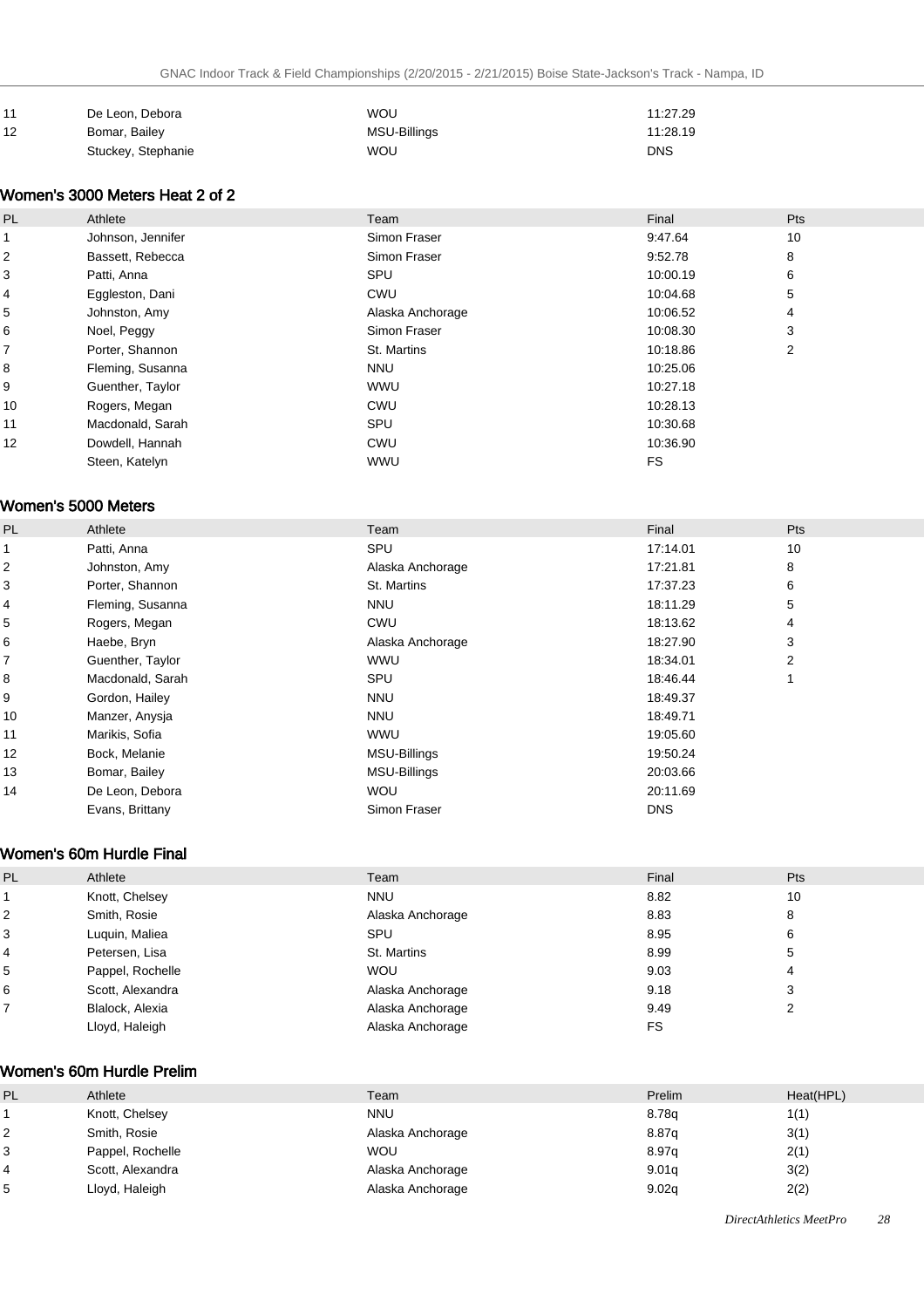| 6  | Luguin, Maliea   | SPU              | 9.04q | 2(3) |
|----|------------------|------------------|-------|------|
| 7  | Petersen, Lisa   | St. Martins      | 9.09q | 2(4) |
| 8  | Blalock, Alexia  | Alaska Anchorage | 9.22q | 1(2) |
| 9  | Hong, Cheryl     | SPU              | 9.32  | 1(3) |
| 10 | Deck, Allison    | CWU              | 9.38  | 3(3) |
| 11 | Anders, Karolin  | Alaska Anchorage | 9.42  | 1(4) |
| 12 | Brewer, Courtney | <b>NNU</b>       | 9.45  | 1(5) |
| 13 | Banfro, Tianna   | CWU              | 9.49  | 3(4) |
| 14 | Reid, Hope       | MSU-Billings     | 9.53  | 3(5) |
| 15 | Lazecki, Natasha | Simon Fraser     | 9.60  | 2(5) |
| 16 | Crawford, Jade   | SPU              | 10.01 | 2(6) |
| 17 | Halle, Kaytlin   | MSU-Billings     | 10.43 | 3(6) |
|    |                  |                  |       |      |

#### Women's 60m Hurdle Prelim Heat 1 of 3

| PL. | Athlete          | Team             | Prelim |
|-----|------------------|------------------|--------|
|     | Knott, Chelsey   | <b>NNU</b>       | 8.78g  |
|     | Blalock, Alexia  | Alaska Anchorage | 9.22q  |
| 3   | Hong, Cheryl     | SPU              | 9.32   |
| 4   | Anders, Karolin  | Alaska Anchorage | 9.42   |
| 5   | Brewer, Courtney | <b>NNU</b>       | 9.45   |

#### Women's 60m Hurdle Prelim Heat 2 of 3

| PL | Athlete          | Team             | Prelim |
|----|------------------|------------------|--------|
|    | Pappel, Rochelle | <b>WOU</b>       | 8.97q  |
| 2  | Lloyd, Haleigh   | Alaska Anchorage | 9.02q  |
| 3  | Luquin, Maliea   | SPU              | 9.04q  |
| 4  | Petersen, Lisa   | St. Martins      | 9.09q  |
| 5  | Lazecki, Natasha | Simon Fraser     | 9.60   |
| 6  | Crawford, Jade   | SPU              | 10.01  |

#### Women's 60m Hurdle Prelim Heat 3 of 3

| <b>PL</b> | Athlete          | Team             | Prelim |
|-----------|------------------|------------------|--------|
|           | Smith, Rosie     | Alaska Anchorage | 8.87g  |
| 2         | Scott, Alexandra | Alaska Anchorage | 9.01q  |
| 3         | Deck, Allison    | CWU              | 9.38   |
| 4         | Banfro, Tianna   | <b>CWU</b>       | 9.49   |
| 5         | Reid, Hope       | MSU-Billings     | 9.53   |
| 6         | Halle, Kaytlin   | MSU-Billings     | 10.43  |

### Women's 4 x 400m Relay

| <b>PL</b> | Team                |   | Final   | <b>Pts</b> | Heat(HP) | Athlete 1    | Athlete 2 | Athlete 3   | Athlete 4 |
|-----------|---------------------|---|---------|------------|----------|--------------|-----------|-------------|-----------|
|           | SPU                 | A | 3:50.68 | 10         | 2(1)     | Ambus        | Baldwin   | Tims        | Johnson   |
| 2         | Simon Fraser        | A | 3:51.69 | 8          | 2(2)     | Mussatto     | Nock      | Desch       | Lisek     |
| 3         | Alaska Anchorage    | A | 3:53.09 | 6          | 2(3)     | Ashcroft     | Pahkala   | Anders      | Lloyd     |
| 4         | <b>WOU</b>          | A | 3:57.07 | 5          | 1(1)     | Van De Grift | Rose      | Beeson      | Hellesto  |
| 5         | CWU                 | A | 3:59.04 | 4          | 2(4)     | Harmon       | Ryker     | Inderbitzin | Anderson  |
| 6         | <b>NNU</b>          | Α | 4:00.09 | 3          | 2(5)     | Rodes        | Knott     | Seymour     | Nigro     |
|           | <b>WWU</b>          | Α | 4:00.93 | 2          | 2(6)     | Reynolds     | Troupe    | Ivancic     | Ivancic   |
| 8         | <b>MSU-Billings</b> | A | 4:11.78 |            | 1(2)     | Gray         | VanVoast  | Frame       | Davis     |
| 9         | St. Martins         | A | 4:21.96 |            | 1(3)     | Carandang    | McCloskey | Ide         | Teigen    |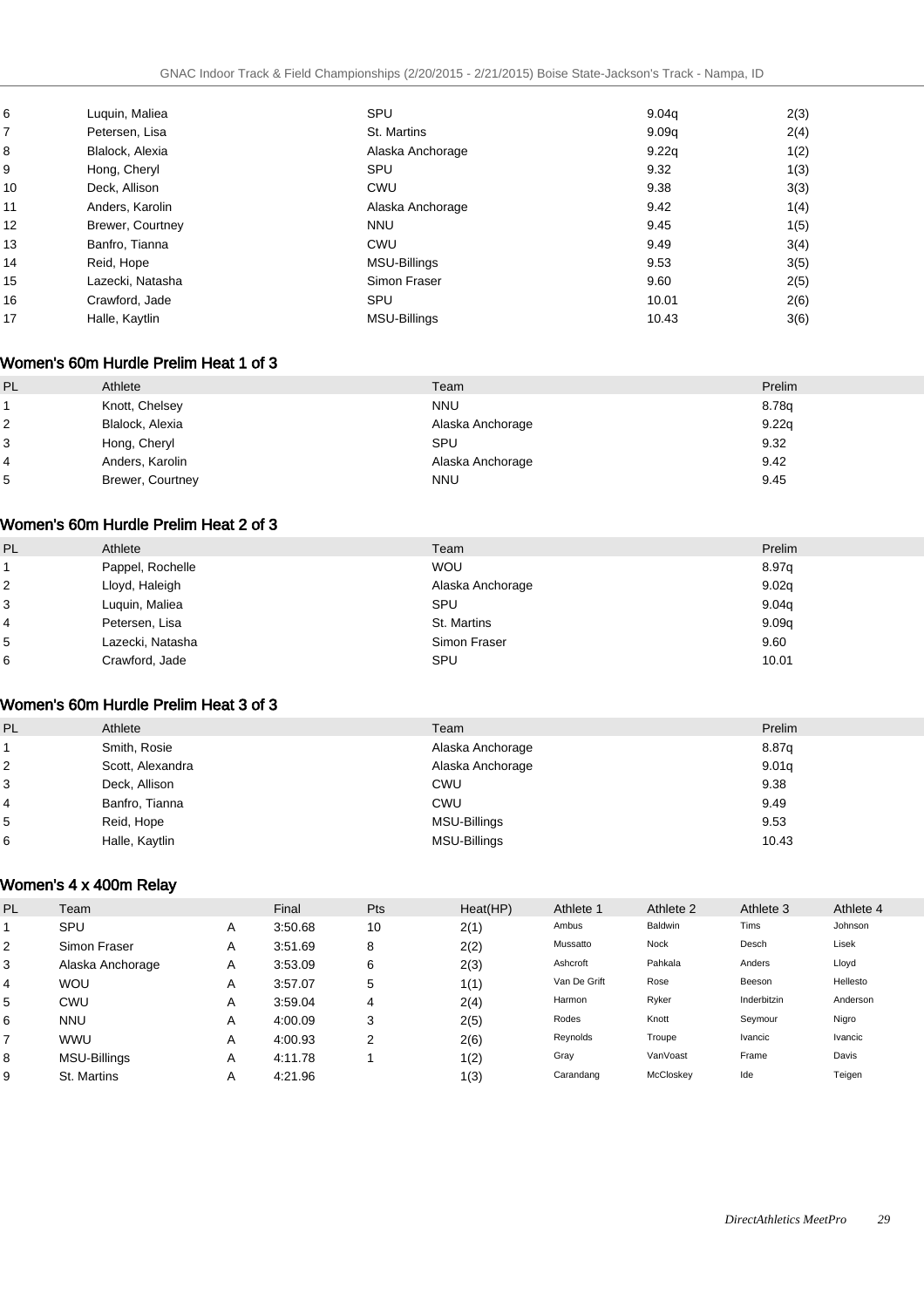# Women's 4 x 400m Relay Heat 1 of 2

| PL       | Team         | Final   | Pts | Athlete <sup>-</sup> | Athlete 2 | Athlete 3 | Athlete 4 |
|----------|--------------|---------|-----|----------------------|-----------|-----------|-----------|
|          | WOU          | 3:57.07 | ∼   | Van De Grift         | Rose      | Beeson    | Hellesto  |
| <u>_</u> | MSU-Billings | 4:11.78 |     | Gray                 | VanVoast  | Frame     | Davis     |
| າ<br>ບ   | St. Martins  | 4:21.96 |     | Carandang            | McCloskey | Ide       | Teigen    |

#### Women's 4 x 400m Relay Heat 2 of 2

| PL | Team             |              | Final   | Pts    | Athlete 1 | Athlete 2 | Athlete 3   | Athlete 4 |
|----|------------------|--------------|---------|--------|-----------|-----------|-------------|-----------|
|    | SPU              |              | 3:50.68 | 10     | Ambus     | Baldwin   | Tims        | Johnson   |
| 2  | Simon Fraser     | Α            | 3:51.69 | 8      | Mussatto  | Nock      | Desch       | Lisek     |
| 3  | Alaska Anchorage | $\mathsf{m}$ | 3:53.09 | 6      | Ashcroft  | Pahkala   | Anders      | Lloyd     |
| 4  | CWU              |              | 3:59.04 |        | Harmon    | Ryker     | Inderbitzin | Anderson  |
| 5  | <b>NNU</b>       | A            | 4:00.09 | я<br>Ñ | Rodes     | Knott     | Seymour     | Nigro     |
| 6  | <b>WWU</b>       |              | 4:00.93 | r      | Reynolds  | Troupe    | Ivancic     | Ivancic   |

### Women's 4000m DMR

| PL | Team                |   | Final    | Pts | Athlete 1   | Athlete 2    | Athlete 3   | Athlete 4    |
|----|---------------------|---|----------|-----|-------------|--------------|-------------|--------------|
|    | Simon Fraser        | A | 11:59.08 | 10  | Butterworth | Desch        | Nock        | Johnson      |
| 2  | Alaska Anchorage    | Α | 12:05.63 | 8   | Pahkala     | Lloyd        | Perez       | Decker       |
| 3  | <b>WOU</b>          | Α | 12:10.88 | 6   | Crawford    | Van De Grift | Beeson      | Stuckey      |
| 4  | CWU                 | Α | 12:21.77 | 5   | Dowdell     | Harmon       | Inderbitzin | Eggleston    |
| 5  | SPU                 | Α | 12:23.73 | 4   | Kettel      | Phan         | Sowers      | Charleson    |
| 6  | <b>MSU-Billings</b> | Α | 12:32.63 | З   | Frame       | VanVoast     | Davis       | Frame        |
|    | <b>WWU</b>          | Α | 12:43.45 | c   | Hutchison   | O'Connor     | Thornton    | Klotz-Brooks |
| 8  | <b>NNU</b>          | А | 13:20.64 |     | Hook        | Rech         | Wheeler     | Gourley      |

### Women's High Jump

| PL | Athlete           | Team             | Final | English   | <b>Pts</b>     |         | Jumping Record |      |            |            |            |
|----|-------------------|------------------|-------|-----------|----------------|---------|----------------|------|------------|------------|------------|
| 1  | Ward, Naphtali    | SPU              | 1.69m | 5' 6.50"  | 10             | 1.49    | 1.54           | 1.59 | 1.64       | 1.69       | 1.72       |
|    |                   |                  |       |           |                | P       | O              | O    | XXO        | XO         | <b>XXX</b> |
| 2  | Fettig, Tayler    | <b>CWU</b>       | 1.64m | 5' 4.50"  | 8              | 1.49    | 1.54           | 1.59 | 1.64       | 1.69       |            |
|    |                   |                  |       |           |                | P       | O              | O    | O          | <b>XXX</b> |            |
| 3  | McInnis, Louisa   | SPU              | 1.64m | 5' 4.50"  | 5              | 1.49    | 1.54           | 1.59 | 1.64       | 1.69       |            |
|    |                   |                  |       |           |                | P       | O              | O    | XO         | <b>XXX</b> |            |
| 3  | Anders, Karolin   | Alaska Anchorage | 1.64m | 5' 4.50"  | 5              | 1.49    | 1.54           | 1.59 | 1.64       | 1.69       |            |
|    |                   |                  |       |           |                | P       | O              | O    | XO         | <b>XXX</b> |            |
| 3  | Wright, Katelyn   | <b>WWU</b>       | 1.64m | 5' 4.50"  | 5              | 1.49    | 1.54           | 1.59 | 1.64       | 1.69       |            |
|    |                   |                  |       |           |                | P       | P              | O    | XO         | <b>XXX</b> |            |
| 6  | Brewer, Courtney  | <b>NNU</b>       | 1.59m | 5' 2.50"  | 3              | 1.49    | 1.54           | 1.59 | 1.64       |            |            |
|    |                   |                  |       |           |                | P       | XO             | XO   | <b>XXX</b> |            |            |
| 7  | Osadchey, Miranda | <b>WWU</b>       | 1.59m | 5' 2.50"  | $\overline{2}$ | 1.49    | 1.54           | 1.59 | 1.64       |            |            |
|    |                   |                  |       |           |                | P       | $\circ$        | XXO  | <b>XXX</b> |            |            |
| 8  | Miller, Rachel    | <b>NNU</b>       | 1.59m | 5' 2.50"  | 1              | 1.49    | 1.54           | 1.59 | 1.64       |            |            |
|    |                   |                  |       |           |                | O       | XO             | XXO  | <b>XXX</b> |            |            |
| 9  | Smith, Rosie      | Alaska Anchorage | 1.49m | 4' 10.50" |                | 1.49    | 1.54           |      |            |            |            |
|    |                   |                  |       |           |                | O       | <b>XXX</b>     |      |            |            |            |
| 9  | Crawford, Jade    | SPU              | 1.49m | 4' 10.50" |                | 1.49    | 1.54           |      |            |            |            |
|    |                   |                  |       |           |                | $\circ$ | <b>XXX</b>     |      |            |            |            |

### Women's Pole Vault

| PL. | Athlete       | Team       | Final | English   | Pts |      | Jumping Record |            |      |            |      |      |            |      |
|-----|---------------|------------|-------|-----------|-----|------|----------------|------------|------|------------|------|------|------------|------|
|     | Silva, Alison | <b>NNU</b> | 3.56m | 11'8"     | 10  | 2.76 | 2.91           | 3.06       | 3.21 | 3.36       | 3.46 | 3.56 | 3.66       | 3.76 |
|     |               |            |       |           |     | PPP  | <b>PPP</b>     | <b>PPP</b> | PPP  | <b>PPP</b> |      | XXO  | <b>PPP</b> | XXX  |
| ▵   | Paradee, Anna | <b>WWU</b> | 3.46m | 11' 4.25" |     | 2.76 | 2.91           | 3.06       | 3.21 | 3.36       | 3.46 | 3.56 |            |      |
|     |               |            |       |           |     | PPP  |                |            |      | XО         |      | XXX  |            |      |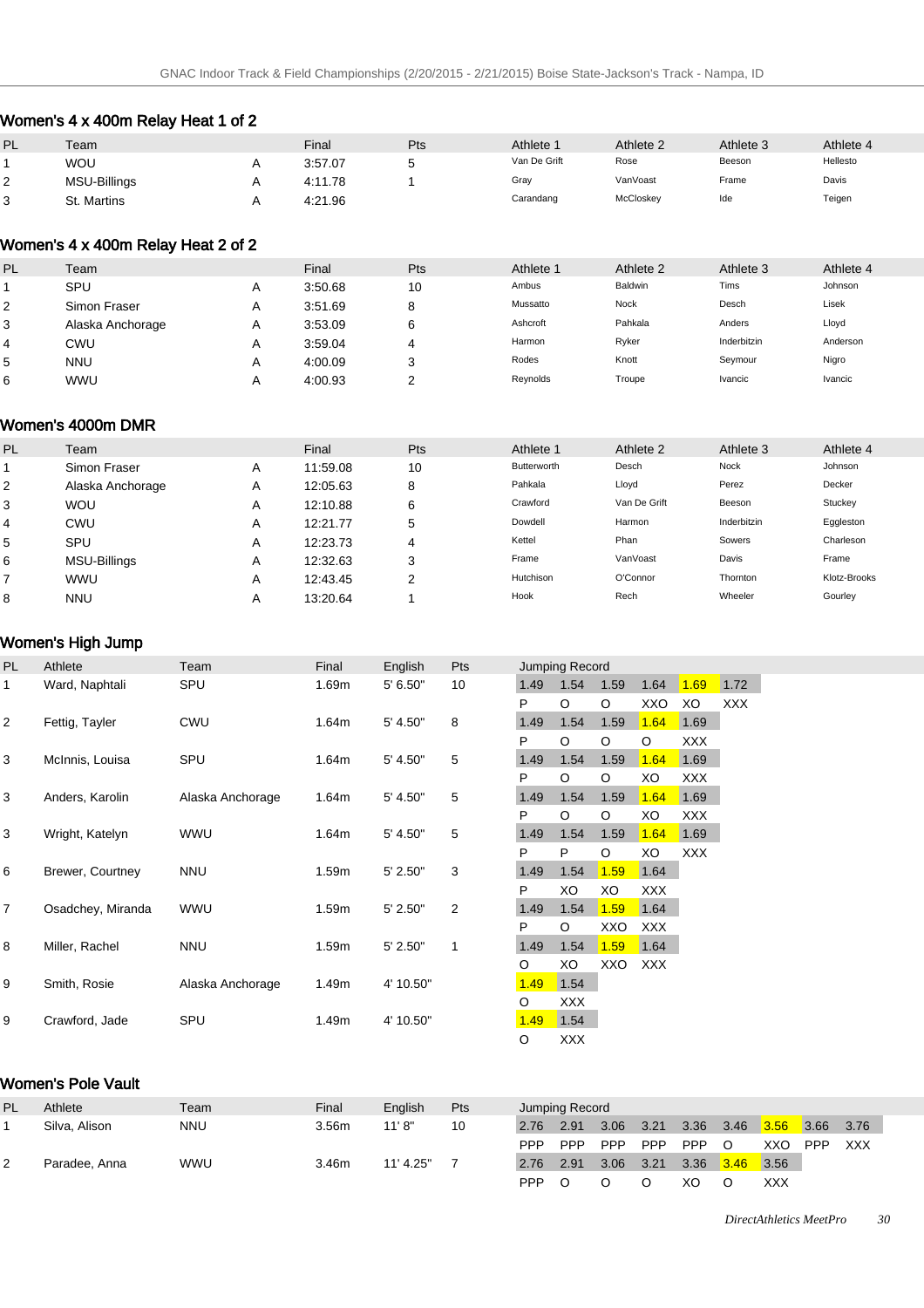| 2              | Emmert, McKenna  | <b>CWU</b>   | 3.46m             | 11' 4.25" | $\overline{7}$ | 2.76       | 2.91       | 3.06       | 3.21       | 3.36       | 3.46       | 3.56 |
|----------------|------------------|--------------|-------------------|-----------|----------------|------------|------------|------------|------------|------------|------------|------|
|                |                  |              |                   |           |                | <b>PPP</b> | <b>PPP</b> | <b>PPP</b> | O          | XO         | O          | XXX. |
| 4              | Nichols, Amanda  | MSU-Billings | 3.36 <sub>m</sub> | 11' 0.25" | 5              | 2.76       | 2.91       | 3.06       | 3.21       | 3.36       | 3.46       |      |
|                |                  |              |                   |           |                | <b>PPP</b> | <b>PPP</b> | $\circ$    | XXO        | $\circ$    | <b>XXX</b> |      |
| 5              | Louie, Michelle  | SPU          | 3.36m             | 11' 0.25" | 4              | 2.76       | 2.91       | 3.06       | 3.21       | 3.36       | 3.46       |      |
|                |                  |              |                   |           |                | <b>PPP</b> | <b>PPP</b> | $\circ$    | O          | XO         | <b>XXX</b> |      |
| 6              | Burgeson, Lindi  | <b>NNU</b>   | 3.21 <sub>m</sub> | 10' 6.25" | 3              | 2.76       | 2.91       | 3.06       | 3.21       | 3.36       |            |      |
|                |                  |              |                   |           |                | O          | O          | $\circ$    | $\circ$    | <b>XXX</b> |            |      |
| $\overline{7}$ | Kahns, Michaella | SPU          | 3.21 <sub>m</sub> | 10' 6.25" | 2              | 2.76       | 2.91       | 3.06       | 3.21       | 3.36       |            |      |
|                |                  |              |                   |           |                | <b>PPP</b> | <b>PPP</b> | $\circ$    | XO         | <b>XXX</b> |            |      |
| 8              | Knope, Elizabeth | <b>WWU</b>   | 3.21 <sub>m</sub> | 10' 6.25" | 1              | 2.76       | 2.91       | 3.06       | 3.21       | 3.36       |            |      |
|                |                  |              |                   |           |                | $\circ$    | O          | $\circ$    | XXO        | <b>XXX</b> |            |      |
| 9              | Webster, Madi    | SPU          | 3.06m             | 10' 0.50" |                | 2.76       | 2.91       | 3.06       | 3.21       |            |            |      |
|                |                  |              |                   |           |                | <b>PPP</b> | O          | $\circ$    | <b>XXX</b> |            |            |      |
| 10             | Huey, Leah       | <b>WWU</b>   | 3.06 <sub>m</sub> | 10' 0.50" |                | 2.76       | 2.91       | 3.06       | 3.21       |            |            |      |
|                |                  |              |                   |           |                | O          | XO         | XO         | <b>XXX</b> |            |            |      |
| 11             | Talcott, Nicole  | <b>CWU</b>   | 2.91 <sub>m</sub> | 9' 6.50"  |                | 2.76       | 2.91       | 3.06       |            |            |            |      |
|                |                  |              |                   |           |                | O          | O          | XXX        |            |            |            |      |
|                | Brennan, Teiryn  | <b>WOU</b>   | <b>NH</b>         |           |                | 2.76       |            |            |            |            |            |      |
|                |                  |              |                   |           |                | <b>XXX</b> |            |            |            |            |            |      |

### Women's Long Jump

| PL | Athlete           | Team             | Final             | English    | Pts            | Flight(FPL) |
|----|-------------------|------------------|-------------------|------------|----------------|-------------|
|    | Anders, Karolin   | Alaska Anchorage | 5.65m             | 18' 6.50"  | 10             | 2(1)        |
| 2  | Brannan, Kyra     | SPU              | 5.63m             | 18' 5.75"  | 8              | 2(2)        |
| 3  | Baldwin, Tasia    | SPU              | 5.51 <sub>m</sub> | 18'1"      | 6              | 2(3)        |
| 4  | Fettig, Tayler    | <b>CWU</b>       | 5.37m             | 17' 7.50"  | 5              | 2(4)        |
| 5  | Anderson, Ali     | <b>CWU</b>       | 5.31m             | 17' 5.25"  | 4              | 2(5)        |
| 6  | Lazecki, Natasha  | Simon Fraser     | 5.30m             | 17' 4.75"  | 3              | 2(6)        |
| 7  | Smith, Rosie      | Alaska Anchorage | 5.18m             | 17'0''     | $\overline{2}$ | 2(7)        |
| 8  | MCMullin, Jasmine | WWU              | 5.15m             | 16' 10.75" | 1              | 1(1)        |
| 9  | Luquin, Maliea    | SPU              | 5.15m             | 16' 10.75" |                | 2(8)        |
| 10 | Ortega, HarLee    | CWU              | 5.09m             | 16' 8.50"  |                | 2(9)        |
| 11 | Brown, Ella       | Simon Fraser     | 5.04m             | 16' 6.50"  |                | 1(2)        |
| 12 | Crawford, Jade    | SPU              | 5.02m             | 16' 5.75"  |                | 1(3)        |
| 13 | Blalock, Alexia   | Alaska Anchorage | 4.95m             | 16'3''     |                | 1(4)        |
| 14 | Joy, Juliana      | <b>CWU</b>       | 4.82m             | 15' 9.75"  |                | 1(5)        |
| 15 | Hommes, Maddi     | SPU              | 4.78m             | 15' 8.25"  |                | 1(6)        |
| 16 | Snyder, Hannah    | CWU              | 4.76m             | 15' 7.50"  |                | 1(7)        |
| 17 | Vasina, Viktoriya | CWU              | 4.64m             | 15' 2.75"  |                | 1(8)        |
| 18 | Shaul, Carli      | <b>NNU</b>       | 4.48m             | 14' 8.50"  |                | 1(9)        |

# Women's Long Jump Flight 1 of 2

| <b>PL</b>      | Athlete           | Team             | Final | English    | Pts | Attempts |             |             |             |      |             |
|----------------|-------------------|------------------|-------|------------|-----|----------|-------------|-------------|-------------|------|-------------|
|                | MCMullin, Jasmine | <b>WWU</b>       | 5.15m | 16' 10.75" |     | 5.15     | <b>FOUL</b> | <b>FOUL</b> | <b>FOUL</b> | 5.07 | <b>FOUL</b> |
| 2              | Brown, Ella       | Simon Fraser     | 5.04m | 16' 6.50"  |     | 4.78     | 5.04        | 5.02        |             |      |             |
| 3              | Crawford, Jade    | SPU              | 5.02m | 16' 5.75"  |     | 5.02     | 4.99        | <b>FOUL</b> |             |      |             |
| $\overline{4}$ | Blalock, Alexia   | Alaska Anchorage | 4.95m | 16'3''     |     | 4.87     | 4.95        | 4.94        |             |      |             |
| 5              | Joy, Juliana      | CWU              | 4.82m | 15' 9.75"  |     | 4.82     | 4.70        | 4.57        |             |      |             |
| 6              | Hommes, Maddi     | SPU              | 4.78m | 15' 8.25"  |     | 4.46     | 4.75        | 4.78        |             |      |             |
| $\overline{7}$ | Snyder, Hannah    | CWU              | 4.76m | 15' 7.50"  |     | 4.75     | 4.76        | <b>FOUL</b> |             |      |             |
| 8              | Vasina, Viktoriya | CWU              | 4.64m | 15' 2.75"  |     | 4.57     | 4.64        | <b>FOUL</b> |             |      |             |
| 9              | Shaul, Carli      | <b>NNU</b>       | 4.48m | 14' 8.50"  |     | 4.48     | 4.27        | 4.43        |             |      |             |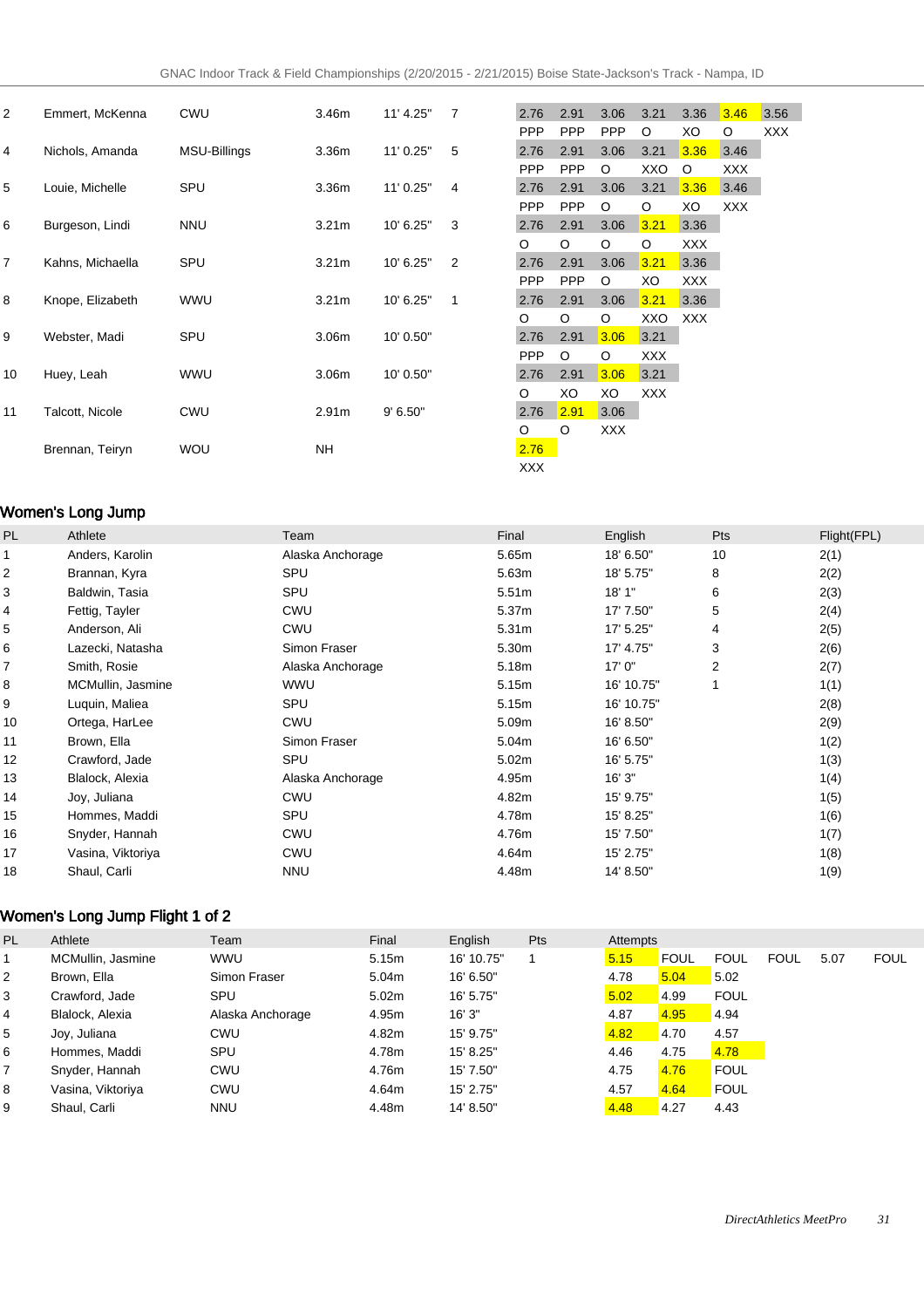# Women's Long Jump Flight 2 of 2

| <b>PL</b>      | Athlete          | Team             | Final             | English    | Pts | Attempts    |             |             |             |             |             |
|----------------|------------------|------------------|-------------------|------------|-----|-------------|-------------|-------------|-------------|-------------|-------------|
|                | Anders, Karolin  | Alaska Anchorage | 5.65m             | 18' 6.50"  | 10  | <b>FOUL</b> | 5.44        | 5.65        | <b>FOUL</b> | 5.39        | <b>PASS</b> |
| $\overline{2}$ | Brannan, Kyra    | SPU              | 5.63m             | 18' 5.75"  | 8   | <b>FOUL</b> | 5.63        | 5.51        | 5.42        | 5.38        | 5.46        |
| 3              | Baldwin, Tasia   | SPU              | 5.51m             | 18'1"      | 6   | 5.25        | 5.34        | 5.15        | 5.51        | 5.18        | 5.15        |
| $\overline{4}$ | Fettig, Tayler   | <b>CWU</b>       | 5.37m             | 17' 7.50"  | 5   | 4.98        | 5.37        | <b>PASS</b> | <b>FOUL</b> | <b>FOUL</b> | 5.31        |
| 5              | Anderson, Ali    | CWU              | 5.31 <sub>m</sub> | 17' 5.25"  | 4   | <b>FOUL</b> | <b>FOUL</b> | 5.31        | <b>FOUL</b> | <b>FOUL</b> | <b>FOUL</b> |
| 6              | Lazecki. Natasha | Simon Fraser     | 5.30m             | 17' 4.75"  | 3   | 5.01        | 5.28        | 5.25        | 4.99        | 5.08        | 5.30        |
| $\overline{7}$ | Smith, Rosie     | Alaska Anchorage | 5.18m             | 17'0''     | 2   | 5.04        | 5.18        | <b>FOUL</b> | <b>FOUL</b> | <b>FOUL</b> | 4.70        |
| 8              | Luguin, Maliea   | SPU              | 5.15m             | 16' 10.75" |     | 5.01        | 5.15        | 4.92        | 4.89        | 4.87        | <b>PASS</b> |
| 9              | Ortega, HarLee   | <b>CWU</b>       | 5.09m             | 16' 8.50"  |     | 5.03        | 5.09        | FOUL        |             |             |             |

# Women's Triple Jump

| PL | Athlete             | Team             | Final             | English    | Pts            | Flight(FPL) |
|----|---------------------|------------------|-------------------|------------|----------------|-------------|
|    | MCMullin, Jasmine   | <b>WWU</b>       | 11.65m            | 38' 2.75"  | 10             | 2(1)        |
| 2  | Anders, Karolin     | Alaska Anchorage | 11.55m            | 37' 10.75" | 8              | 1(1)        |
| 3  | Blalock, Alexia     | Alaska Anchorage | 11.47m            | 37' 7.75"  | 6              | 2(2)        |
| 4  | Brown, Ella         | Simon Fraser     | 11.37m            | 37' 3.75"  | 5              | 2(3)        |
| 5  | Cronic, Kelly       | <b>CWU</b>       | 11.30m            | 37'1''     | 4              | 2(4)        |
| 6  | Marzano, Allyssa    | <b>CWU</b>       | 11.11m            | 36' 5.50"  | 3              | 2(5)        |
| 7  | Reinholdt, Kylie    | <b>WOU</b>       | 11.07m            | 36' 4"     | $\overline{2}$ | 1(2)        |
| 8  | Laible, Rebecca     | <b>WOU</b>       | 11.03m            | 36' 2.25"  |                | 2(6)        |
| 9  | Broomfield, Robyn   | Simon Fraser     | 11.00m            | 36' 1.25"  |                | 2(7)        |
| 10 | Ortega, HarLee      | <b>CWU</b>       | 10.75m            | 35' 3.25"  |                | 2(8)        |
| 11 | Snyder, Hannah      | <b>CWU</b>       | 10.73m            | 35' 2.50"  |                | 2(9)        |
| 12 | Vasina, Viktoriya   | <b>CWU</b>       | 10.25m            | 33' 7.50"  |                | 1(3)        |
| 13 | Crawford, Jade      | SPU              | 10.20m            | 33' 5.75"  |                | 1(4)        |
| 14 | Ward, Naphtali      | SPU              | 10.19m            | 33' 5.25"  |                | 1(5)        |
| 15 | Sarver, Lexi        | <b>NNU</b>       | 10.12m            | 33' 2.50"  |                | 1(6)        |
| 16 | Shaul, Carli        | <b>NNU</b>       | 9.78m             | 32'1''     |                | 1(7)        |
| 17 | Spoolstra, Michaela | <b>NNU</b>       | 9.67 <sub>m</sub> | 31' 8.75"  |                | 1(8)        |
| 18 | Hommes, Maddi       | SPU              | 9.58m             | 31' 5.25"  |                | 1(9)        |

# Women's Triple Jump Flight 1 of 2

| PL             | Athlete             | Team             | Final  | English    | Pts | Attempts    |             |             |       |             |       |
|----------------|---------------------|------------------|--------|------------|-----|-------------|-------------|-------------|-------|-------------|-------|
|                | Anders, Karolin     | Alaska Anchorage | 11.55m | 37' 10.75" | 8   | <b>FOUL</b> | <b>FOUL</b> | 10.88       | 11.37 | <b>FOUL</b> | 11.55 |
| 2              | Reinholdt, Kylie    | <b>WOU</b>       | 11.07m | 36' 4"     | 2   | <b>FOUL</b> | 11.07       | 10.27       | 10.61 | 10.83       | 10.00 |
| 3              | Vasina, Viktoriya   | CWU              | 10.25m | 33' 7.50"  |     | 10.00       | 10.25       | <b>FOUL</b> |       |             |       |
| 4              | Crawford, Jade      | SPU              | 10.20m | 33' 5.75"  |     | 10.03       | 10.20       | 10.18       |       |             |       |
| 5              | Ward, Naphtali      | SPU              | 10.19m | 33' 5.25"  |     | 10.05       | 10.05       | 10.19       |       |             |       |
| 6              | Sarver, Lexi        | <b>NNU</b>       | 10.12m | 33' 2.50"  |     | 9.95        | 10.12       | 9.96        |       |             |       |
| $\overline{7}$ | Shaul, Carli        | <b>NNU</b>       | 9.78m  | 32'1''     |     | 9.64        | 9.78        | <b>FOUL</b> |       |             |       |
| 8              | Spoolstra, Michaela | <b>NNU</b>       | 9.67m  | 31' 8.75"  |     | 9.67        | 9.52        | 9.67        |       |             |       |
| 9              | Hommes, Maddi       | SPU              | 9.58m  | 31' 5.25'' |     | 9.58        | 9.50        | <b>FOUL</b> |       |             |       |

### Women's Triple Jump Flight 2 of 2

| PL             | Athlete           | Team             | Final  | English   | Pts | Attempts    |             |             |             |             |             |
|----------------|-------------------|------------------|--------|-----------|-----|-------------|-------------|-------------|-------------|-------------|-------------|
|                | MCMullin, Jasmine | <b>WWU</b>       | 11.65m | 38' 2.75" | 10  | 11.04       | <b>FOUL</b> | 11.65       | 11.16       | 11.44       | 11.41       |
| 2              | Blalock, Alexia   | Alaska Anchorage | 11.47m | 37' 7.75" | 6   | 11.28       | 11.07       | 11.47       | <b>FOUL</b> | 11.31       | 11.41       |
| 3              | Brown, Ella       | Simon Fraser     | 11.37m | 37' 3.75" | 5   | 11.23       | 11.20       | 11.33       | 11.37       | 11.25       | 11.22       |
| 4              | Cronic, Kelly     | CWU              | 11.30m | 37'1''    | 4   | 11.25       | 11.30       | 11.26       | <b>FOUL</b> | <b>FOUL</b> | <b>FOUL</b> |
| 5              | Marzano, Allyssa  | CWU              | 11.11m | 36' 5.50" | 3   | 11.11       | 10.91       | <b>FOUL</b> | <b>FOUL</b> | <b>FOUL</b> | 10.97       |
| 6              | Laible, Rebecca   | <b>WOU</b>       | 11.03m | 36' 2.25" |     | 10.34       | <b>FOUL</b> | 10.95       | 10.43       | 10.75       | 11.03       |
| $\overline{7}$ | Broomfield, Robyn | Simon Fraser     | 11.00m | 36' 1.25" |     | 11.00       | 10.99       | <b>FOUL</b> | <b>FOUL</b> | <b>PASS</b> | <b>PASS</b> |
| 8              | Ortega, HarLee    | CWU              | 10.75m | 35' 3.25" |     | 10.75       | 10.54       | 10.31       |             |             |             |
| 9              | Snyder, Hannah    | CWU              | 10.73m | 35' 2.50" |     | <b>FOUL</b> | 10.73       | 10.47       |             |             |             |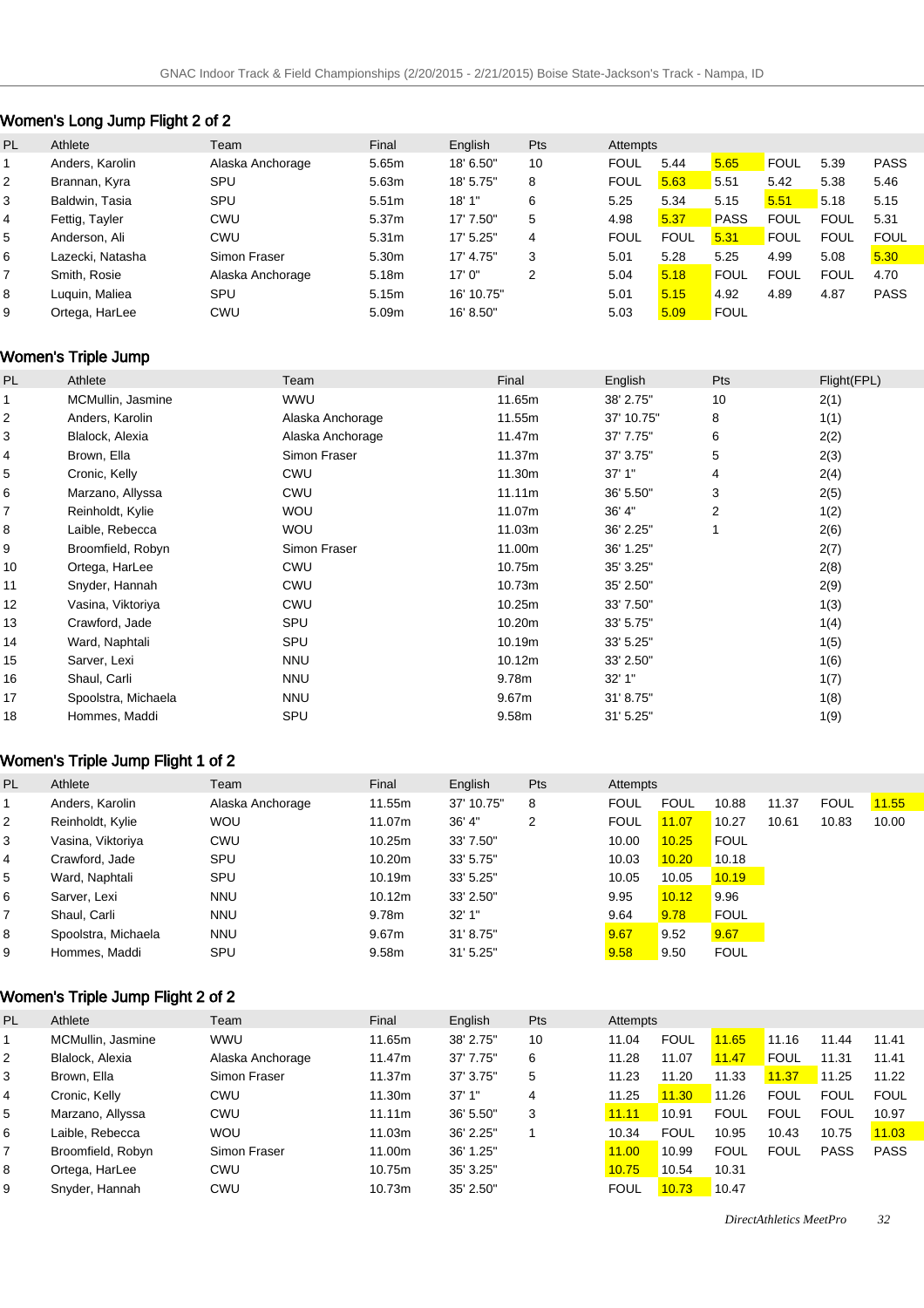# Women's Shot Put

| PL               | Athlete            | Team             | Final  | English    | Pts            | Flight(FPL) |
|------------------|--------------------|------------------|--------|------------|----------------|-------------|
| $\mathbf{1}$     | Duhamel, Becki     | <b>CWU</b>       | 13.61m | 44' 8"     | 10             | 2(1)        |
| $\boldsymbol{2}$ | Collier, Emmi      | <b>WOU</b>       | 13.31m | 43'8"      | 8              | 2(2)        |
| 3                | VanValey, Taylor   | <b>NNU</b>       | 13.20m | 43' 3.75"  | 6              | 2(3)        |
| 4                | Markham, Sammi     | SPU              | 13.07m | 42' 10.75" | 5              | 2(4)        |
| 5                | Neale, Kirby       | St. Martins      | 12.72m | 41' 8.75"  | 4              | 2(5)        |
| 6                | Lawrence, Quiana   | St. Martins      | 12.33m | 40' 5.50"  | 3              | 2(6)        |
| $\overline{7}$   | Curtis, Caitlin    | <b>NNU</b>       | 12.18m | 39' 11.50" | $\overline{2}$ | 2(7)        |
| 8                | Mortensen, Megan   | <b>WWU</b>       | 12.11m | 39' 8.75"  |                | 2(8)        |
| 9                | Moore, Dorothy     | <b>CWU</b>       | 11.85m | 38' 10.50" |                | 1(1)        |
| 10               | Lester, Sam        | <b>CWU</b>       | 11.73m | 38' 6"     |                | 2(9)        |
| 11               | Anders, Karolin    | Alaska Anchorage | 11.71m | 38' 5"     |                | 1(2)        |
| 12               | Mayerl, April      | St. Martins      | 11.38m | 37' 4"     |                | 1(3)        |
| 13               | Reno, Alyssum      | <b>CWU</b>       | 11.21m | 36' 9.50"  |                | 2(10)       |
| 14               | Nicklason, Leah    | <b>WOU</b>       | 11.15m | 36'7"      |                | 1(4)        |
| 15               | Novikoff, Kahili   | St. Martins      | 11.11m | 36' 5.50"  |                | 1(5)        |
| 16               | Forza, AnnaMarie   | <b>NNU</b>       | 10.93m | 35' 10.50" |                | 1(6)        |
| 17               | Cook, Allison      | <b>WOU</b>       | 10.61m | 34' 9.75"  |                | 1(7)        |
| 17               | Wetherell, Emily   | <b>WOU</b>       | 10.61m | 34' 9.75"  |                | 1(7)        |
| 19               | Johnson, Kassandra | <b>NNU</b>       | 10.02m | 32' 10.50" |                | 1(9)        |
| 20               | Thomas, Hannah     | <b>NNU</b>       | 9.47m  | 31'1''     |                | 1(10)       |

# Women's Shot Put Flight 1 of 2

| PL.            | Athlete            | Team             | Final              | English    | Pts | Attempts |       |             |             |       |             |
|----------------|--------------------|------------------|--------------------|------------|-----|----------|-------|-------------|-------------|-------|-------------|
|                | Moore, Dorothy     | CWU              | 11.85m             | 38' 10.50" |     | 11.76    | 11.85 | <b>FOUL</b> | <b>FOUL</b> | 11.70 | <b>FOUL</b> |
| 2              | Anders, Karolin    | Alaska Anchorage | 11.71m             | 38'5''     |     | 11.00    | 11.07 | 11.71       |             |       |             |
| 3              | Mayerl, April      | St. Martins      | 11.38m             | 37' 4''    |     | 10.76    | 11.38 | 11.38       |             |       |             |
| 4              | Nicklason, Leah    | <b>WOU</b>       | 11.15m             | 36'7''     |     | 9.86     | 10.64 | 11.15       |             |       |             |
| 5              | Novikoff, Kahili   | St. Martins      | 11.11m             | 36' 5.50"  |     | 10.49    | 10.04 | 11.11       |             |       |             |
| 6              | Forza, AnnaMarie   | <b>NNU</b>       | 10.93m             | 35' 10.50" |     | 9.91     | 9.59  | 10.93       |             |       |             |
| $\overline{7}$ | Cook, Allison      | <b>WOU</b>       | 10.61 <sub>m</sub> | 34' 9.75"  |     | 10.43    | 10.61 | 10.39       |             |       |             |
| $\overline{7}$ | Wetherell, Emily   | <b>WOU</b>       | 10.61m             | 34' 9.75"  |     | 9.92     | 9.86  | 10.61       |             |       |             |
| 9              | Johnson, Kassandra | <b>NNU</b>       | 10.02m             | 32' 10.50" |     | 10.02    | 10.02 | <b>FOUL</b> |             |       |             |
| 10             | Thomas, Hannah     | <b>NNU</b>       | 9.47m              | 31'1''     |     | 9.47     | 8.80  | 9.47        |             |       |             |

### Women's Shot Put Flight 2 of 2

| PL | Athlete          | Team        | Final  | English    | Pts | Attempts |             |             |             |             |             |
|----|------------------|-------------|--------|------------|-----|----------|-------------|-------------|-------------|-------------|-------------|
|    | Duhamel, Becki   | <b>CWU</b>  | 13.61m | 44'8"      | 10  | 13.29    | 12.77       | <b>FOUL</b> | <b>FOUL</b> | 13.42       | 13.61       |
| 2  | Collier, Emmi    | <b>WOU</b>  | 13.31m | 43'8"      | 8   | 12.44    | 12.43       | 9.68        | 11.65       | 12.65       | 13.31       |
| 3  | VanValey, Taylor | <b>NNU</b>  | 13.20m | 43' 3.75"  | 6   | 12.54    | 13.20       | 12.69       | 12.92       | 12.60       | <b>FOUL</b> |
| 4  | Markham, Sammi   | SPU         | 13.07m | 42' 10.75" | 5   | 12.44    | 12.46       | 12.15       | 13.07       | <b>FOUL</b> | <b>FOUL</b> |
| 5  | Neale, Kirby     | St. Martins | 12.72m | 41' 8.75"  | 4   | 11.98    | 12.72       | 12.23       | 12.64       | 11.96       | 12.58       |
| 6  | Lawrence, Quiana | St. Martins | 12.33m | 40' 5.50"  | 3   | 12.13    | <b>FOUL</b> | 11.39       | <b>FOUL</b> | 12.25       | 12.33       |
| 7  | Curtis, Caitlin  | <b>NNU</b>  | 12.18m | 39' 11.50" | 2   | 11.84    | 11.25       | 11.46       | 11.53       | <b>FOUL</b> | 12.18       |
| 8  | Mortensen, Megan | <b>WWU</b>  | 12.11m | 39' 8.75"  |     | 12.02    | 11.25       | 11.74       | 12.11       | 11.91       | 11.62       |
| 9  | Lester, Sam      | <b>CWU</b>  | 11.73m | 38'6''     |     | 11.47    | 11.73       | 11.48       |             |             |             |
| 10 | Reno, Alyssum    | CWU         | 11.21m | 36' 9.50"  |     | 11.14    | 11.21       | 10.95       |             |             |             |

# Women's Weight Throw

| PL. | Athlete          | Team        | Final  | English    | Pts | Flight(FPL) |
|-----|------------------|-------------|--------|------------|-----|-------------|
|     | Duhamel, Becki   | CWU         | 17.63m | 57' 10.25" | 10  | 2(1)        |
| ∼   | Curtis, Caitlin  | nnu         | 17.00m | 55' 9.25"  |     | 2(2)        |
| 3   | VanValey, Taylor | nnu         | 15.72m | 51'7''     |     | 2(3)        |
| 4   | Rodgers, Angel   | St. Martins | 14.71m | 48' 3.25"  |     | 2(4)        |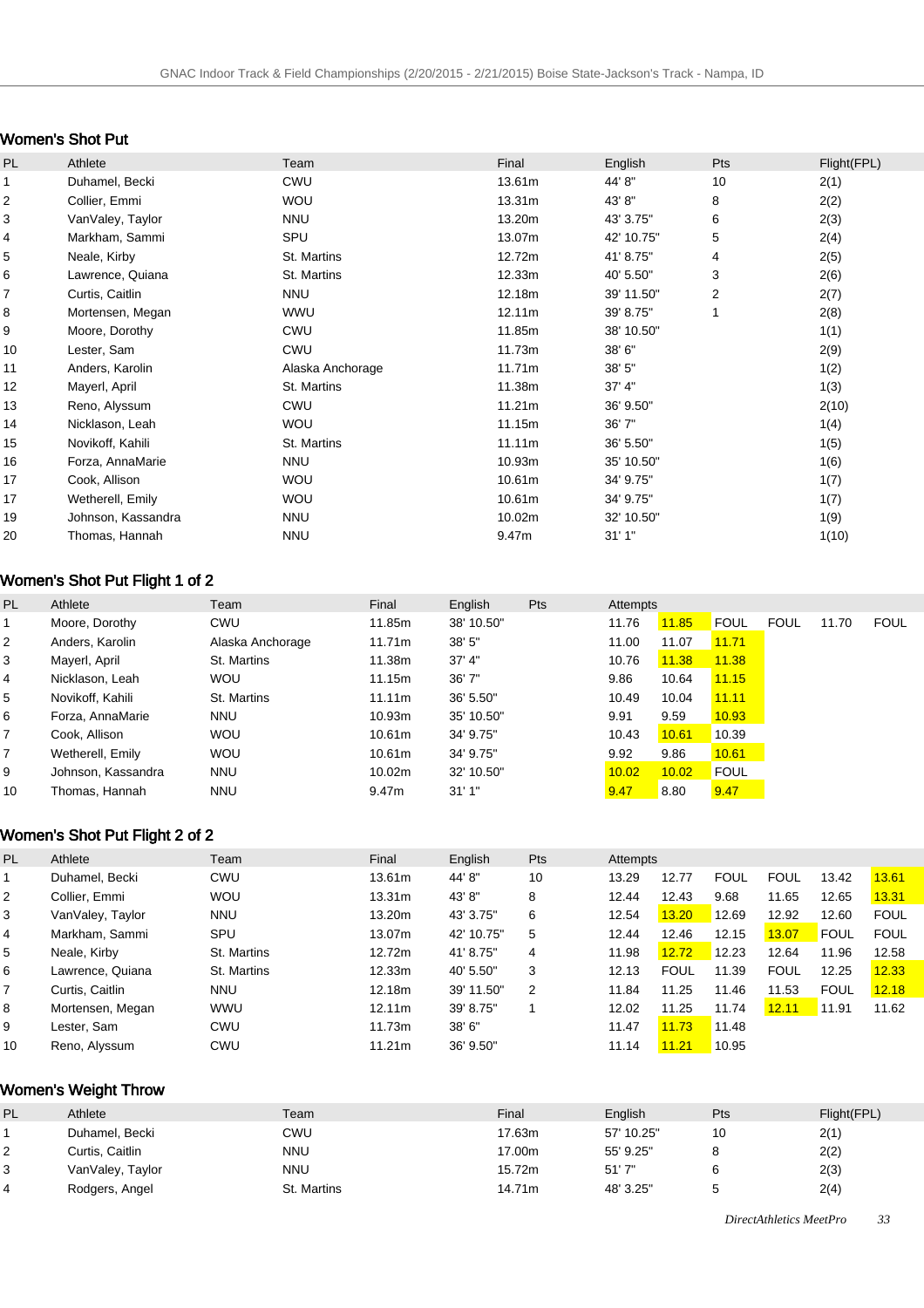|                    |                  |             |            |        | 1(1)  |
|--------------------|------------------|-------------|------------|--------|-------|
| Moore, Dorothy     | <b>CWU</b>       | 14.17m      | 46' 6"     | 3      | 2(5)  |
| Wetherell, Emily   | <b>WOU</b>       | 14.05m      | 46' 1.25"  | 2      | 1(2)  |
| Sarver, Lexi       | <b>NNU</b>       | 13.77m      | 45' 2.25"  |        | 2(6)  |
| Youngers, Amanda   | <b>CWU</b>       | 13.72m      | 45' 0.25"  |        | 1(3)  |
| Novikoff, Kahili   | St. Martins      | 13.56m      | 44' 6"     |        | 2(7)  |
| Cook, Allison      | WOU              | 13.48m      | 44' 2.75"  |        | 1(4)  |
| Collier, Emmi      | <b>WOU</b>       | 13.29m      | 43' 7.25"  |        | 2(8)  |
| Lester, Sam        | <b>CWU</b>       | 12.91m      | 42' 4.25"  |        | 1(5)  |
| Neale, Kirby       | St. Martins      | 12.65m      | 41'6"      |        | 2(9)  |
| Carr, Ryley        | Simon Fraser     | 12.45m      | 40' 10.25" |        | 1(6)  |
| Johnson, Kassandra | <b>NNU</b>       | 11.95m      | 39' 2.50"  |        | 1(7)  |
| Wade, Cassandra    | <b>NNU</b>       | 11.43m      | 37'6''     |        | 1(8)  |
| Nicklason, Leah    | <b>WOU</b>       | 11.38m      | 37' 4''    |        | 1(9)  |
| Thomas, Hannah     | <b>NNU</b>       | 10.97m      | 36'0''     |        | 1(10) |
|                    | Lawrence, Quiana | St. Martins | 14.22m     | 46' 8" | 4     |

# Women's Weight Throw Flight 1 of 2

| PL | Athlete            | Team         | Final  | English    | <b>Pts</b> | Attempts    |             |             |             |             |             |
|----|--------------------|--------------|--------|------------|------------|-------------|-------------|-------------|-------------|-------------|-------------|
|    | Lawrence, Quiana   | St. Martins  | 14.22m | 46'8"      | 4          | 13.79       | <b>FOUL</b> | 12.94       | 13.48       | 13.03       | 14.22       |
| 2  | Wetherell, Emily   | <b>WOU</b>   | 14.05m | 46' 1.25"  | 2          | 13.46       | 13.31       | 14.05       | <b>FOUL</b> | 12.86       | 13.39       |
| 3  | Youngers, Amanda   | <b>CWU</b>   | 13.72m | 45' 0.25"  |            | 13.64       | 12.93       | 13.72       | 11.87       | <b>FOUL</b> | <b>FOUL</b> |
| 4  | Cook, Allison      | <b>WOU</b>   | 13.48m | 44' 2.75"  |            | 13.33       | 13.48       | <b>FOUL</b> |             |             |             |
| 5  | Lester. Sam        | <b>CWU</b>   | 12.91m | 42' 4.25"  |            | <b>FOUL</b> | 12.91       | 12.58       |             |             |             |
| 6  | Carr, Ryley        | Simon Fraser | 12.45m | 40' 10.25" |            | 11.69       | <b>FOUL</b> | 12.45       |             |             |             |
| 7  | Johnson, Kassandra | <b>NNU</b>   | 11.95m | 39' 2.50"  |            | 11.95       | <b>FOUL</b> | <b>FOUL</b> |             |             |             |
| 8  | Wade, Cassandra    | <b>NNU</b>   | 11.43m | 37'6''     |            | 10.17       | 10.72       | 11.43       |             |             |             |
| 9  | Nicklason, Leah    | <b>WOU</b>   | 11.38m | 37' 4''    |            | 10.43       | 11.38       | 11.09       |             |             |             |
| 10 | Thomas, Hannah     | <b>NNU</b>   | 10.97m | 36'0''     |            | 10.97       | 10.90       | 10.76       |             |             |             |

# Women's Weight Throw Flight 2 of 2

| PL | Athlete          | Team        | Final  | English    | Pts | Attempts    |             |             |             |             |             |
|----|------------------|-------------|--------|------------|-----|-------------|-------------|-------------|-------------|-------------|-------------|
|    | Duhamel, Becki   | <b>CWU</b>  | 17.63m | 57' 10.25" | 10  | 17.30       | <b>FOUL</b> | 17.28       | <b>FOUL</b> | 17.22       | 17.63       |
| 2  | Curtis, Caitlin  | <b>NNU</b>  | 17.00m | 55' 9.25"  | 8   | <b>FOUL</b> | 16.42       | 16.56       | 16.43       | <b>FOUL</b> | 17.00       |
| 3  | VanValey, Taylor | <b>NNU</b>  | 15.72m | 51'7''     | 6   | 15.72       | 15.36       | 15.55       | <b>FOUL</b> | <b>FOUL</b> | <b>FOUL</b> |
| 4  | Rodgers, Angel   | St. Martins | 14.71m | 48' 3.25"  | 5   | 14.11       | 14.37       | <b>FOUL</b> | 14.71       | 14.64       | <b>FOUL</b> |
| 5  | Moore, Dorothy   | CWU         | 14.17m | 46'6"      | 3   | 13.50       | 14.17       | <b>FOUL</b> | <b>FOUL</b> | 13.97       | 14.06       |
| 6  | Sarver, Lexi     | <b>NNU</b>  | 13.77m | 45' 2.25"  |     | 13.52       | 13.72       | <b>FOUL</b> | 13.77       | FOUL        | 13.59       |
|    | Novikoff, Kahili | St. Martins | 13.56m | 44' 6"     |     | <b>FOUL</b> | 13.56       | <b>FOUL</b> |             |             |             |
| 8  | Collier, Emmi    | <b>WOU</b>  | 13.29m | 43' 7.25"  |     | 13.29       | 12.83       | 13.01       |             |             |             |
| 9  | Neale, Kirby     | St. Martins | 12.65m | 41'6"      |     | 12.65       | FOUL        | <b>FOUL</b> |             |             |             |

### Women's Indoor Pentathlon

| PL             | Athlete                                                | Pts  | 60 <sub>m</sub> H | HJ                           | <b>SP</b>                                                 | LJ                          | 800m             |
|----------------|--------------------------------------------------------|------|-------------------|------------------------------|-----------------------------------------------------------|-----------------------------|------------------|
|                | Anders, Karolin<br>Alaska Anchorage<br>Team Points: 10 | 3761 | 9.40<br>(828)     | 1.69m<br>$5'$ 6.50"<br>(842) | 5.62m<br>11.86m<br>38' 11"<br>18' 5.25"<br>(652)<br>(735) |                             | 2:29.12<br>(704) |
| $\overline{2}$ | Smith, Rosie<br>Alaska Anchorage<br>Team Points: 8     | 3453 | 8.82<br>(948)     | 1.57m<br>$5'$ 1.75"<br>(701) | 9.22m<br>30'3''<br>(479)                                  | 5.27m<br>17' 3.50"<br>(634) | 2:30.16<br>(691) |
| 3              | Luquin, Maliea<br>SPU<br>Team Points: 6                | 3372 | 8.93<br>(925)     | 1.54m<br>5'0.50"<br>(666)    | 9.02 <sub>m</sub><br>29' 7.25"<br>(465)                   | 5.23m<br>17'2"<br>(623)     | 2:30.01<br>(693) |
| 4              | Fettig, Tayler<br><b>CWU</b><br>Team Points: 5         | 3350 | 9.18<br>(873)     | 1.69m<br>5' 6.50"<br>(842)   | 10.09m<br>33' 1.25"<br>(535)                              | 4.95m<br>16'3''<br>(546)    | 2:41.63<br>(554) |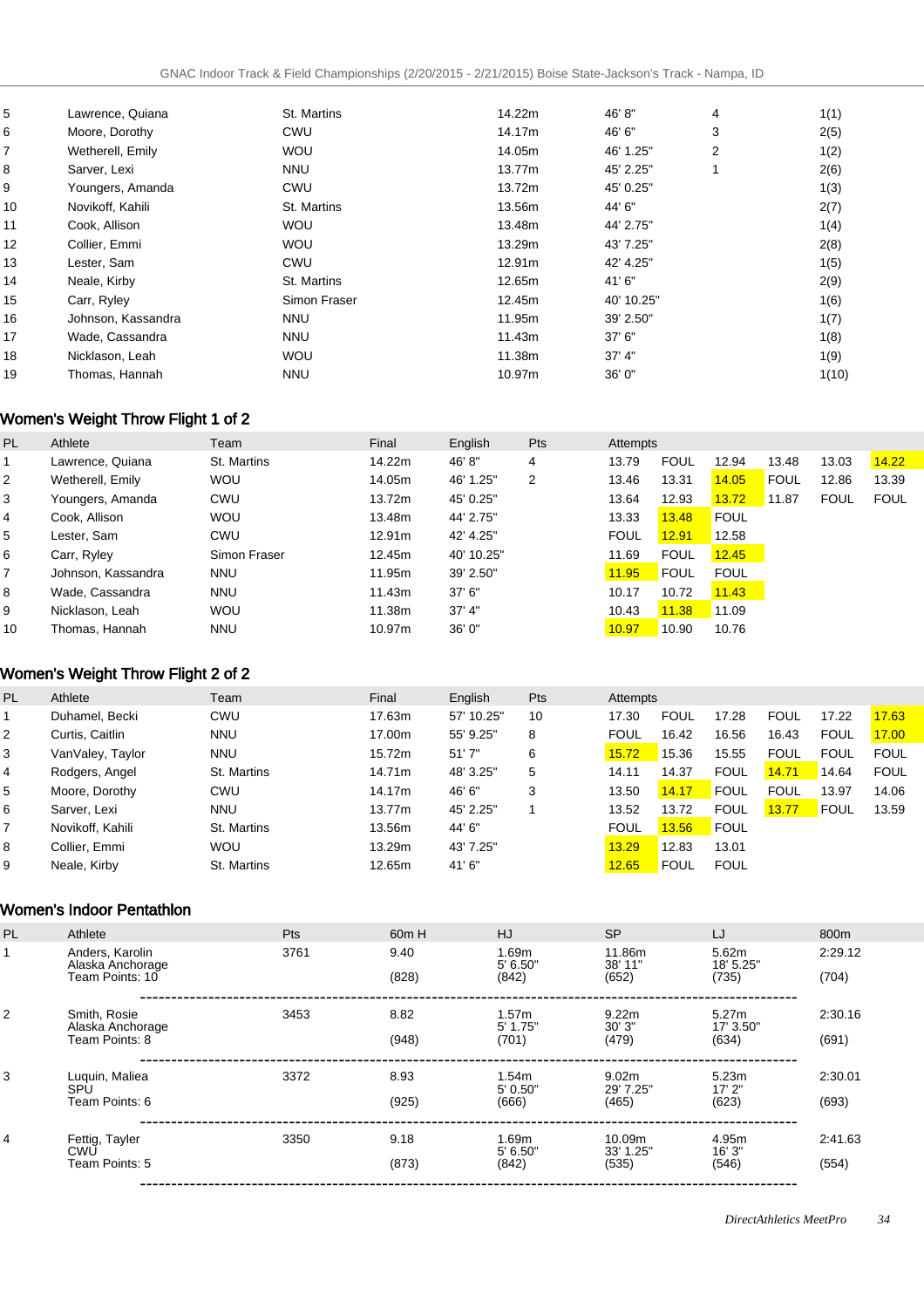| 5              | Hommes, Maddi<br>SPU<br>Team Points: 4       | 3209 | 9.89<br>(733)  | 1.57 <sub>m</sub><br>5' 1.75"<br>(701)  | 9.87m<br>32' 4.75"<br>(521)  | 4.91m<br>16' 1.50"<br>(535)             | 2:27.95<br>(719) |
|----------------|----------------------------------------------|------|----------------|-----------------------------------------|------------------------------|-----------------------------------------|------------------|
| 6              | Dyk, Janessa<br><b>NNU</b><br>Team Points: 3 | 3030 | 9.84<br>(742)  | 1.48m<br>4' 10.25"<br>(599)             | 8.90m<br>29' 2.50"<br>(458)  | 4.76m<br>15' 7.50"<br>(495)             | 2:26.62<br>(736) |
| $\overline{7}$ | Ortega, HarLee<br>CWU<br>Team Points: 2      | 2932 | 9.73<br>(763)  | 1.48m<br>4' 10.25"<br>(599)             | 8.34m<br>27' 4.50"<br>(421)  | 5.02 <sub>m</sub><br>16' 5.75"<br>(565) | 2:38.99<br>(584) |
| 8              | Hong, Cheryl<br>SPU<br>Team Points: 1        | 2903 | 9.51<br>(806)  | 1.42m<br>4' 7.75"<br>(534)              | 7.11m<br>23' 4"<br>(342)     | 4.82m<br>15' 9.75"<br>(511)             | 2:28.61<br>(710) |
| 9              | Seymour, Laura<br><b>NNU</b>                 | 2875 | 10.17<br>(681) | 1.45m<br>4'9''<br>(566)                 | 9.62m<br>31' 6.75"<br>(505)  | 4.49m<br>14' 8.75"<br>(426)             | 2:29.71<br>(697) |
| 10             | Warren, Kawena<br><b>NNU</b>                 | 2868 | 9.37<br>(834)  | 1.57 <sub>m</sub><br>5' 1.75"<br>(701)  | 9.99m<br>32' 9.50"<br>(529)  | 4.44m<br>14'7''<br>(413)                | 2:57.24<br>(391) |
| 11             | Moore, Sam<br><b>WOU</b>                     | 2761 | 10.15<br>(684) | 1.51 <sub>m</sub><br>4' 11.50"<br>(632) | 10.80m<br>35' 5.25"<br>(582) | 4.20m<br>13' 9.50"<br>(355)             | 2:45.81<br>(508) |

### Women's Indoor Pentathlon #1 60m Hurdle

| PL | Athlete         | Team             | Final | Pts | Section(SPL) |
|----|-----------------|------------------|-------|-----|--------------|
|    | Smith, Rosie    | Alaska Anchorage | 8.82  | 948 | 1(1)         |
| 2  | Luquin, Maliea  | SPU              | 8.93  | 925 | 2(1)         |
| 3  | Fettig, Tayler  | CWU              | 9.18  | 873 | 3(1)         |
| 4  | Warren, Kawena  | <b>NNU</b>       | 9.37  | 834 | 2(2)         |
| 5  | Anders, Karolin | Alaska Anchorage | 9.40  | 828 | 1(2)         |
| 6  | Hong, Cheryl    | SPU              | 9.51  | 806 | 1(3)         |
| 7  | Ortega, HarLee  | CWU              | 9.73  | 763 | 3(2)         |
| 8  | Dyk, Janessa    | <b>NNU</b>       | 9.84  | 742 | 3(3)         |
| 9  | Hommes, Maddi   | SPU              | 9.89  | 733 | 2(3)         |
| 10 | Moore, Sam      | <b>WOU</b>       | 10.15 | 684 | 2(4)         |
| 11 | Seymour, Laura  | <b>NNU</b>       | 10.17 | 681 | 1(4)         |

### Women's Indoor Pentathlon #1 60m Hurdle Heat 1 of 3

| PL | Athlete         | Team             | Final | Pts |
|----|-----------------|------------------|-------|-----|
|    | Smith, Rosie    | Alaska Anchorage | 8.82  | 948 |
|    | Anders, Karolin | Alaska Anchorage | 9.40  | 828 |
| 3  | Hong, Cheryl    | SPU              | 9.51  | 806 |
| 4  | Seymour, Laura  | <b>NNU</b>       | 10.17 | 681 |

#### Women's Indoor Pentathlon #1 60m Hurdle Heat 2 of 3

| PL             | Athlete        | Team       | Final | Pts |
|----------------|----------------|------------|-------|-----|
|                | Luquin, Maliea | SPU        | 8.93  | 925 |
| $^{\prime}$ 2  | Warren, Kawena | <b>NNU</b> | 9.37  | 834 |
| 3              | Hommes, Maddi  | SPU        | 9.89  | 733 |
| $\overline{4}$ | Moore, Sam     | <b>WOU</b> | 10.15 | 684 |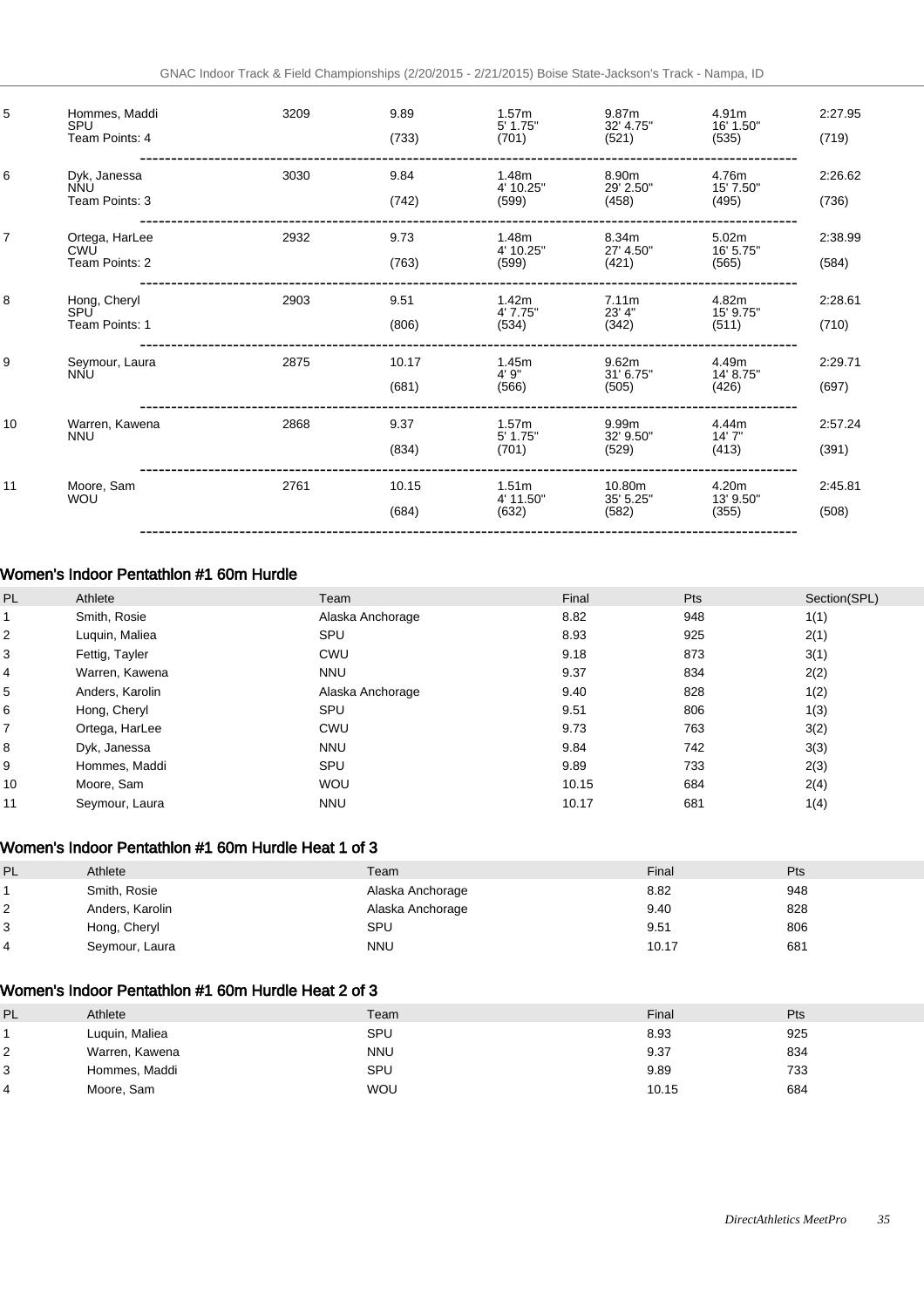### Women's Indoor Pentathlon #1 60m Hurdle Heat 3 of 3

| PL     | Athlete        | Team | Final | Pts |
|--------|----------------|------|-------|-----|
|        | Fettig, Tayler | CWU  | 9.18  | 873 |
| ◠<br>∠ | Ortega, HarLee | CWU  | 9.73  | 763 |
| 3      | Dyk, Janessa   | NNU  | 9.84  | 742 |

#### Women's Indoor Pentathlon Totals after 1 Events:

| PL                      | Athlete         | Team             | Pts |
|-------------------------|-----------------|------------------|-----|
|                         | Smith, Rosie    | Alaska Anchorage | 948 |
| $\overline{\mathbf{c}}$ | Luquin, Maliea  | SPU              | 925 |
| 3                       | Fettig, Tayler  | <b>CWU</b>       | 873 |
| 4                       | Warren, Kawena  | <b>NNU</b>       | 834 |
| 5                       | Anders, Karolin | Alaska Anchorage | 828 |
| 6                       | Hong, Cheryl    | SPU              | 806 |
| $\overline{7}$          | Ortega, HarLee  | <b>CWU</b>       | 763 |
| 8                       | Dyk, Janessa    | <b>NNU</b>       | 742 |
| 9                       | Hommes, Maddi   | SPU              | 733 |
| 10                      | Moore, Sam      | <b>WOU</b>       | 684 |
| 11                      | Seymour, Laura  | <b>NNU</b>       | 681 |

#### Women's Indoor Pentathlon #2 High Jump

| <b>PL</b>      | Athlete         | Team             | Final             | English   | Pts | <b>Jumping Record</b> |                |                |                |                |                     |                                         |                |           |            |                 |          |            |            |                |
|----------------|-----------------|------------------|-------------------|-----------|-----|-----------------------|----------------|----------------|----------------|----------------|---------------------|-----------------------------------------|----------------|-----------|------------|-----------------|----------|------------|------------|----------------|
| 1              | Fettig, Tayler  | <b>CWU</b>       | 1.69m             | 5' 6.50"  | 842 |                       | 1.3            | 3              | 6              |                |                     | 1.3 1.3 1.3 1.4 1.4 1.4 1.5 1.5 1.5 1.6 |                |           |            | O               | 1.6<br>3 | 1.6<br>6   | $1.6$ 1.7  | $\overline{2}$ |
|                |                 |                  |                   |           |     | PP                    | <b>PP</b><br>P | <b>PP</b><br>P | <b>PP</b><br>P | <b>PP</b><br>P | PP<br>P<br>P        | <b>PP</b><br>PP<br>P                    | <b>PP</b><br>P | O         | PP<br>P    | $\circ$         | PP<br>P  | XO XO XX   |            | X              |
| $\mathbf{1}$   | Anders, Karolin | Alaska Anchorage | 1.69m             | 5' 6.50"  | 842 |                       | 1.3            |                | 1.3<br>6       |                | $\overline{4}$      | $\overline{A}$                          | 1.5            | 1.5<br>4  | 1.5        | 1.6<br>$\Omega$ | 1.6<br>3 | 1.6<br>6   | $1.6$ 1.7  | 2              |
|                |                 |                  |                   |           |     | PP                    | PP             | <b>PP</b><br>P | <b>PP</b><br>P | <b>PP</b><br>P | <b>PP</b><br>P<br>P | <b>PP</b><br><b>PP</b><br>P             | PP<br>P        | $\circ$   | O          | XO              | $\circ$  | $\circ$    | XX XX<br>O | X              |
| 3              | Smith, Rosie    | Alaska Anchorage | 1.57m             | 5' 1.75"  | 701 |                       | 1.30           |                | 1.33           |                | 1.36 1.39           | 1.42 1.45                               |                |           | 1.48       | 1.51            |          | 1.54 1.57  |            | 1.60           |
|                |                 |                  |                   |           |     | <b>PPP</b>            | <b>PPP</b>     |                | XO             | XO             | O                   | XO                                      | O              | O         |            | O               | O        | O          |            | <b>XXX</b>     |
| 3              | Warren, Kawena  | <b>NNU</b>       | 1.57m             | 5' 1.75"  | 701 |                       |                |                | 1.30 1.33      | 1.36           |                     | 1.39 1.42                               |                | 1.45 1.48 |            | 1.51            |          | 1.54 1.57  |            | 1.60           |
|                |                 |                  |                   |           |     | <b>PPP</b>            |                |                | PPP PPP O      |                | <b>PPP</b>          | $\circ$                                 | PPP            | $\circ$   |            | O               | O        | XO         |            | <b>XXX</b>     |
| 3              | Hommes, Maddi   | SPU              | 1.57m             | 5' 1.75"  | 701 |                       | 1.30           |                | 1.33           | 1.36           | 1.39                | 1.42                                    | 1.45           |           | 1.48       | 1.51            |          | 1.54 1.57  |            | 1.60           |
|                |                 |                  |                   |           |     | PPP                   | <b>PPP</b>     |                | <b>PPP</b>     | <b>PPP</b>     | PPP                 | PPP O                                   |                |           | XO         | $\circ$         |          | XXO XXO    |            | XXX            |
| 6              | Luquin, Maliea  | SPU              | 1.54m             | 5' 0.50"  | 666 | 1.27                  |                | 1.30           | 1.33           | 1.36           |                     | 1.39                                    | 1.42           | 1.45      | 1.48       |                 | 1.51     | 1.54       |            | 1.57           |
|                |                 |                  |                   |           |     | PPP                   |                | PPP            | PPP            | PPP            | $\circ$             |                                         | PPP            | $\circ$   | O          |                 | XO       | XO         |            | <b>XXX</b>     |
| $\overline{7}$ | Moore, Sam      | <b>WOU</b>       | 1.51 <sub>m</sub> | 4' 11.50" | 632 | 1.27                  |                | 1.30           | 1.33           |                | 1.36                | 1.39                                    | 1.42           |           | 1.45       | 1.48            |          | 1.51       | 1.54       |                |
|                |                 |                  |                   |           |     | $\circ$               |                | PPP            | PPP            | $\circ$        |                     | PPP                                     | XXO            |           | PPP        | $\circ$         |          | XXO        | <b>XXX</b> |                |
| 8              | Dyk, Janessa    | <b>NNU</b>       | 1.48m             | 4' 10.25" | 599 | 1.27                  |                | 1.30           | 1.33           |                | 1.36                | 1.39                                    | 1.42           |           | 1.45       | 1.48            |          | 1.51       |            |                |
|                |                 |                  |                   |           |     | PPP                   |                | PPP            | PPP            |                | PPP                 | XXO                                     | XO             |           | XXO        | XO              |          | <b>XXX</b> |            |                |
| 8              | Ortega, HarLee  | <b>CWU</b>       | 1.48m             | 4' 10.25" | 599 | 1.27                  |                | 1.30           | 1.33           |                | 1.36                | 1.39                                    | 1.42           |           | 1.45       | 1.48            |          | 1.51       |            |                |
|                |                 |                  |                   |           |     | XO                    |                | PPP            | PPP            |                | PPP                 | PPP                                     | XO             |           | PPP        | XXO             |          | <b>XXX</b> |            |                |
| 10             | Seymour, Laura  | <b>NNU</b>       | 1.45m             | 4' 9"     | 566 | 1.27                  |                | 1.30           | 1.33           |                | 1.36                | 1.39                                    | 1.42           |           | 1.45       | 1.48            |          |            |            |                |
|                |                 |                  |                   |           |     | $\circ$               | O              |                | O              | O              |                     | O                                       | XXO            |           | XXO        | <b>XXX</b>      |          |            |            |                |
| 11             | Hong, Cheryl    | SPU              | 1.42m             | 4' 7.75"  | 534 | 1.27                  |                | 1.30           | 1.33           |                | 1.36                | 1.39                                    | 1.42           |           | 1.45       |                 |          |            |            |                |
|                |                 |                  |                   |           |     | PPP                   |                | PPP            | PPP            | $\circ$        |                     | O                                       | O              |           | <b>XXX</b> |                 |          |            |            |                |

### Women's Indoor Pentathlon Totals after 2 Events:

| PL | Athlete         | Team             | Pts  |
|----|-----------------|------------------|------|
|    | Fettig, Tayler  | CWU              | 1715 |
| 2  | Anders, Karolin | Alaska Anchorage | 1670 |
| 3  | Smith, Rosie    | Alaska Anchorage | 1649 |
| 4  | Luquin, Maliea  | SPU              | 1591 |
| 5  | Warren, Kawena  | <b>NNU</b>       | 1535 |
| 6  | Hommes, Maddi   | SPU              | 1434 |
|    | Ortega, HarLee  | CWU              | 1362 |
|    |                 |                  |      |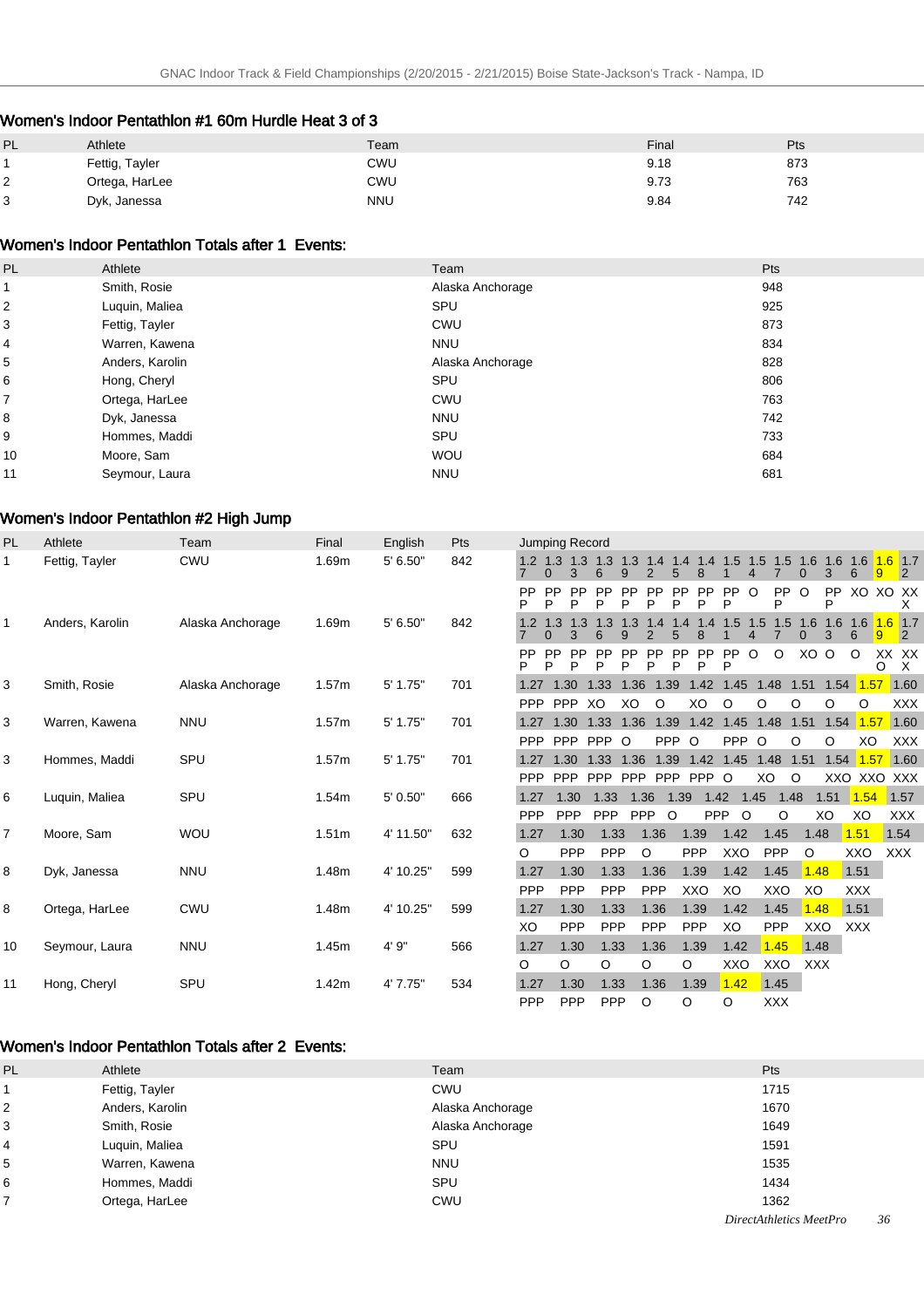| PL | Athlete        | Team       | Pts  |
|----|----------------|------------|------|
| 8  | Dyk, Janessa   | <b>NNU</b> | 1341 |
| 9  | Hong, Cheryl   | SPU        | 1340 |
| 10 | Moore, Sam     | <b>WOU</b> | 1316 |
| 11 | Seymour, Laura | <b>NNU</b> | 1247 |

### Women's Indoor Pentathlon #3 Shot Put

| PL | Athlete         | Team             | Final             | English    | Pts | Attempts |             |       |
|----|-----------------|------------------|-------------------|------------|-----|----------|-------------|-------|
| 1  | Anders, Karolin | Alaska Anchorage | 11.86m            | 38' 11"    | 652 | 11.86    | <b>PASS</b> | 11.00 |
| 2  | Moore, Sam      | <b>WOU</b>       | 10.80m            | 35' 5.25"  | 582 | 10.65    | 10.26       | 10.80 |
| 3  | Fettig, Tayler  | CWU              | 10.09m            | 33' 1.25"  | 535 | 9.94     | 9.84        | 10.09 |
| 4  | Warren, Kawena  | <b>NNU</b>       | 9.99m             | 32' 9.50"  | 529 | 9.14     | 9.99        | 9.15  |
| 5  | Hommes, Maddi   | SPU              | 9.87m             | 32' 4.75"  | 521 | 9.66     | 9.87        | 9.09  |
| 6  | Seymour, Laura  | <b>NNU</b>       | 9.62m             | 31' 6.75'' | 505 | 9.01     | 9.62        | 9.11  |
| 7  | Smith, Rosie    | Alaska Anchorage | 9.22m             | 30'3''     | 479 | 9.22     | 8.50        | 8.93  |
| 8  | Luguin, Maliea  | SPU              | 9.02 <sub>m</sub> | 29' 7.25"  | 465 | 8.56     | 9.02        | 8.76  |
| 9  | Dyk, Janessa    | <b>NNU</b>       | 8.90m             | 29' 2.50"  | 458 | 8.90     | 8.61        | 8.60  |
| 10 | Ortega, HarLee  | CWU              | 8.34m             | 27' 4.50"  | 421 | 8.34     | 8.17        | 7.69  |
| 11 | Hong, Cheryl    | SPU              | 7.11m             | 23' 4''    | 342 | 6.14     | 6.61        | 7.11  |

# Women's Indoor Pentathlon Totals after 3 Events:

| <b>PL</b> | Athlete         | Team             | Pts  |
|-----------|-----------------|------------------|------|
|           | Anders, Karolin | Alaska Anchorage | 2322 |
| 2         | Fettig, Tayler  | CWU              | 2250 |
| 3         | Smith, Rosie    | Alaska Anchorage | 2128 |
| 4         | Warren, Kawena  | <b>NNU</b>       | 2064 |
| 5         | Luquin, Maliea  | SPU              | 2056 |
| 6         | Hommes, Maddi   | SPU              | 1955 |
| 7         | Moore, Sam      | <b>WOU</b>       | 1898 |
| 8         | Dyk, Janessa    | <b>NNU</b>       | 1799 |
| 9         | Ortega, HarLee  | <b>CWU</b>       | 1783 |
| 10        | Seymour, Laura  | <b>NNU</b>       | 1752 |
| 11        | Hong, Cheryl    | SPU              | 1682 |

# Women's Indoor Pentathlon #4 Long Jump

| PL             | Athlete         | Team             | Final | English   | Pts | Attempts    |             |             |
|----------------|-----------------|------------------|-------|-----------|-----|-------------|-------------|-------------|
| 1              | Anders, Karolin | Alaska Anchorage | 5.62m | 18' 5.25" | 735 | <b>FOUL</b> | 5.62        | <b>PASS</b> |
| 2              | Smith, Rosie    | Alaska Anchorage | 5.27m | 17' 3.50" | 634 | 5.09        | 5.21        | 5.27        |
| 3              | Luguin, Maliea  | <b>SPU</b>       | 5.23m | 17'2"     | 623 | 5.09        | 5.10        | 5.23        |
| 4              | Ortega, HarLee  | CWU              | 5.02m | 16' 5.75" | 565 | 5.02        | 4.86        | 5.02        |
| 5              | Fettig, Tayler  | <b>CWU</b>       | 4.95m | 16'3''    | 546 | <b>FOUL</b> | <b>FOUL</b> | 4.95        |
| 6              | Hommes, Maddi   | SPU              | 4.91m | 16' 1.50" | 535 | 4.66        | 4.91        | 4.69        |
| $\overline{7}$ | Hong, Cheryl    | <b>SPU</b>       | 4.82m | 15' 9.75" | 511 | 4.68        | 4.82        | 4.57        |
| 8              | Dyk, Janessa    | <b>NNU</b>       | 4.76m | 15' 7.50" | 495 | 4.54        | <b>FOUL</b> | 4.76        |
| 9              | Seymour, Laura  | <b>NNU</b>       | 4.49m | 14' 8.75" | 426 | 4.49        | 4.23        | 3.92        |
| 10             | Warren, Kawena  | <b>NNU</b>       | 4.44m | 14'7''    | 413 | 4.44        | <b>FOUL</b> | <b>FOUL</b> |
| 11             | Moore, Sam      | <b>WOU</b>       | 4.20m | 13' 9.50" | 355 | <b>FOUL</b> | 4.20        | <b>FOUL</b> |

### Women's Indoor Pentathlon Totals after 4 Events:

| <b>PL</b> | Athlete         | Team             | Pts  |
|-----------|-----------------|------------------|------|
|           | Anders, Karolin | Alaska Anchorage | 3057 |
| 2         | Fettig, Tayler  | CWU              | 2796 |
| 3         | Smith, Rosie    | Alaska Anchorage | 2762 |
| 4         | Luquin, Maliea  | SPU              | 2679 |
| 5         | Hommes, Maddi   | SPU              | 2490 |
| 6         | Warren, Kawena  | <b>NNU</b>       | 2477 |